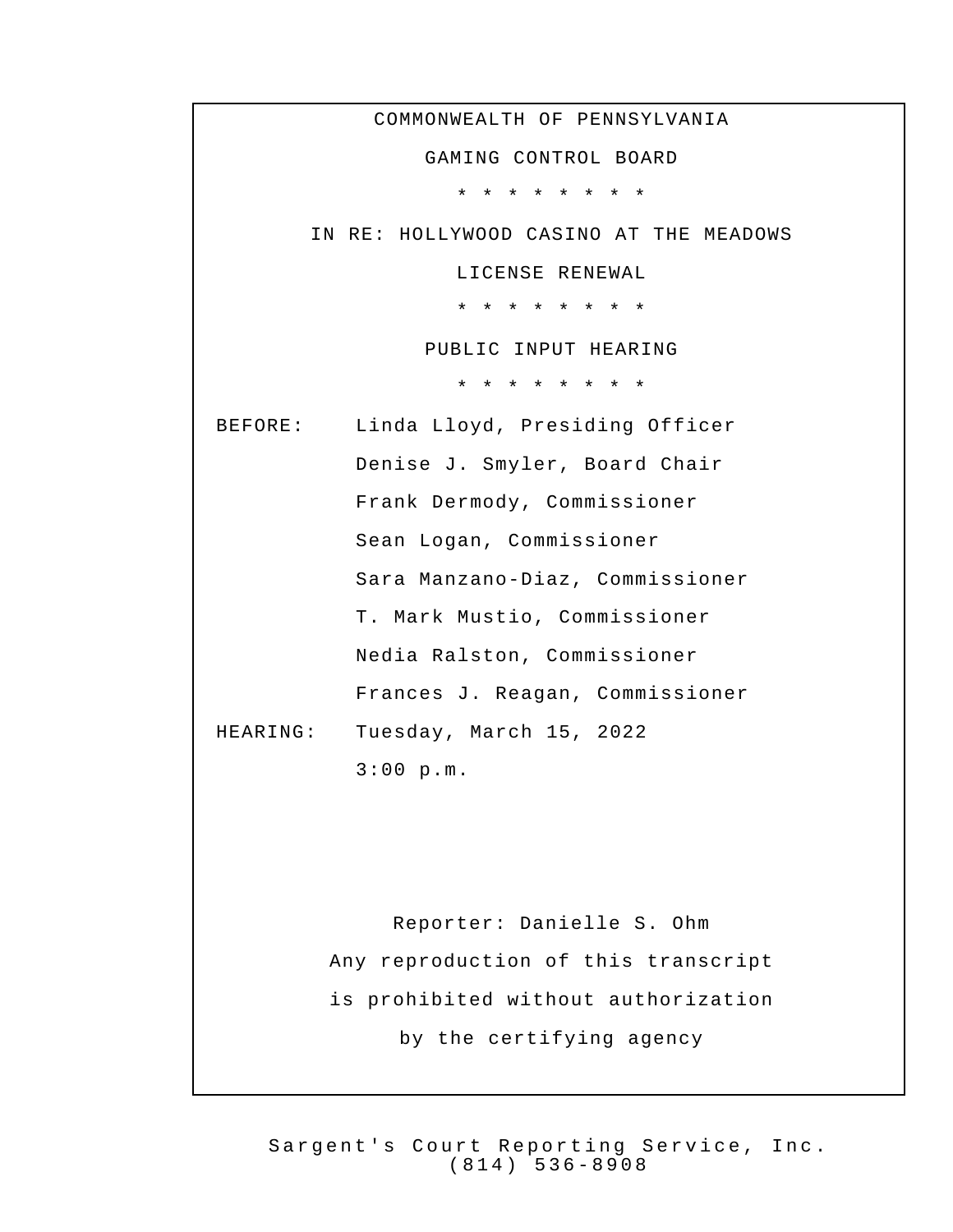|                                                   | $\overline{a}$ |
|---------------------------------------------------|----------------|
| LOCATION: North Strabane Township Fire Department |                |
| Station No. 2                                     |                |
| 1032 Route 519                                    |                |
| Eighty-Four, PA 15330                             |                |
|                                                   |                |
|                                                   |                |
|                                                   |                |
|                                                   |                |
|                                                   |                |
|                                                   |                |
|                                                   |                |
|                                                   |                |
|                                                   |                |
|                                                   |                |
|                                                   |                |
|                                                   |                |
|                                                   |                |
|                                                   |                |
|                                                   |                |
|                                                   |                |
|                                                   |                |
|                                                   |                |
|                                                   |                |
|                                                   |                |
|                                                   |                |
|                                                   |                |
|                                                   |                |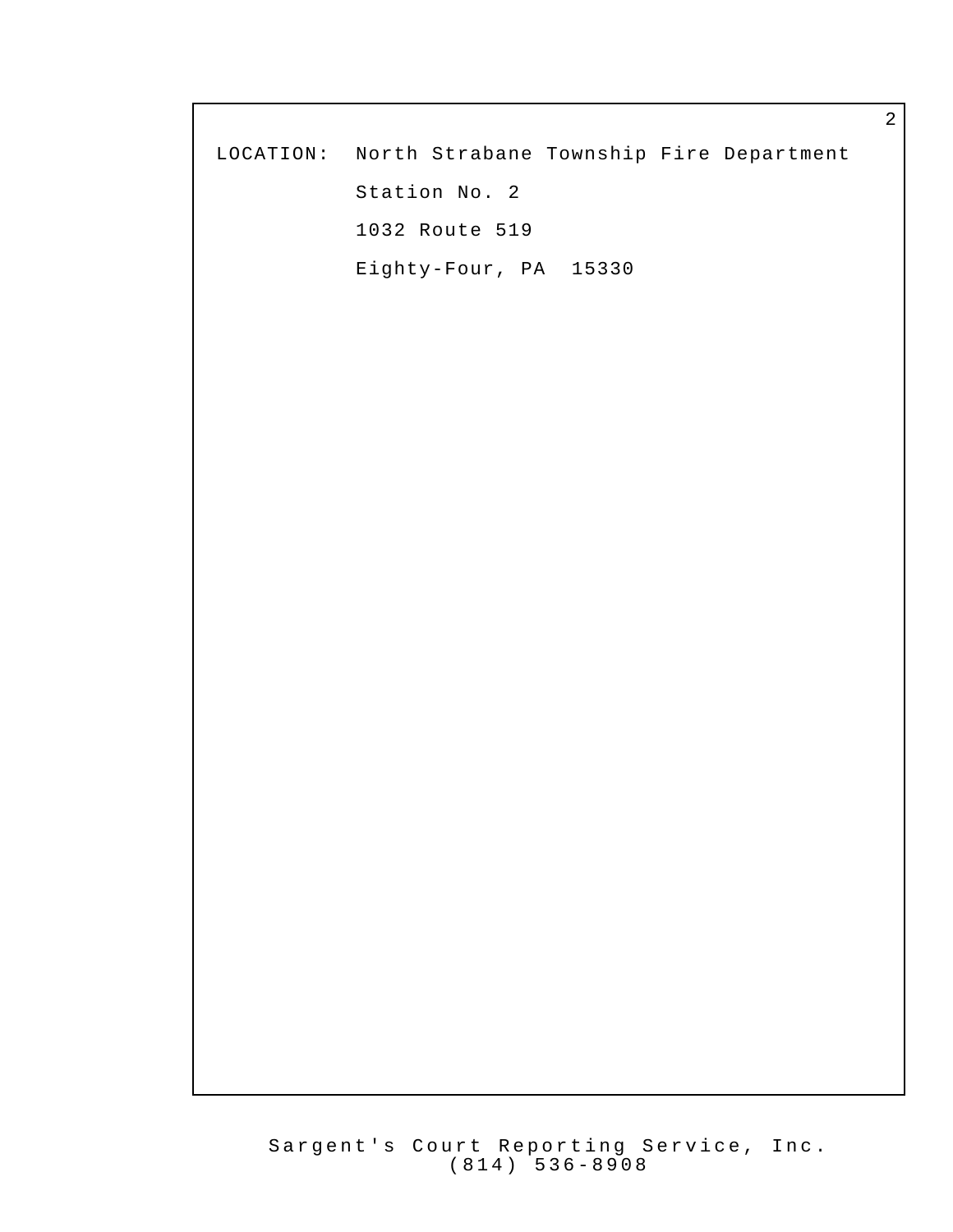1 A P P E A R A N C E S ADRIAN R. KING, ESQUIRE Ballard Spahr, LLP 1735 Market Street, 1st Floor Philadelphia, PA 19103 7 Counsels for Washington Trotting Association, 8 LLC, d/b/a Hollywood Casino at The Meadows 10 DAVID TEPPER, ESOUIRE WESLEY HURST, ESQUIRE Assistant Enforcement Counsels Office of Enforcement Counsel P.O. Box 69060 Harrisburg, PA 17106 16 Counsels for Gaming Control Board OTHER ATTENDEES FOR MEETING AND/OR PUBLIC HEARINGS: Pennsylvania Gaming Control Board/OEC Speakers: David Bryga, Bureau of Investigations & Enforcement Joshua Hofrichter, Supervisor/Bureau of Casino Compliance Sergeant Gesuele Burello, Office Commander, Hollywood Casino at The Meadows, State Police, 25 Bureau of Gaming Enforcement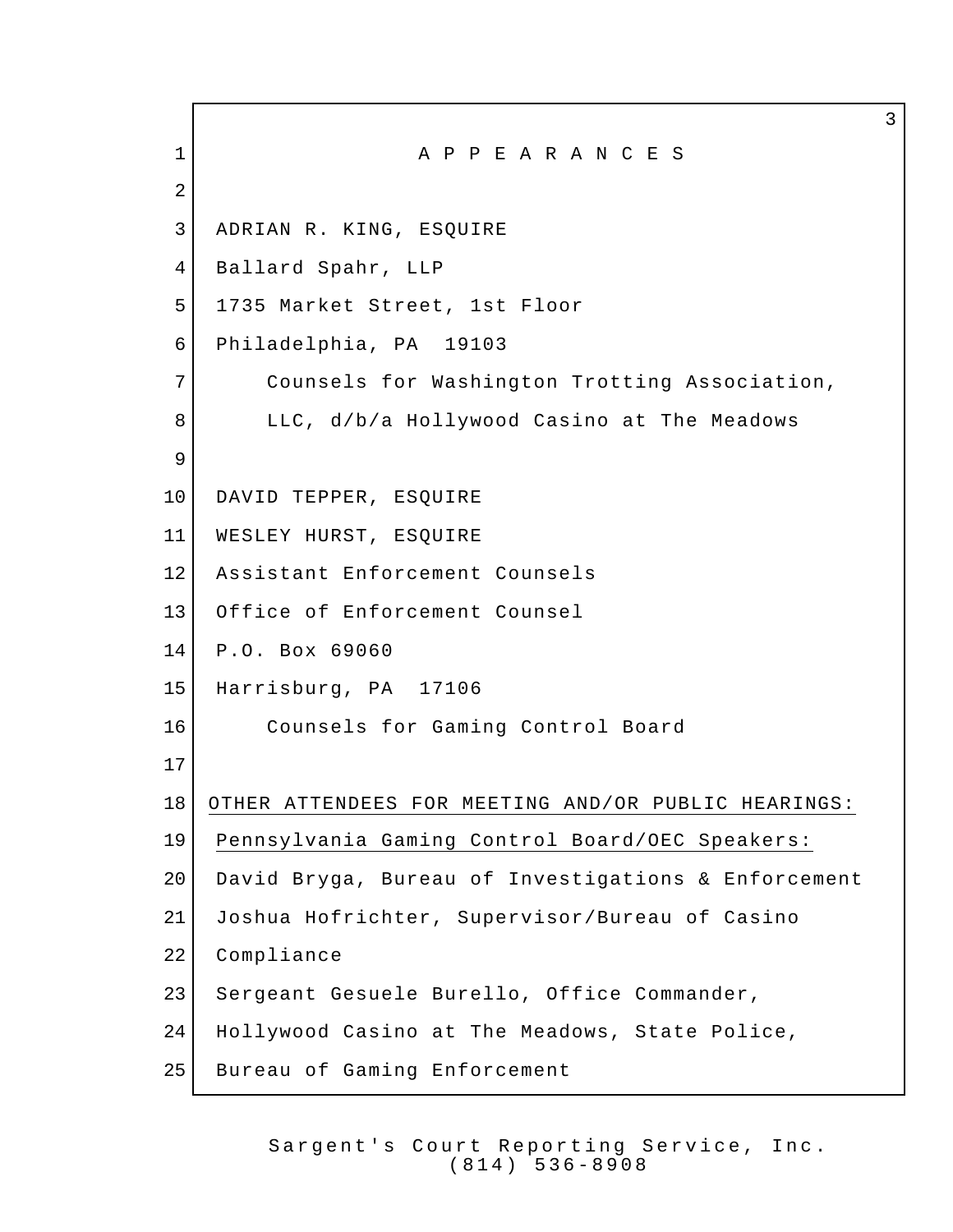1 A P P E A R A N C E S (cont.) OTHER ATTENDEES FOR MEETING AND/OR PUBLIC HEARINGS: Hollywood Casino at The Meadows – License Renewal Tony Frabbiele, VP and General Manager Alex Hvizda, Director of Compliance Erin Chamberlain, Senior VP of Operations 9 Kendra Stronach, VP of Finance/CFO Ben Kowalski, VP of Casino Operations Kim Rego, VP of Human Resources 12 Adam Komorowski, Director of Security Steve Hartmann, Director of Player Development Tim Timko, Director of Surveillance PUBLIC COMMENTERS PRESENT: 18 | Timothy O'Neal, State Representative Diane I. Vaughan, Chair of Washington County Board 20 of Commissioners Rennick A. Remley, District Director - Presenting 22 for Senator Carman Bartolotta Jeff M. Kotula, President of Washington County Chamber of Commerce and Tourism Promotion Agency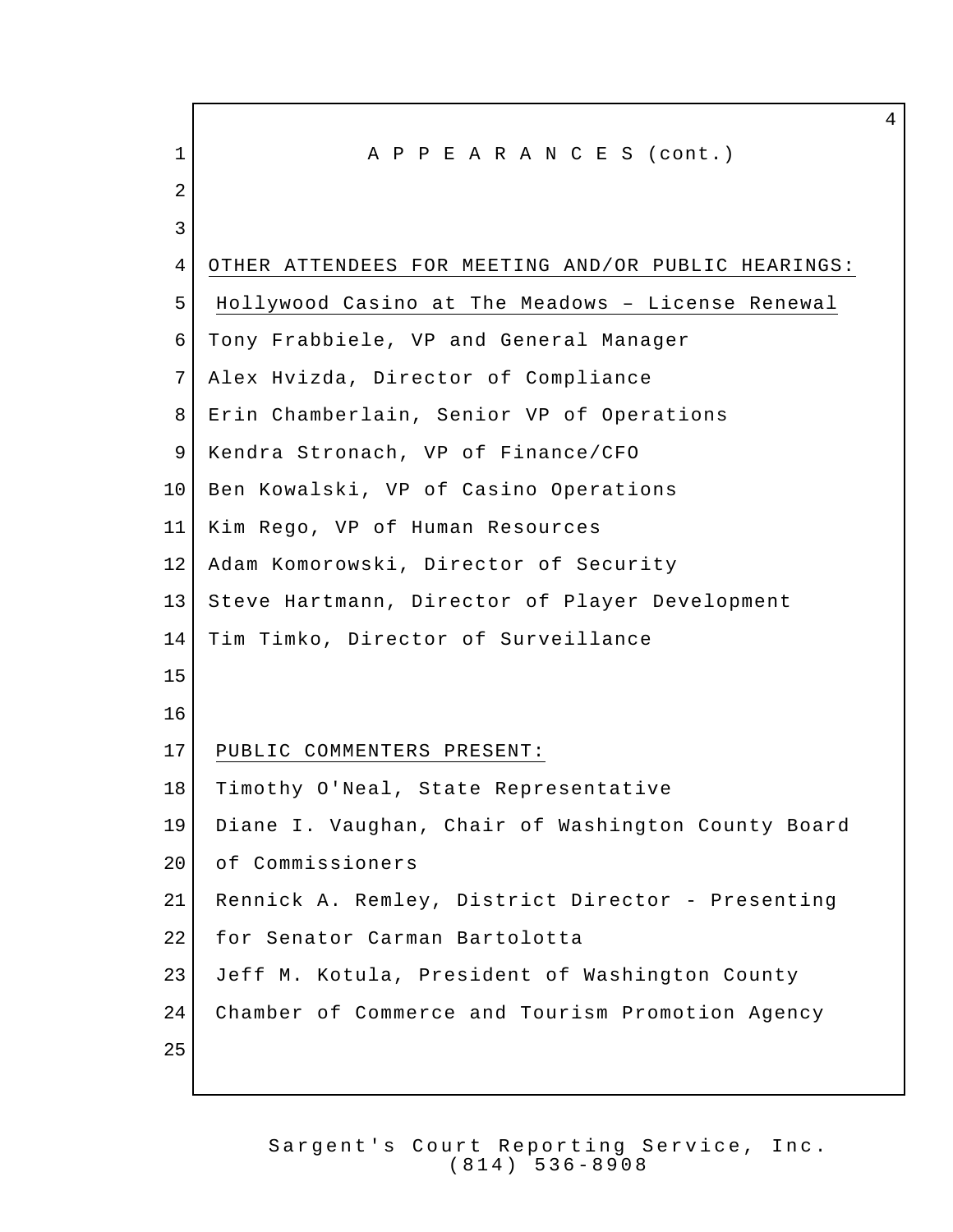1 I N D E X 2 3 OPENING REMARKS 4 By Presiding Officer 7 - 9 5 OPENING STATEMENT 6 By Attorney King 19 - 11 7 PRESENTATION 8 By Mr. Frabbiele 11 - 17 9 By Mr. Kowalski 17 - 21 10 By Ms. Rego 21 - 23 11 By Mr. Frabbiele 23 - 27 12 QUESTIONS BY BOARD MEMBERS 27 - 35 13 DISCUSSION AMONG PARTIES 35 - 38 14 QUESTIONS BY ENFORCEMENT COUNSEL 15 By Attorney Tepper 38 - 43 16 PRESENTATION 17 By Attorney Tepper 44 - 72 18 PUBLIC COMMENT 19 By Mr. O'Neal 73 - 77 20 By Ms. Vaughan 77 - 80 21 By Mr. Remley 80 - 81 22 By Mr. Kotula 81 - 84 23 DISCUSSION AMONG PARTIES 84 - 85 24 CERTIFICATE 86 25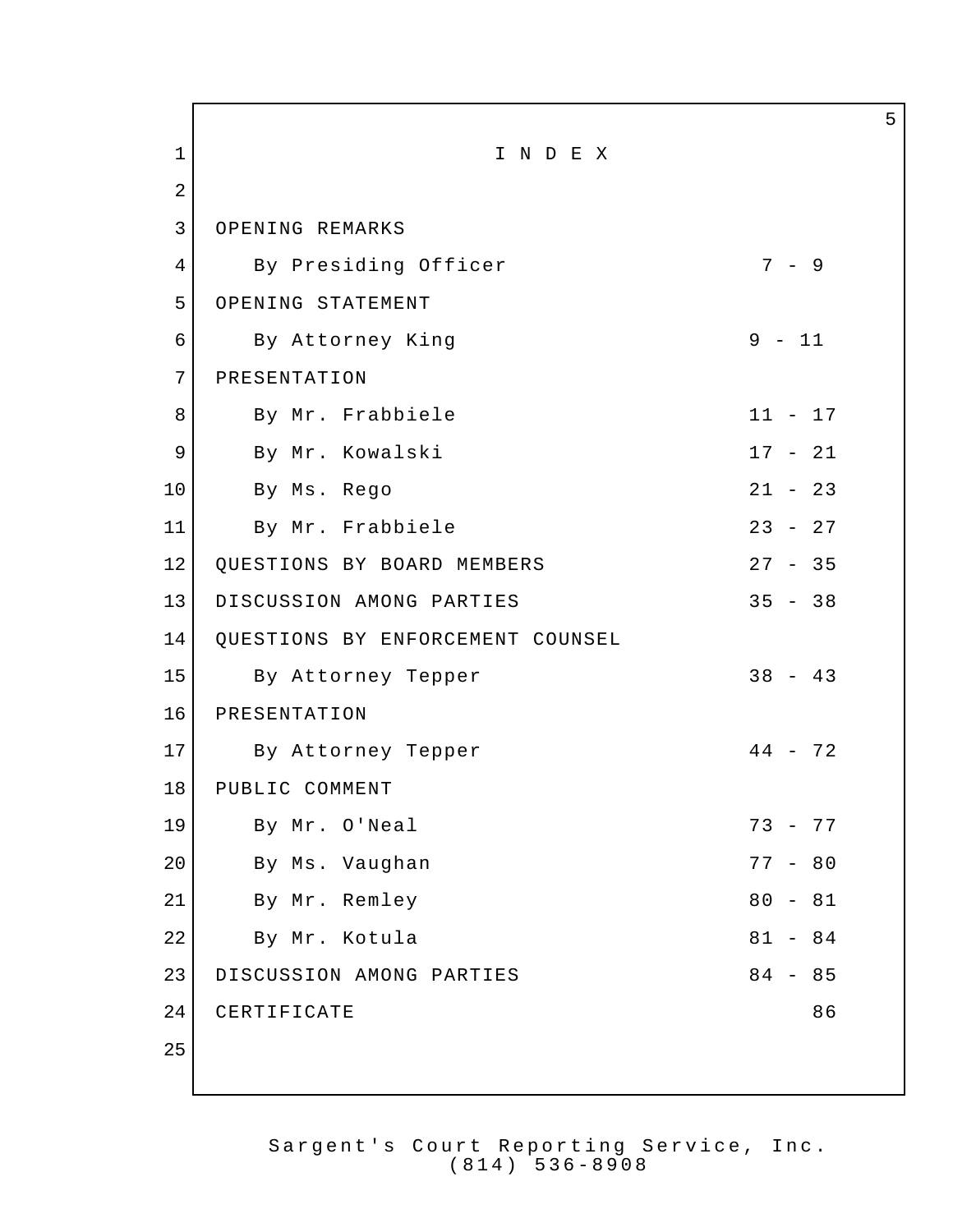| $\mathbf 1$    |                | EXHIBITS                   |            |          |
|----------------|----------------|----------------------------|------------|----------|
| $\overline{2}$ |                |                            |            |          |
| 3              |                |                            | Page       | Page     |
| $\overline{4}$ | Number         | Description                | Identified | Admitted |
| 5              |                | Hollywood Casino Hearing:  |            |          |
| 6              |                | Exhibit 1 Presentation     | 38         | 38       |
| 7              |                |                            |            |          |
| 8              | OEC Exhibit:   |                            |            |          |
| 9              | $\mathbf 1$    | Arrest Statistics          |            |          |
| 10             |                | 2018 to 2021               | 44         | $46*$    |
| 11             | $\overline{a}$ | Letter from Bureau of      |            |          |
| 12             |                | Liquor Control Enforcement | 45         | $46*$    |
| 13             | 3              | Memorandum from Office of  |            |          |
| 14             |                | Compulsive and Problem     |            |          |
| 15             |                | Gambling                   | 45         | 46*      |
| 16             | 4              | Letter from Department     |            |          |
| 17             |                | of Revenue                 | 45         | $46*$    |
| 18             | 5              | Letter from State Horse    |            |          |
| 19             |                | Racing Commission          | 45         | 46*      |
| 20             |                |                            |            |          |
| 21             |                |                            |            |          |
| 22             |                |                            |            |          |
| 23             |                |                            |            |          |
| 24             |                |                            |            |          |
| 25             |                | *EXHIBIT NOT ATTACHED      |            |          |
|                |                |                            |            |          |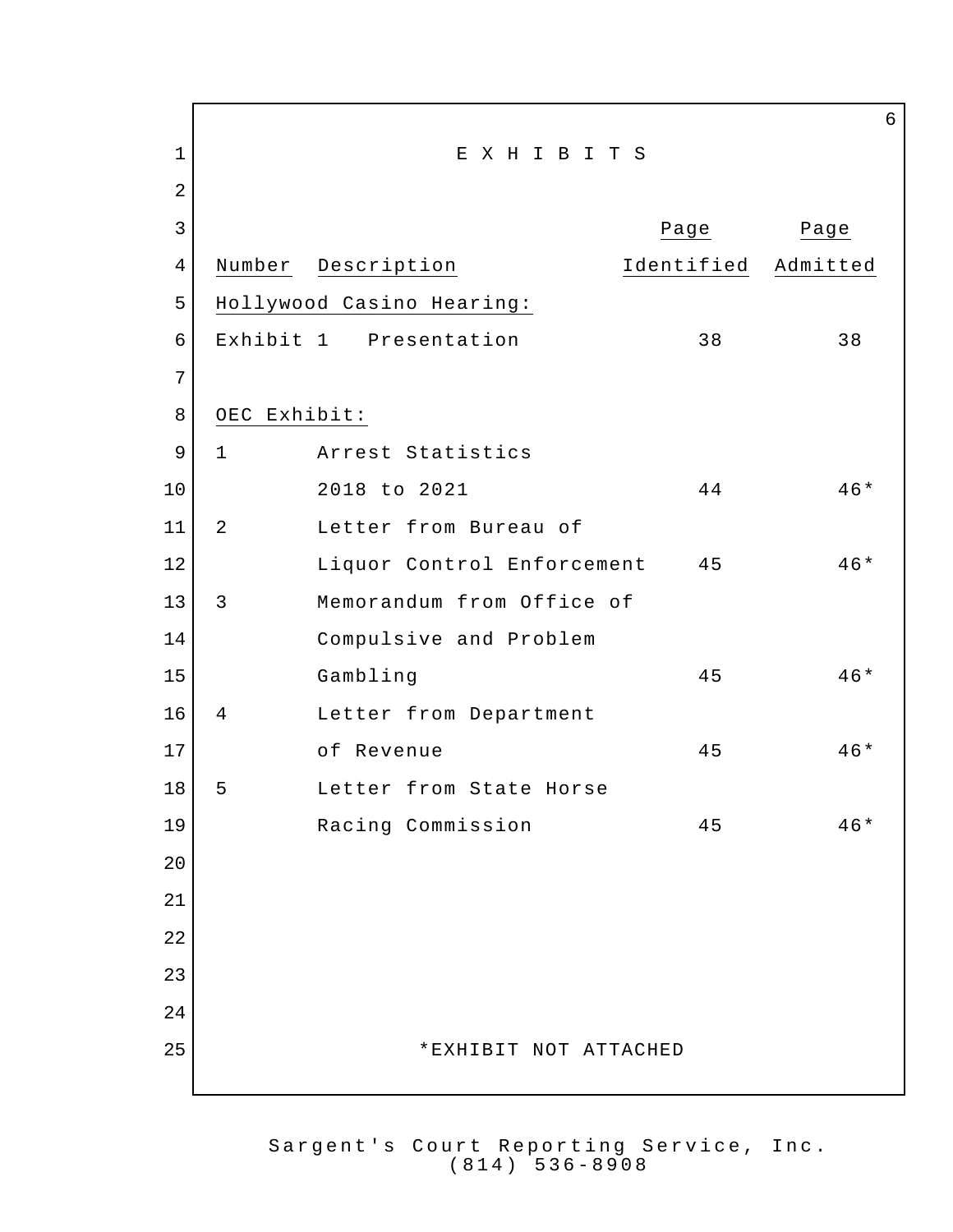1 P R O C E E D I N G S ---------------------------------------------------- PRESIDING OFFICER: Good afternoon, everyone. I'm Linda Lloyd and I'm the Presiding Officer assigned by the Board today to conduct this portion of the Category 1 License Renewal Hearing for Washington Trotting Association, now doing business as Hollywood Casino at The Meadows. 9 Before we begin, if we can all turn our cellphones to vibrate and that sort of thing. 11 as the Presiding Officer, I call this hearing to order. The date is Tuesday, March 15, 2022. The time is 3:01 and the location is the brand new North Strabane Township Fire Department Station Number Two, located at 1032 Route 519 in Eighty-Four, Pennsylvania. The Pennsylvania Race Horse Development and Gaming Act requires at Section 1326 that an operator's license shall be subject to 20 | renewal by the Board every five years. This License Renewal Hearing is convened by the Board pursuant to 22 the mandate found in Section 1205(b) of the Act, which requires that the Board conduct a Public Input Hearing for any license renewal application. This Public Input Hearing was advertised on the Board's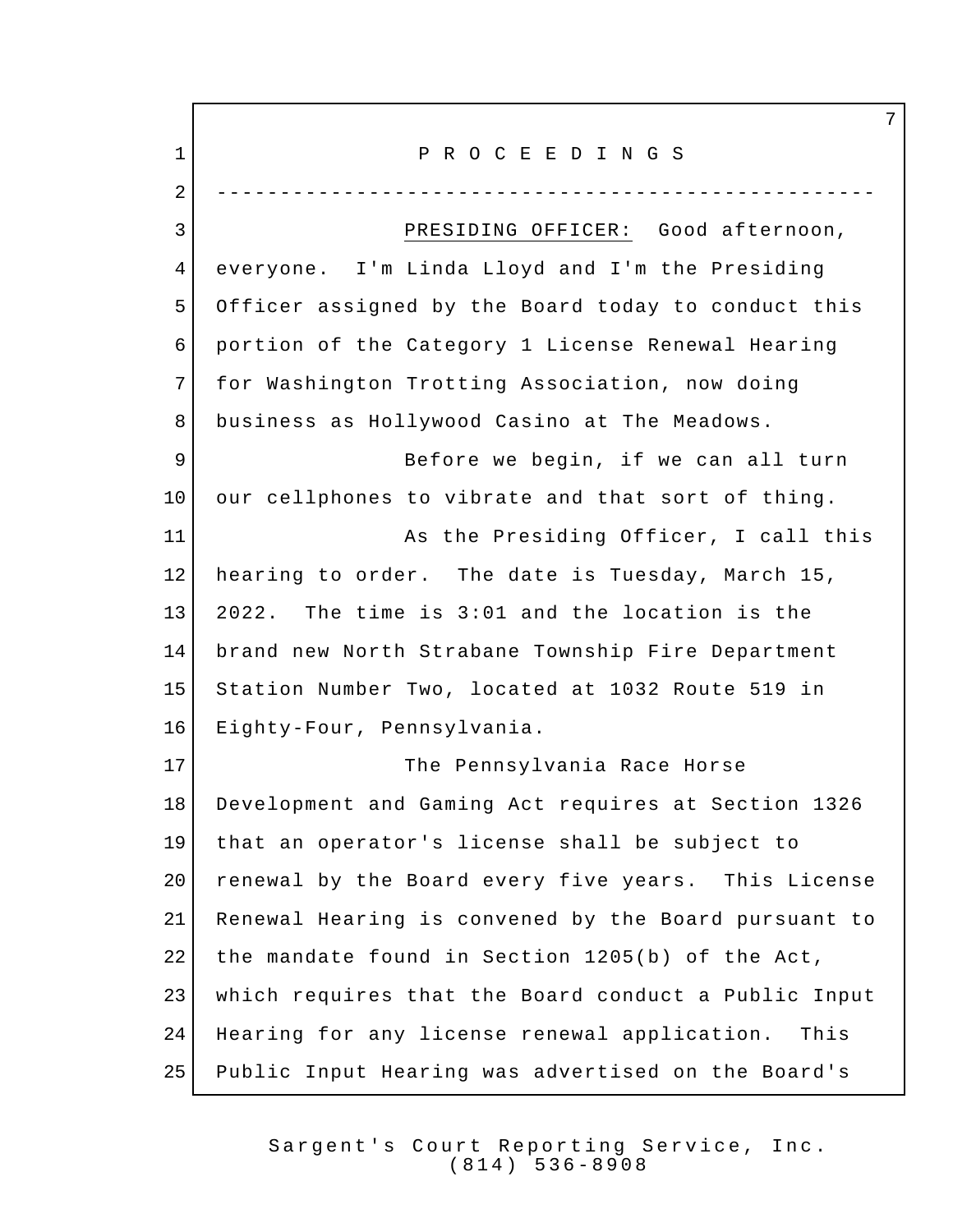website, announced by the Board at prior Board 2 | meetings and advertised in local newspapers. 3 All of the Board Members are present here today with us for this hearing. The hearing will begin with a presentation by Hollywood Casino with Cross Examination of witnesses by the Board's Office of Enforcement Counsel (OEC) and questions from Board Members if they desire. And the OEC will then make a presentation with the opportunity for Hollywood Casino Counsel to cross examine if he desires and questions by the Board. 12 After the close of the testimony and evidence from both of the parties, those individuals who have registered to speak at today's hearing during the public comment period will be heard, and each registered speaker will have five minutes to provide their thoughts on the renewal application. 18 At the close of the comment period, the parties will have the opportunity to provide a short closing 20 statement if they desire. **I'd like to remind all witnesses, if**  you could speak loudly and clearly and into the microphones provided so that our Court Reporter sitting over here to my left can hear you today and those that are on our live stream right now out on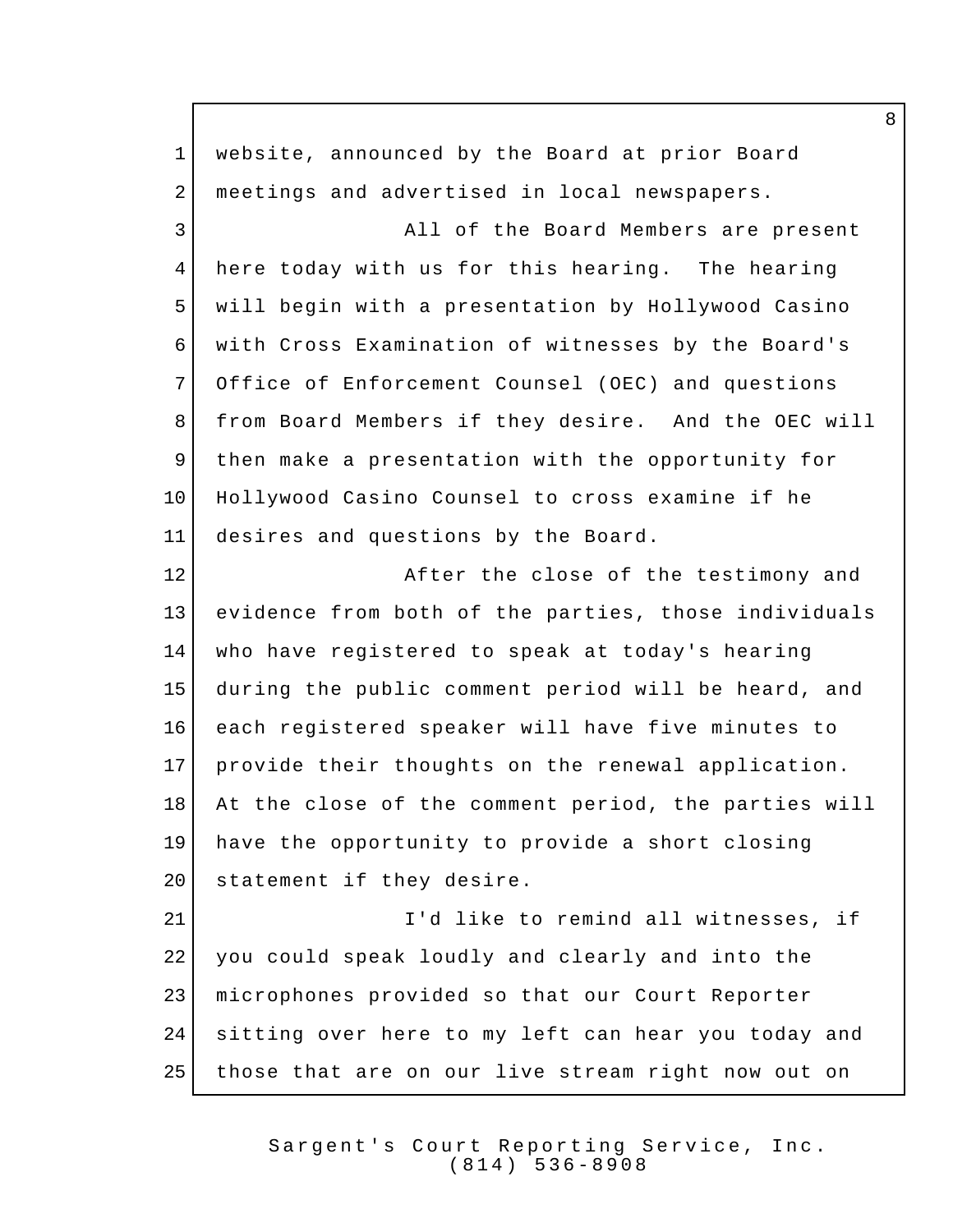1 the YouTube Channel can hear you as well. 2 So let's begin by having all the witnesses for Hollywood Casino and our OEC who will testify today, if you could please stand and raise your hand to be sworn by the Court Reporter. 6 --- <del>---</del> (WITNESSES SWORN EN MASSE) --- 9 PRESIDING OFFICER: Mr. King, you may begin. ATTORNEY KING: Thank you, Director Lloyd. Chairwoman Smyler, Members of the Gaming Control Board, Adrian King from the Ballard Spahr Law Firm here on behalf of Washington Trotting Association, LLC, now doing business as you heard, as Hollywood Casino at The Meadows, as well as our parent company Penn National Gaming. 18 We're pleased to be here today. We will try to be succinct with our comments. I just 20 | thought real quick before - well, let me say this. Let me just introduce who - our team here before we begin. First, I want to introduce Erin Chamberlin, who is our Senior VP of Operations for the Eastern Division. Alex Hvizda, who's our Director of Compliance. We also have Kendra Stronach, VP of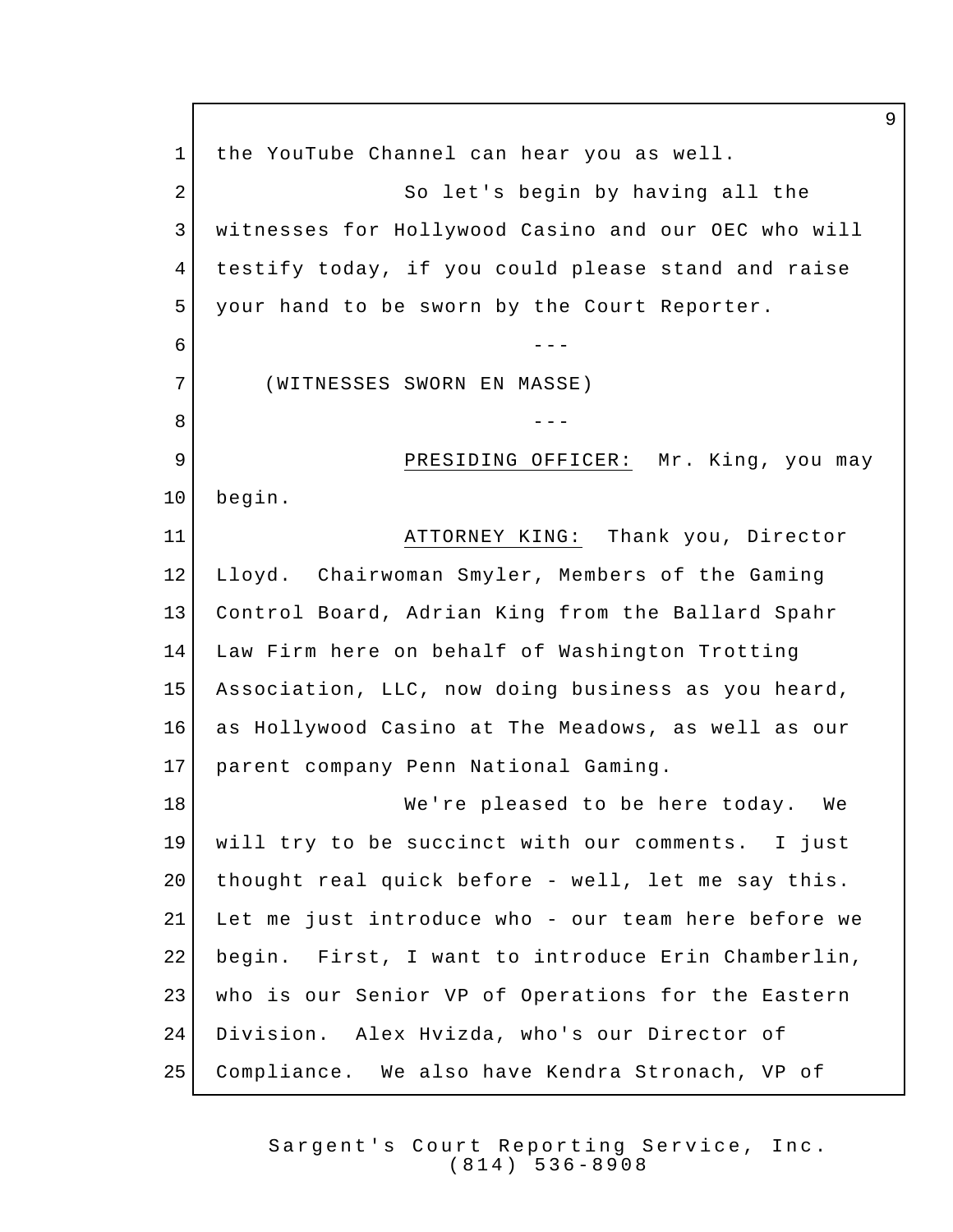Finance of the property. Tony Frabbiele who's our Vice President and General Manager. Ben Kowalski, who's our Vice President of Casino Operations, and Kim Rego, who's our Vice President of Human Resources and we're all very pleased to be here today. 7 I thought it'd be interesting, just quickly, to give a very brief history of this property since we have so many new members of the 10 Board and it's been a very long time since we've had a hearing with respect to this property. This 12 property is a harness track. It's a Category 1 property. It was actually started in 1963. 14 I won't go through all the owners, since 2006, but this property has actually had quite 16 a few owners actually from 1963, but even from when gaming was authorized. But if you can imagine, 18 since the last time we had a public input hearing on this property, which was 2015, Penn National was 20 actually the third owner since then. So in 2015 it was owned by Cannery Resorts out of Australia. It 22 then was sold to Pinnacle Gaming in 2016. That's 23 when the license was last renewed. Obviously, COVID maybe threw a small wrench into timing. And then Penn National bought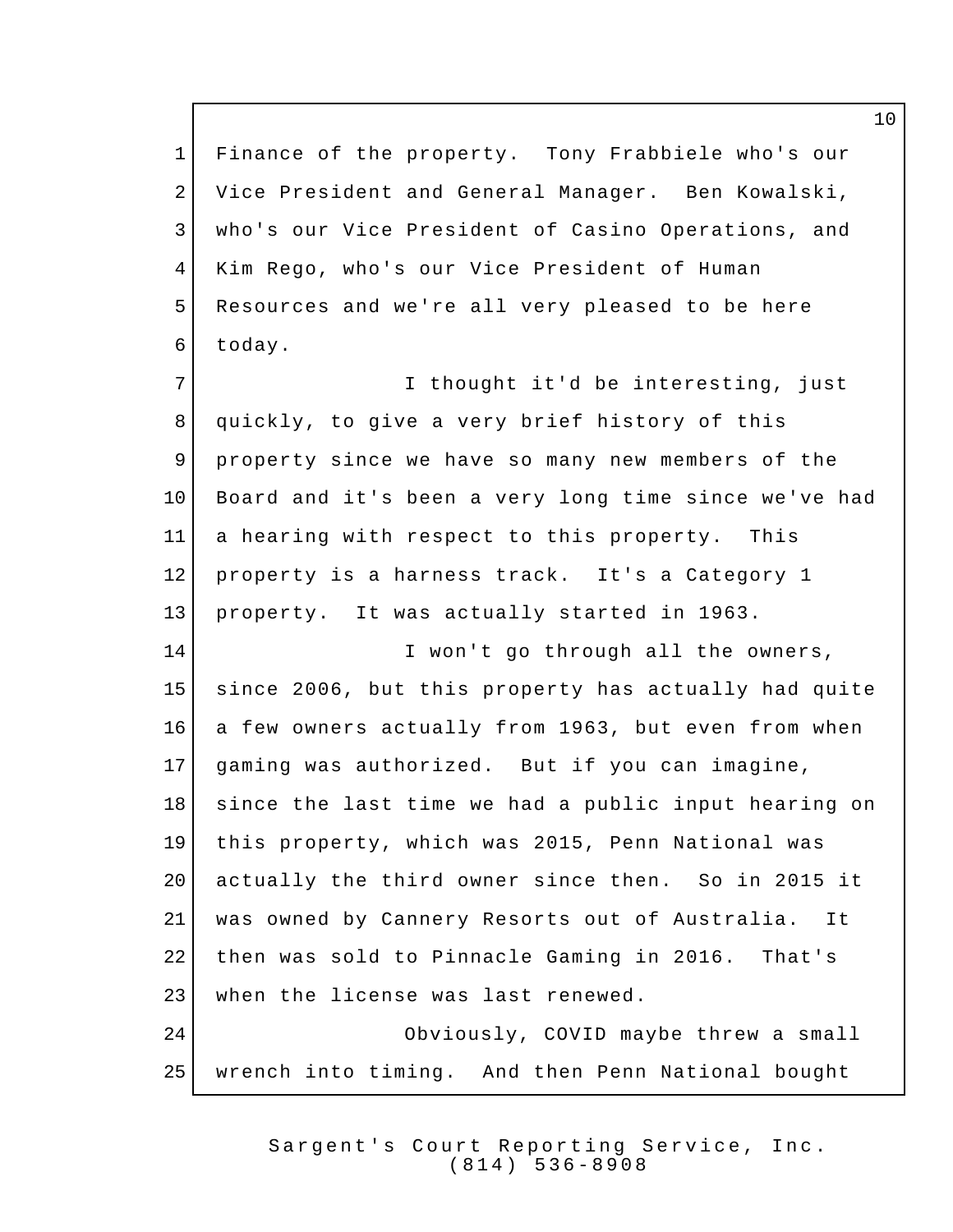this property in 2018 when it bought Pinnacle Gaming and this was one of the properties in the portfolio. And that was also permitted because in 2017 when we did the last amendments to the Gaming Act, we removed the prohibition on owning more than one and a-third of - you know, one and then a third of a 7 second property. In any event, one of the things I think we're really here to talk to you about are all the investments that Penn National has brought to this facility. So with that, I'm going to turn it over to Tony and his team. 12 MR. FRABBIELE: Thank you, Adrian. Madam Chair, Director, Members of the Board, thanks for making the trip out to Washington County to be with us today. It's a pleasure to have you in this facility. My first time here as well. It's absolutely amazing. So nicely done by the Township 18 and County for bringing this here. Just briefly, you know, to give you an 20 overview of our team up on the Board. As Adrian mentioned, a few of our Executive Team Members are - 22 are in the room with us today, but we still have four day-one executive team members that are with 24 | us. Ben Kowalski, one of them to my left. Adam Komorowski, our Director of Security. Steve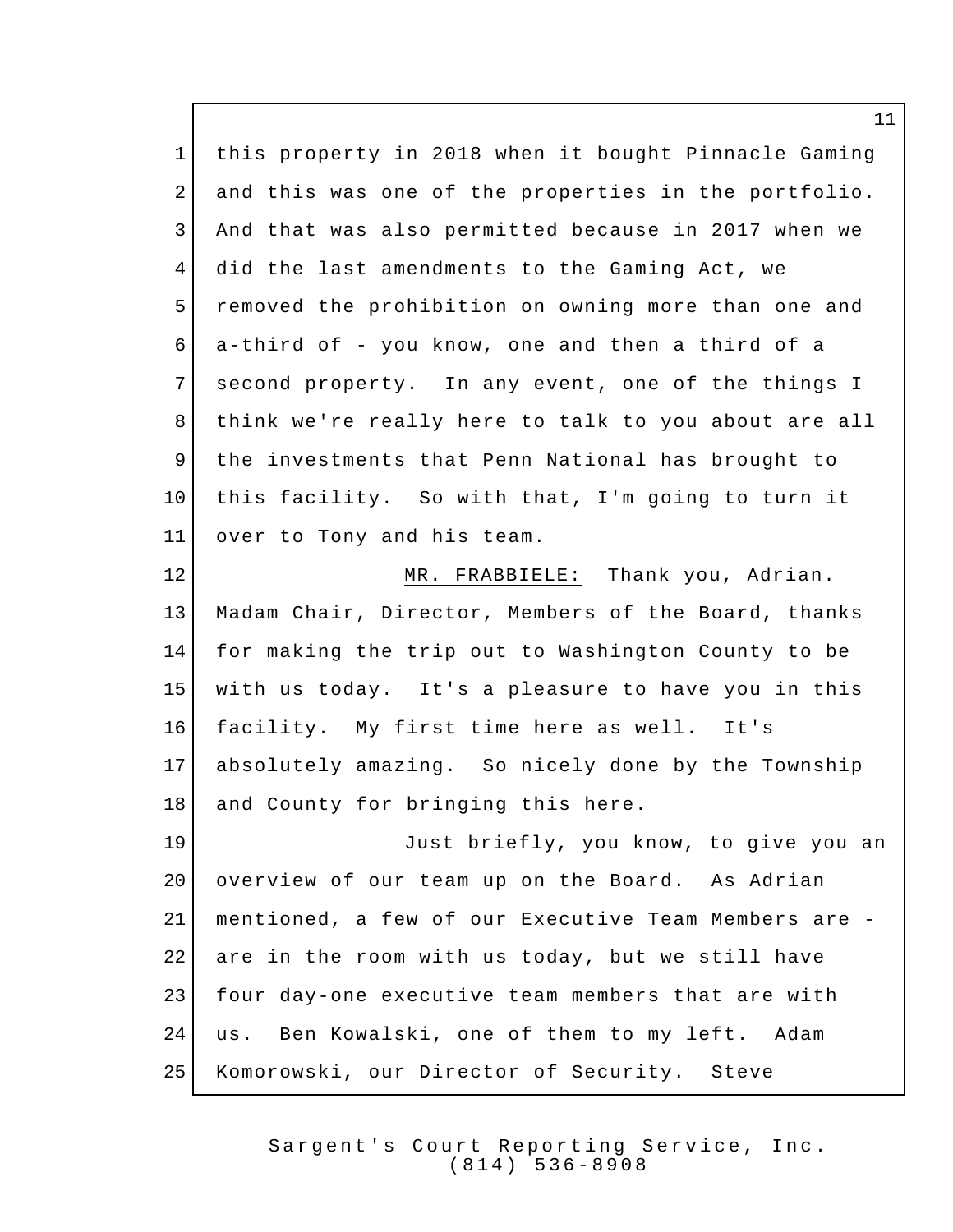Hartmann, Director of Player Development and Tim Timko in Surveillance have all been with The Meadows, now Hollywood Casino at The Meadows since inception of gaming. And combined, we have a pretty diverse group of leaders that have had experience in numerous regional and destination markets, including Las Vegas, Atlantic City and Macau. So a very impressive group that I think we have running the 9 property today. 10 Turning to Investments and I joined

 the team January of 2019, shortly after the acquisition by Penn National Gaming into the property, and at that moment, we really started to master plan. You know, really, what does the property look like moving forward in the next three to five years to remain competitive in the marketplace. I'm pleased to share with you that we've invested over \$26 million not only in the property improvements but also capital improvements 20 | in order to make sure that the property remains very successful and safe for customers to visit. Some of the ones I wanted to highlight off of this slide is the Eatery by Fabio Viviani, which was our - our first venture into a partnership with a celebrity chef. He was just with us a few

> Sargent's Court Reporting Service, Inc. (814) 536 - 8908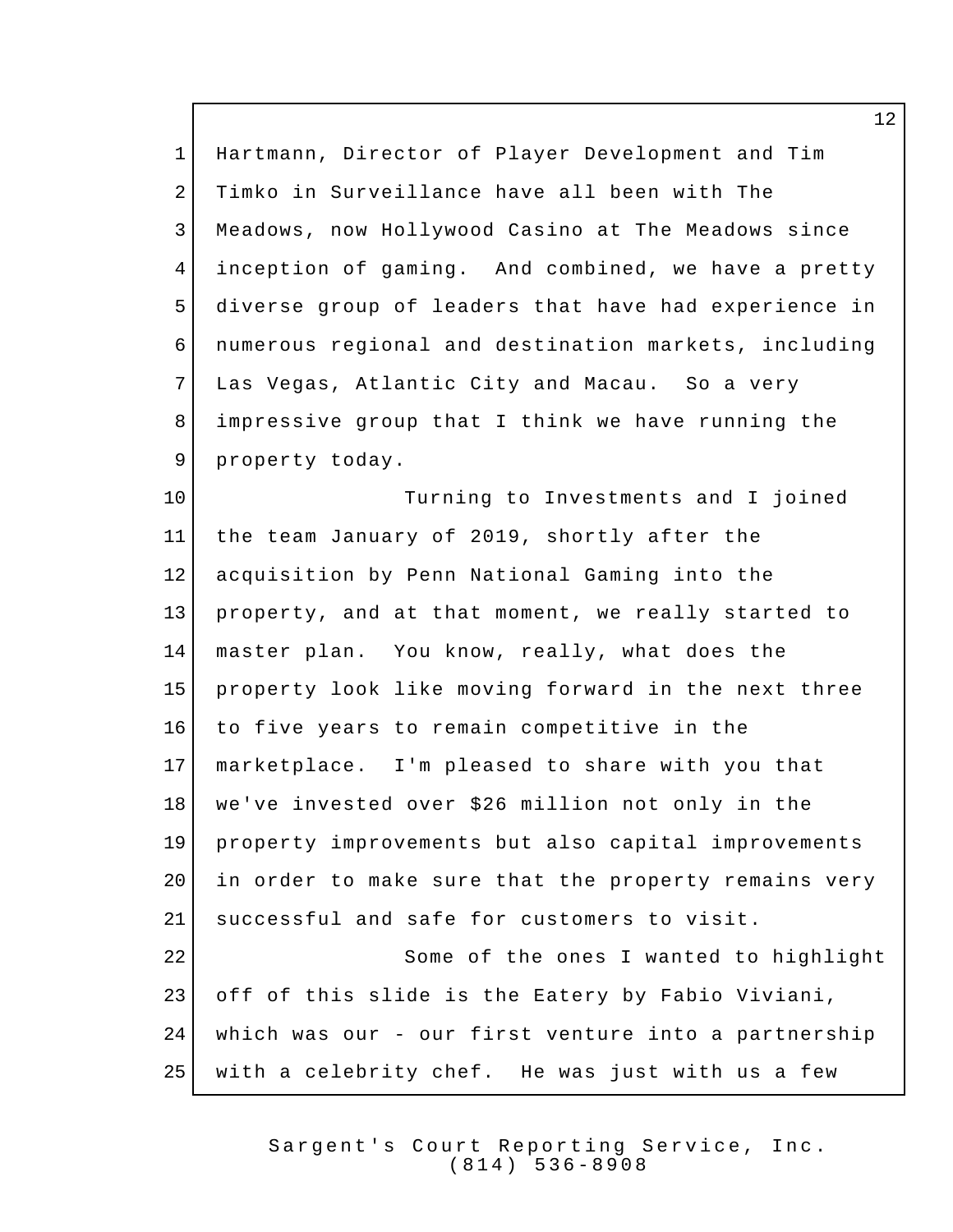weeks ago hosting an event with our VIP players. 2 The H Lounge renovation, which puts us into a position to be able to what - really go after our value proposition which is being the best in 5 entertainment. Bringing a retail sportsbook. When we arrived, although sports betting had come to Pennsylvania, we hadn't had that opportunity yet. We partnered with Draft Kings to get through the license fee and then the reinvestment back into our facility here. So that leads us through 2019 and 2020, and then obviously, the pandemic. PRESIDING OFFICER: We've had a request if you could tell us the slide number that you're on as you change because we can't see it behind us. 18 MR. FRABBIELE: My apologies. PRESIDING OFFICER: That's quite all 20 right. It's logistics. MR. FRABBIELE: So that was slide - slide four that I was just speaking to and it continues on into slide five where, you know, coming through the pandemic, where we really started to change and pivot about how do we know become a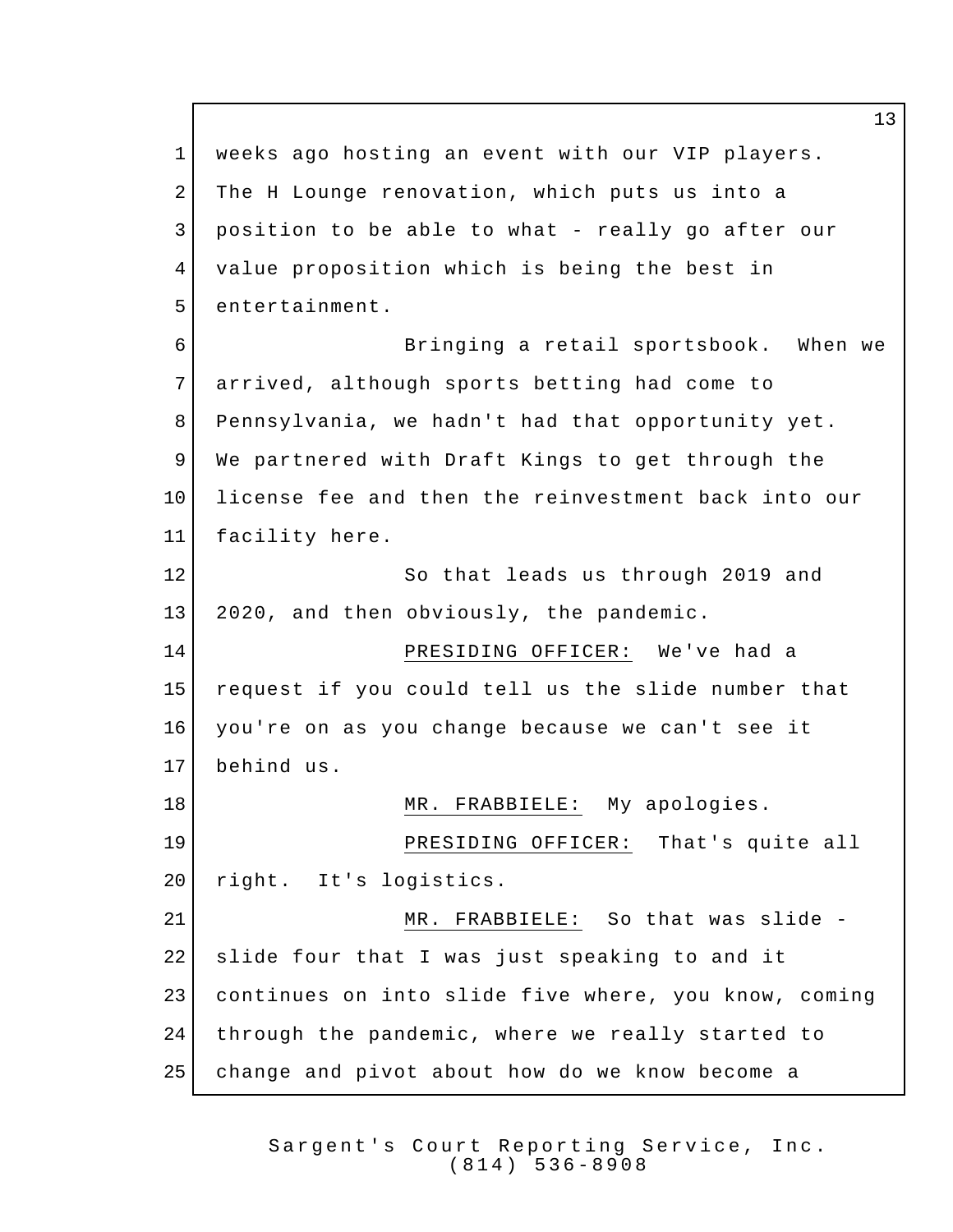competitive property in a post-COVID environment? And it goes through a variety of ways. It's not only just what we do in investing in the property, but it's also how we reward and recognize those that 5 have given so much to our community.

 So we're proud to bring the myHeroes Program to the area and we were able to go out and celebrate that with a lot of local law enforcement, the VFWs and the Fire Department and recognition of 10 the work that they do for us. We have now over - over a hundred thousand members that have come into the myHeroes program nationally, which is really exciting for us. And then the next program we really started to go after, and we were the first ones as a company and at the Hollywood Casino at The Meadows, the second property to bring a cashless experience to gaming.

18 So we launched that in the late part of last year, mid to late part and then we started into table games as well. And we've really seen a successful approach with that on the table games 22 side and we believe that's really going to be the future of gaming, being able to connect our customers, not only through mychoice App, but have the Wallet connected there as well. We think that

> Sargent's Court Reporting Service, Inc. (814) 536 - 8908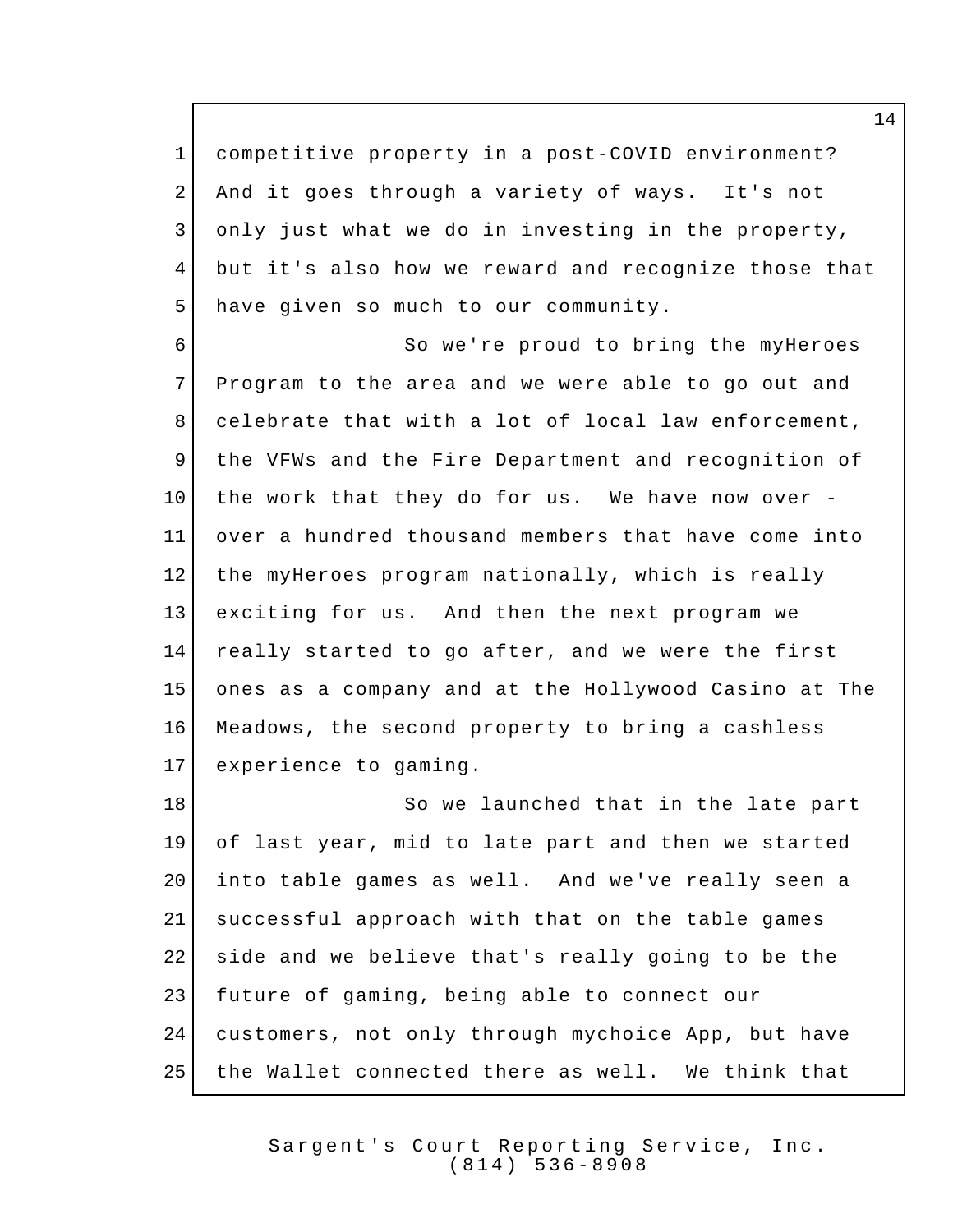provides the most safe and secure gaming experience 2 out there for our customers and for our business. 3 And then just before you, a few months back, I talked about the rebranding to going away from being just The Meadows, the Hollywood Casino at The Meadows and that was really about tying our network together with over 40 properties nationwide 8 and surrounded by four in Ohio, our two Category 9 4's, which have recently opened and Penn National Racecourse. We wanted to make sure that customers really understood the power of mychoice and how many options they have inside of our database to take 13 advantage of. So that's why we decided to go and tie all of that in together. As well as keeping The Meadows and keeping it under the same logo so that we pay homage to our history with racing starting in 1963. We're coming up on our 60th anniversary, which is really exciting for us to be able to 20 celebrate as we move forward into 2023. 21 Moving on to slide six. We are now, you know, going through and finishing up what we believe is the culmination of our rebrand experience with the Barstool Campus, which will be, by square footage, the largest Sportsbook venture that we have

> Sargent's Court Reporting Service, Inc. (814) 536 - 8908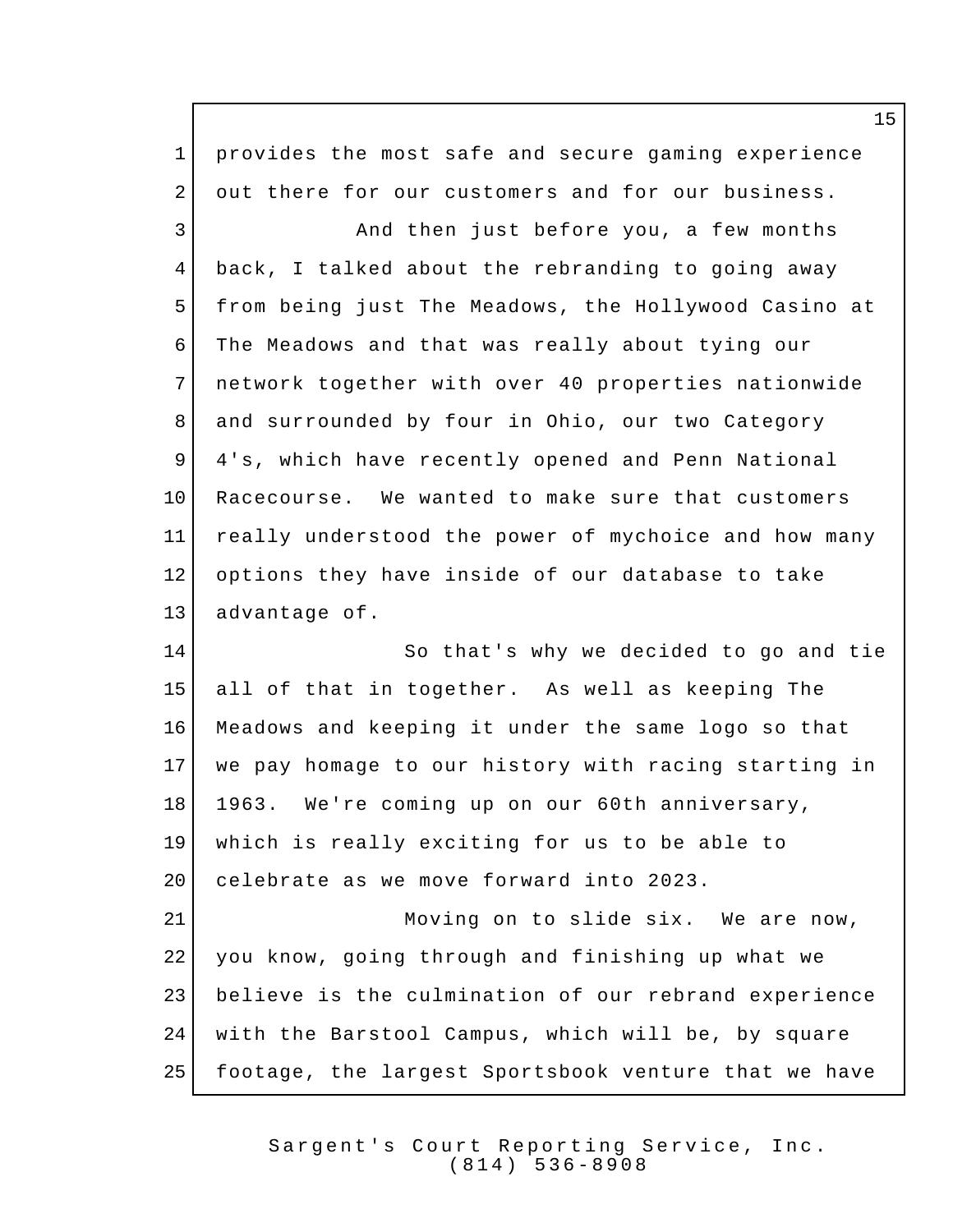| $\mathbf{1}$   | inside our company. It has a dining component with   |
|----------------|------------------------------------------------------|
| 2              | it. It has a variety of entertainment options that   |
| $\mathfrak{Z}$ | will be available to customers, as well as a sports  |
| $\overline{4}$ | wagering activities that will take place in the      |
| 5              | venue. It has an indoor/outdoor component, too,      |
| 6              | which we really think will be lucrative, not only    |
| $7\phantom{.}$ | for our sports betters, but also as we move into     |
| 8              | race season with our Adios Race being at the end of  |
| 9              | July. We think it's something that we can really     |
| 10             | leverage and folks will continue to enjoy for years  |
| 11             | to come. All in told, that's about a \$6.8 million   |
| 12             | project for us that we expect to finish by the end   |
| 13             | of May.                                              |
| 14             | With that, I'll turn to slide seven,                 |
| 15             | and just, you know, a brief overview. I don't want   |
| 16             | to go through each bullet point here, but I think    |
| 17             | just the magnitude of reinvestment and revenues      |
| 18             | generated by the facility I think is really          |
| 19             | impressive to see. The reinvestment back in the      |
| 20             | community though I think is what we're most proud of |
| 21             | when you look at the wages, benefits and payroll     |
| 22             | taxes that we've paid.                               |

 $\mathsf I$ 

23 That's over \$600 million that's been 24 reinvested back locally here into Washington County through our team members. And then our \$29.1

> Sargent's Court Reporting Service, Inc.  $(814)$  536 - 8908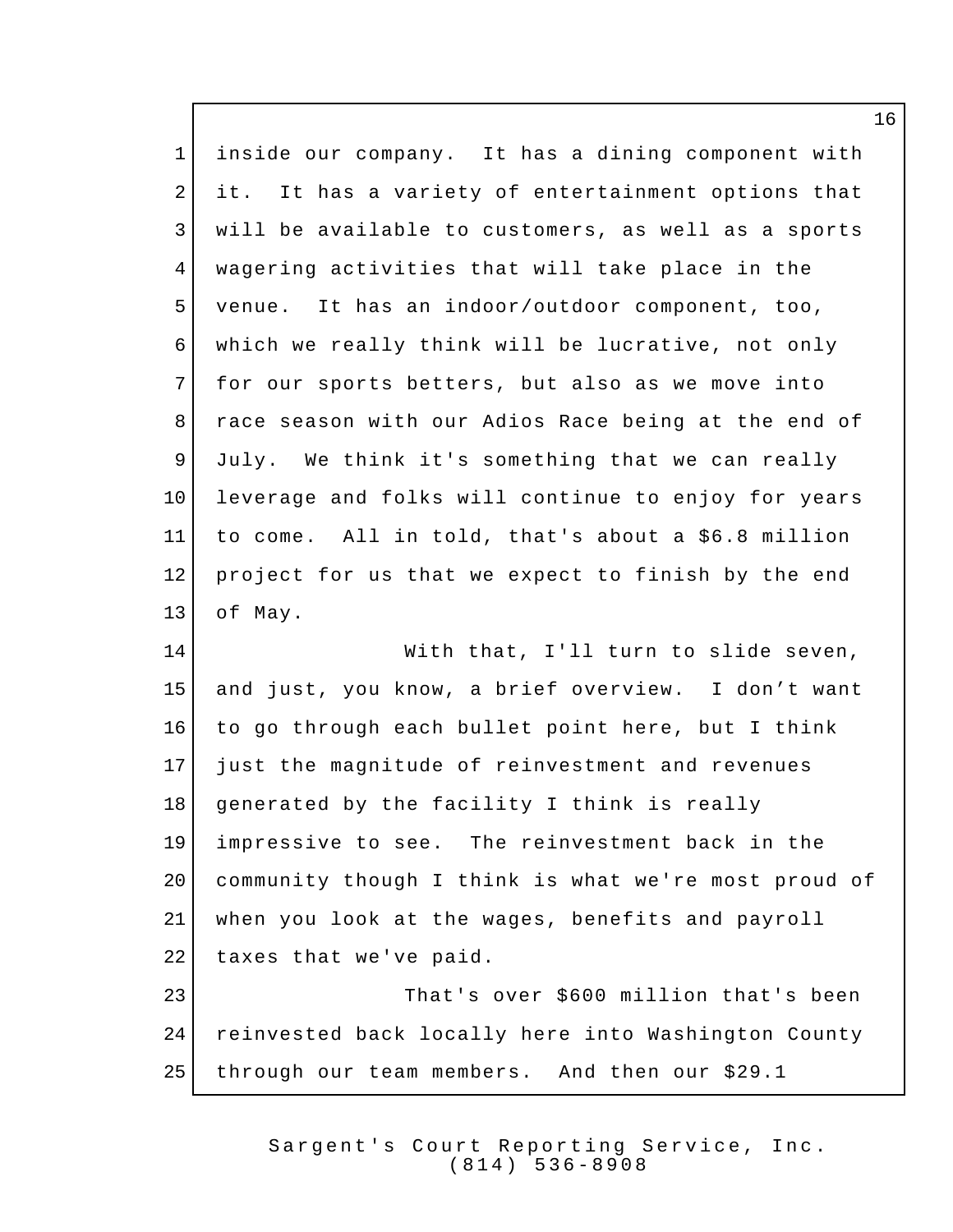million that goes to local and state vendors. Obviously, a lot of that in-state and local, and 3 | then also minority and women-owned businesses. Businesses like Ivy Green, who does a lot of our floral and decorative arrangements throughout the property and Everything Under the Sun are big 7 supporters of ours and partners that we use quite frequently in the area and we're proud of that. Yes. Also, the local share, \$213 million is also a number that we think is pretty impressive. Thanks, Adrian. With that, I will turn it over to Ben Kowalski to walk you through some our gaming statistics and non-gaming initiatives. MR. KOWALSKI: Thanks, Tony. And thank you to the Board for taking the time to - and everybody else for taking the time to hear our presentation today. And thank you - especially thank you for traveling to Washington County to do it. When you look at Gross Terminal Revenue, you can see we peaked in 2009, followed by some periods of stability that were impacted by new competitors coming online. Understandably, a decline for 2020, and then a nice, healthy recovery in 2021.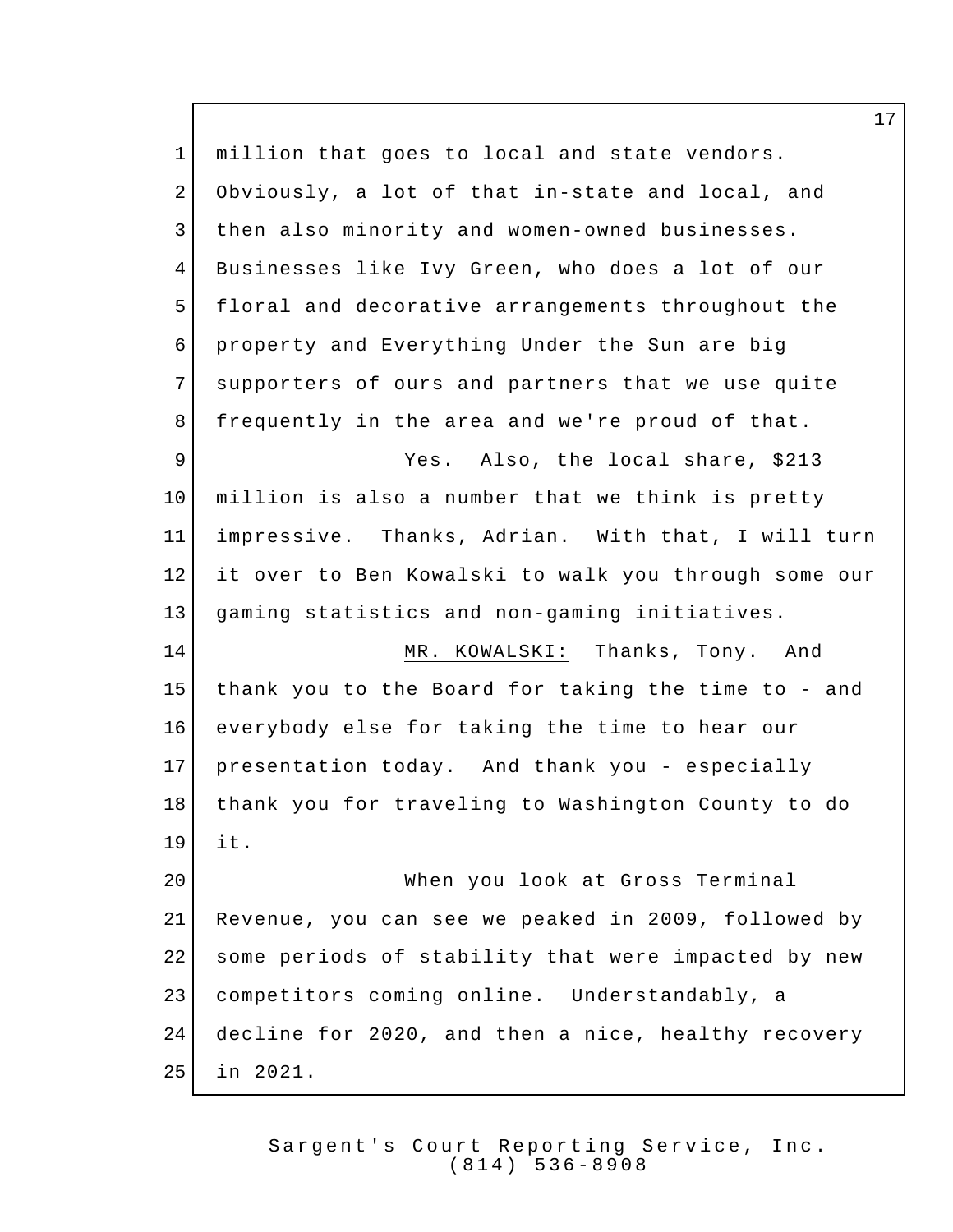1 Now, the big influencers to that were new competitors online, introduction of iGaming and the skill-base games, which you all are well aware are untaxed, unregulated and we don't know the exact impact, but we know that they're in close proximity to the casino. I've been at the property since 2010 7 and had the opportunity to work with three different ownership groups and I have good things to say about all three of those groups, but I will say that it's 10 been really exciting in our time with Penn, for a lot of the things that Tony had mentioned earlier. We've had a chance to reimagine the casino floor and shift from what the customer was looking for when we first opened the property to what we think they were looking for in 2022. And that's smaller banks, more space. We opened a sightline so we can showcase the new amenities. We increased our non-smoking square footage to 60 percent and really pushed the smoking to one area of 20 | the casino. So if you're a non-smoking guest, you can walk through the casino, hit venue to venue, 22 | without ever having to set foot in a smoking section of the casino. And we've also made significant investment in new product. We've refreshed over ten percent of our casino floor and continue to offer

> Sargent's Court Reporting Service, Inc. (814) 536 - 8908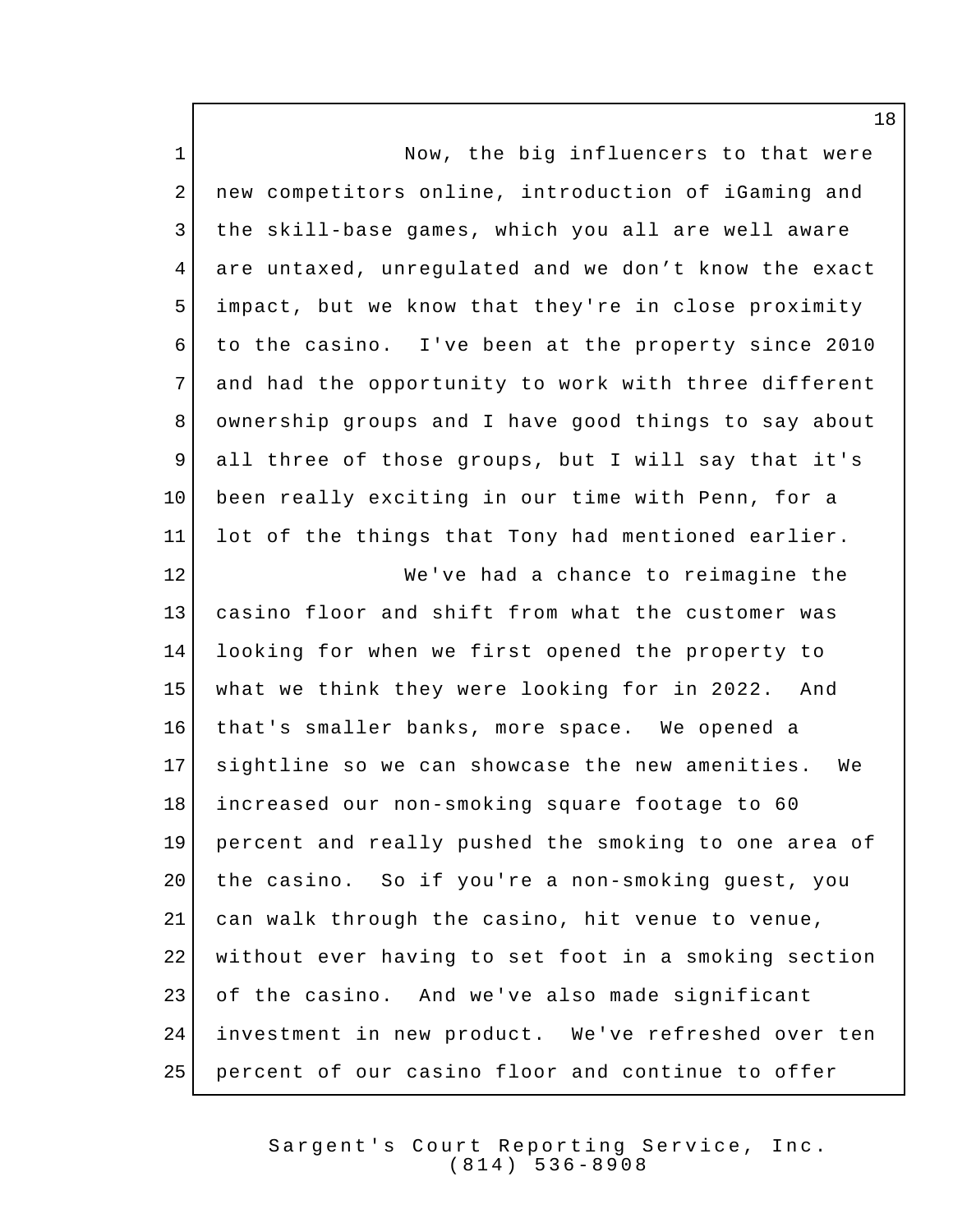1 the best games that are out there in our market. 2 Switching to slide nine. Table games is near and dear to my heart. I was an original table games team member opening the property. I was there at 6:00 a.m. when the first card was flipped. So - and I also came from an area where a regional 7 casino came online. My mother went to work there 8 and she was raising two kids by herself and I benefitted firsthand from what that stable, secure, good-paying job, and congrats to her as she just retired after nearly 30 years at that property. **And it's a similar story that you'll**  see at The Meadows. We have a lot our team members that have been there for several years. Many of them since day one. It's a big team, nearly 200 people, predominantly Pennsylvania residents. And it really is a family environment that we're proud 18 to have at the property. **And the capital side, we continue to** 20 | invest. In the last six months, we upgraded our table system, replaced our table tops and installed the cashless technology on table games. We're also always looking to be first in market with new-24 approved products in the state. Slide ten. Tony touched on this, but

> Sargent's Court Reporting Service, Inc. (814) 536 - 8908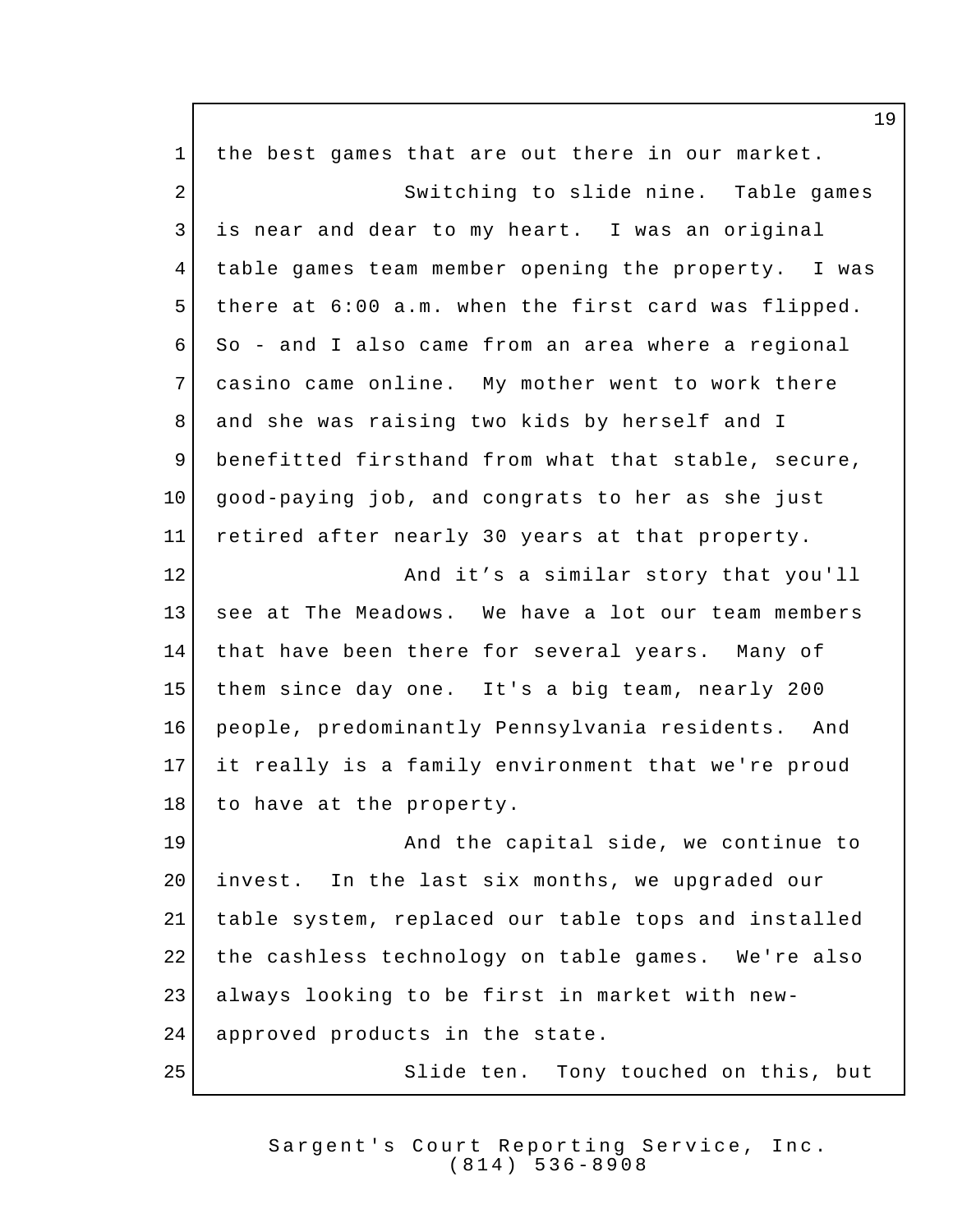1 when we first became acquired -. When Sportsbook 2 were launching across the state, we were in the middle of an ownership change, so we didn't get one of the initial Sportsbook licenses and those of us at the property saw that as a missed opportunity. Penn was quick to recognize that opportunity. Quickly, we applied for our license, installed a 8 sportsbook right in the center of the casino and 9 | that space is currently being - undergoing a major 10 renovation. When that project is finished later this year, we have no doubt that it will be a first best in class experience. Slide 11. We can't talk about The Meadows without mentioning and talking about racing. We were a racetrack long before we were a casino. Almost six years in operation. We've invested \$12 million in backside improvements. We race over 180 days a year. We stable 800 horses and you -. It's enjoyable to walk around, hearing our racing guests, to hear just from members of the community who have nostalgic good memories from the track. And we continue to make those memories as we invested in the Embers outdoor Bar and Restaurant last - at the end of last season. We're looking forward to fully programming it this year and making some further

> Sargent's Court Reporting Service, Inc. (814) 536 - 8908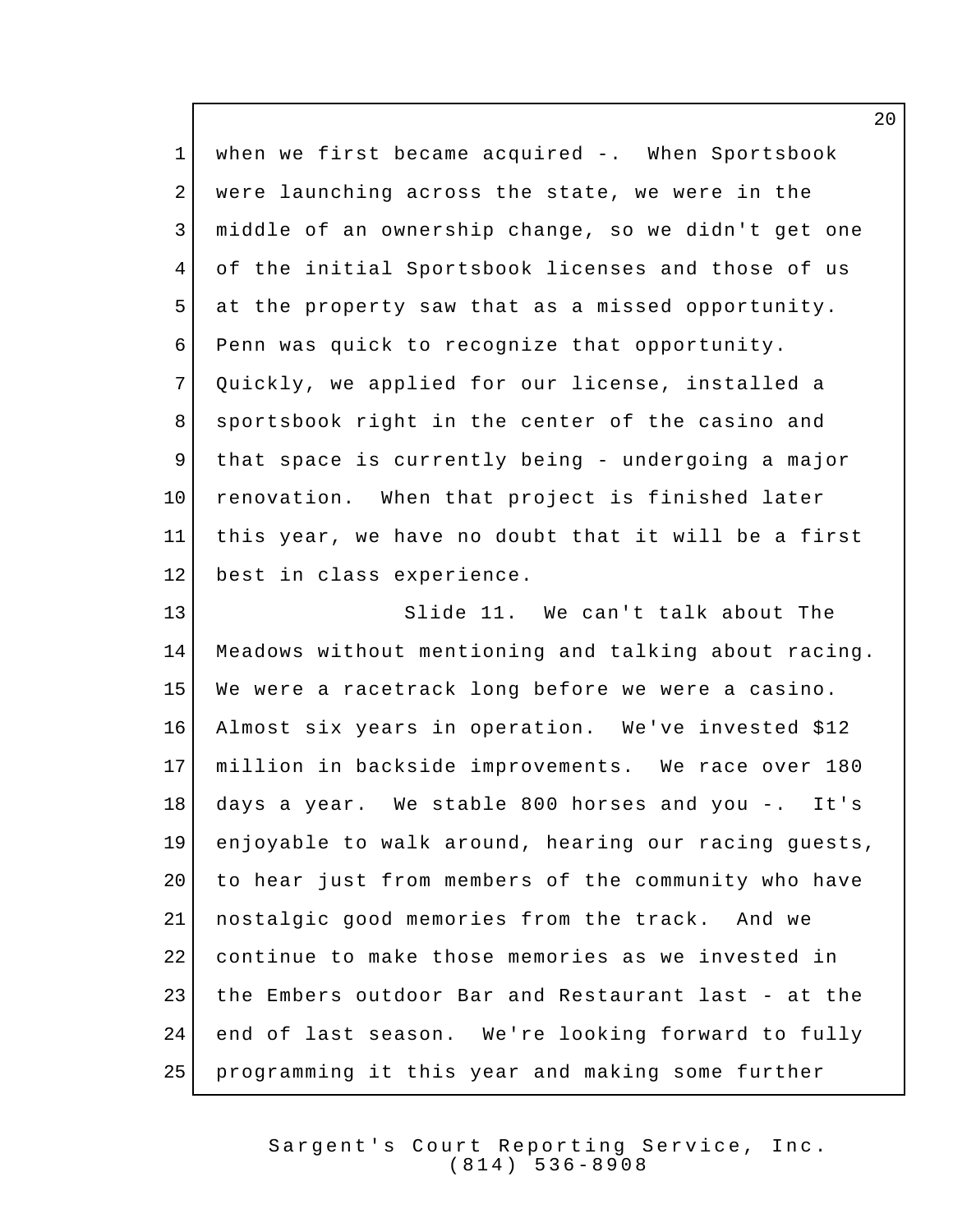enhancements to the interior of the building in the 2 near future. 3 Slide 12. When we think of The Meadows, we don't just think of it as a gaming facility. We really do see ourselves as the best in entertainment. We partner with local businesses to 7 pull off several of these events. We have our annual Corks and Kegs event, Food Truck Festival. 9 We allowed a local restaurant chain to take over one of our outlets for a weekend, and this will be the first year since COVID that we have our full-on - full-on concert series starting in April. **Exen when we were closed, we ran a**  light show that people can drive through last year for the holiday season. It was what we thought we can pull off and then given the time and the situation. This year, we took it a step further and we actually built an ice rink on the apron. So we're always looking for fun and creative ways to drive visitation to the property. But really at the core of what we do is our people and to talk more 22 about our people is Kim Rego. 23 MS. REGO: Thanks, Ben. Good 24 afternoon, everybody. 25 So our diversity stats are consistent

> Sargent's Court Reporting Service, Inc. (814) 536 - 8908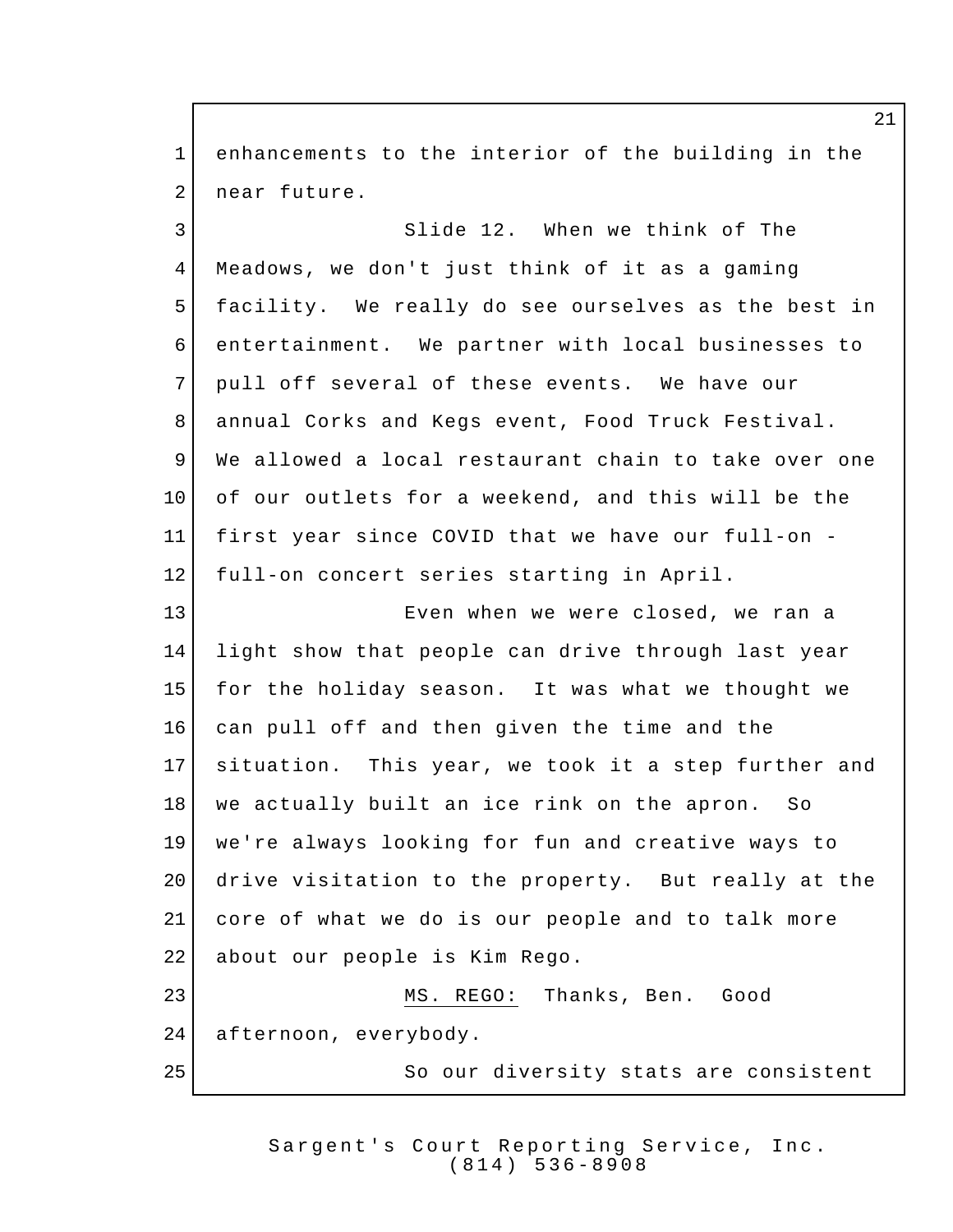within the host community. And when we talk about 2 our people, engagement initiatives are constant throughout the year. We want to have fun at work. We want to make sure that we're retaining our team members. Some of the - some of the things we do on an annual basis, our Walk With Me program. We have 7 a bowling tournament. Our exclusive team member 8 | sales, a talent show and a farmer's market, just to 9 mention a few. 10 Last year we launched a new diversity scholarship and awarded one of our team members' children a \$20,000 scholarship for their tuition. We also launched a new recognition program, Aces of Penn, and this is a real-time, on-the-spot recognition, allowing team members to earn points for Amazon purchases, gift cards and so much more. So last year we also increased our starting rates to stay competitive with the market. And so I'm going to talk more about recruitment on the next slide, so slide 14. 21 So on this slide, as you can see,

 there's been a steady decline in workforce size and 23 there are now 2.2 million more job openings than there are unemployed workers in the economy. One in 67 jobs were remote pre-pandemic, and now it's 1 in

> Sargent's Court Reporting Service, Inc. (814) 536 - 8908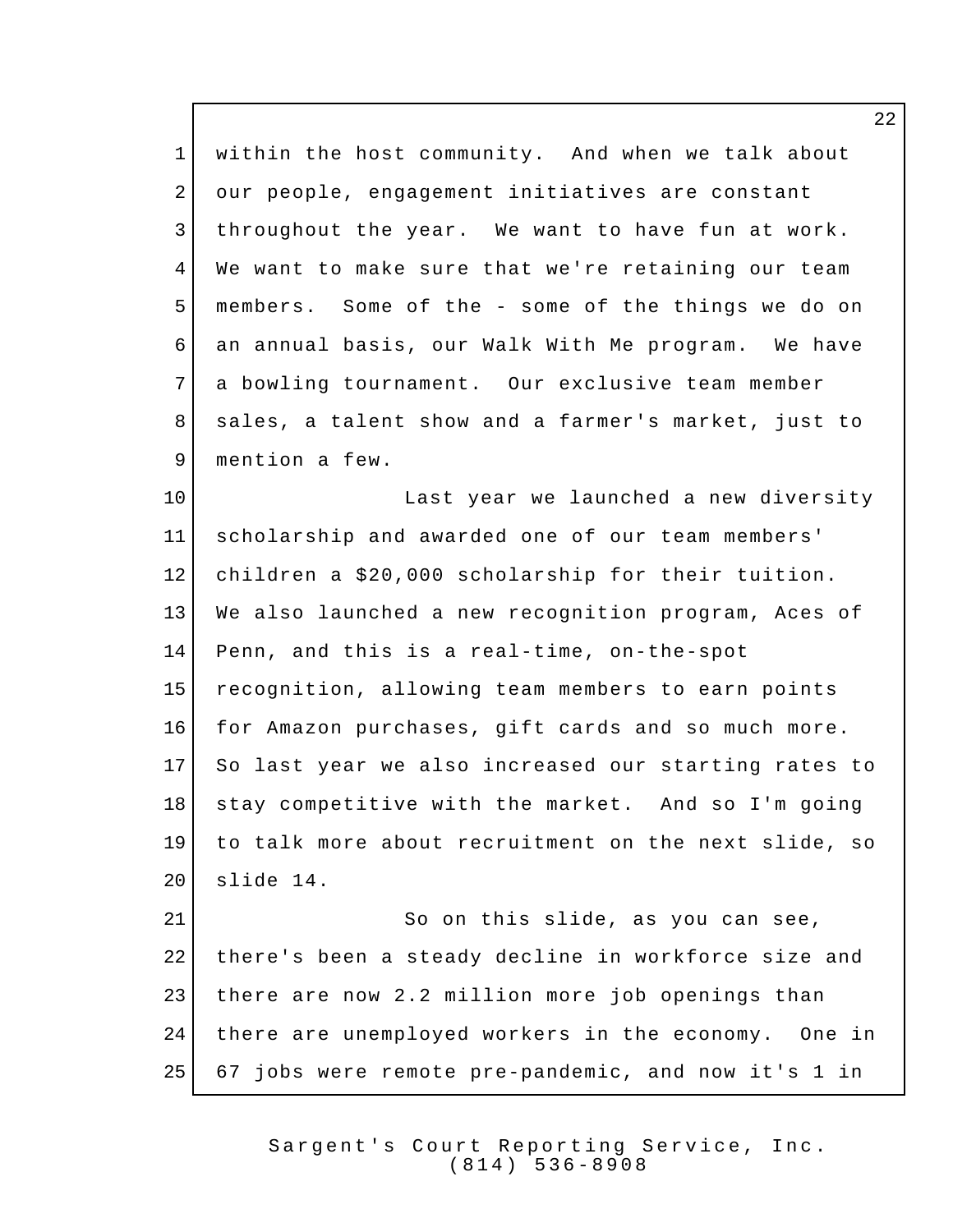1 7. And unfortunately, hospitality workers aren't 2 sharing in that shift of flexible work. Our sector has been the hardest hit. So some of the things that we've done to combat that is we created a new recruitment committee last year and we focused on streamlining our onboarding so that we could get new hires in as fast as we could within this robust job market.

 We also focused on a brand awareness campaign and recruited heavily on social media. We replaced the models that we had in our advertisements with our team members, in their uniforms. We increased our referral bonuses and we added a sign-on bonus for some of our new positions that have opened. And now I'll turn it back over to 16 Tony.

17 MR. FRABBIELE: Thank you, Kim. We'll move to slide 15. And so I'd like to just take a moment to talk about our community and I'll do it really in two phases, pre- COVID and post-COVID. So again, when we came into the property - when I came into the property in 2019, you know, we thought it as an opportunity for us to be more active partners in the community and how we reinvested back into - into the local

> Sargent's Court Reporting Service, Inc. (814) 536 - 8908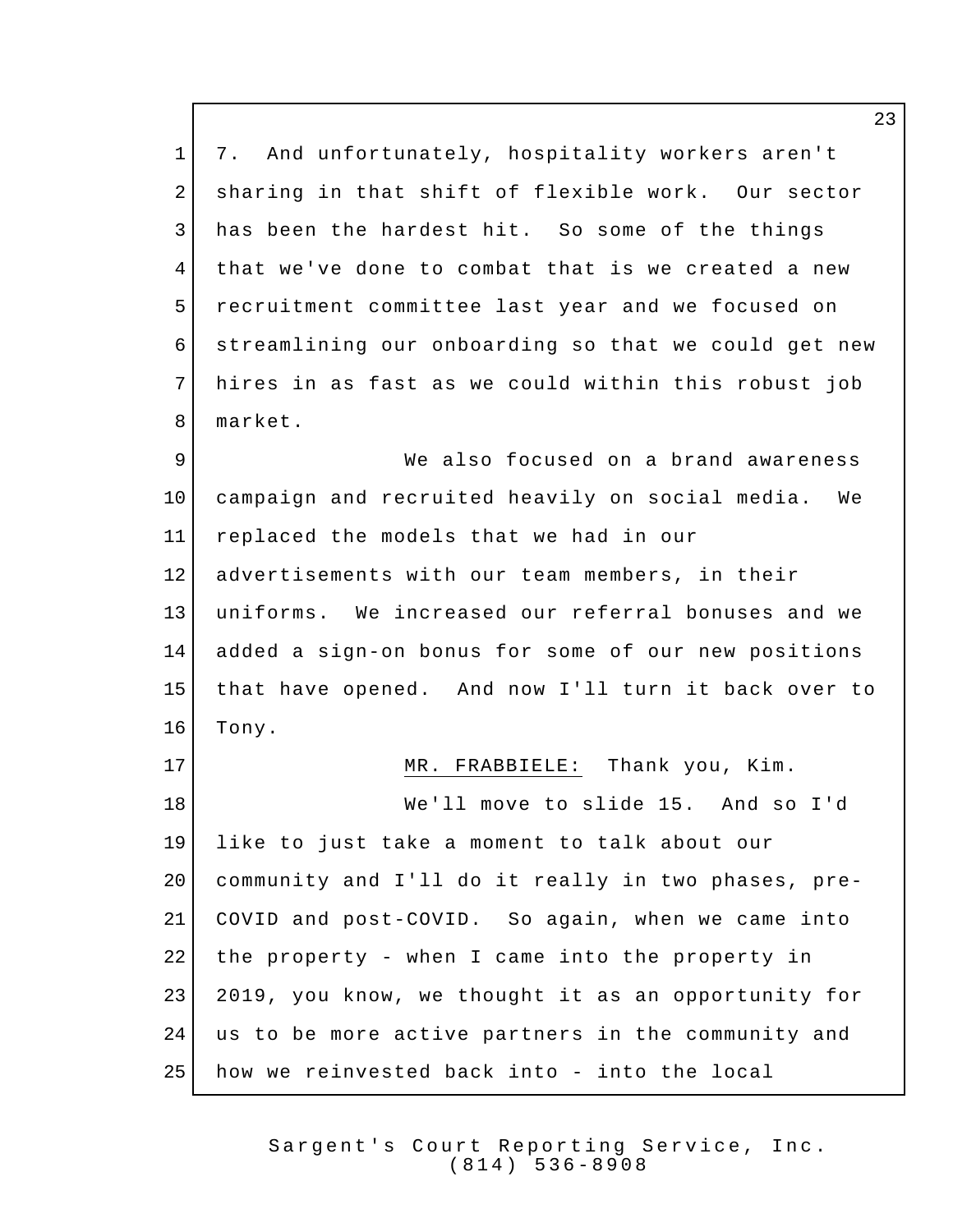community to support those around us. And so that's been a big focus for us since coming in, and you can 3 see it in the numbers. You know, big businesses or big ones that we support; American Cancer Society, the Washington County Foodbank. Every opportunity we have to help them out, we know they truly need it in times like we are in now. Veterans Leadership Program and the Area Humane Society, which is honestly near and dear to my heart because I have four dogs. So that's why that one shows up there. 11 But you know, they - we like to try to do what we can to support everybody in the area. And not only just, you know, the philanthropic efforts, but we also have a partnership with the Hyatt Place, which is developed right in front of 16 our casino that we operate with. Bistecca, if you've ever been inside of our facility and dined in Bistecca, it's a family-owned restaurant upstairs and it's got a great history and we're proud that 20 they - they're partners with us. Going in and looking at post-COVID on slide 16, and through COVID, you know, I'd like to take a minute to really just talk about, you know, how we went about helping the community and activating in a - in, I think, the most critical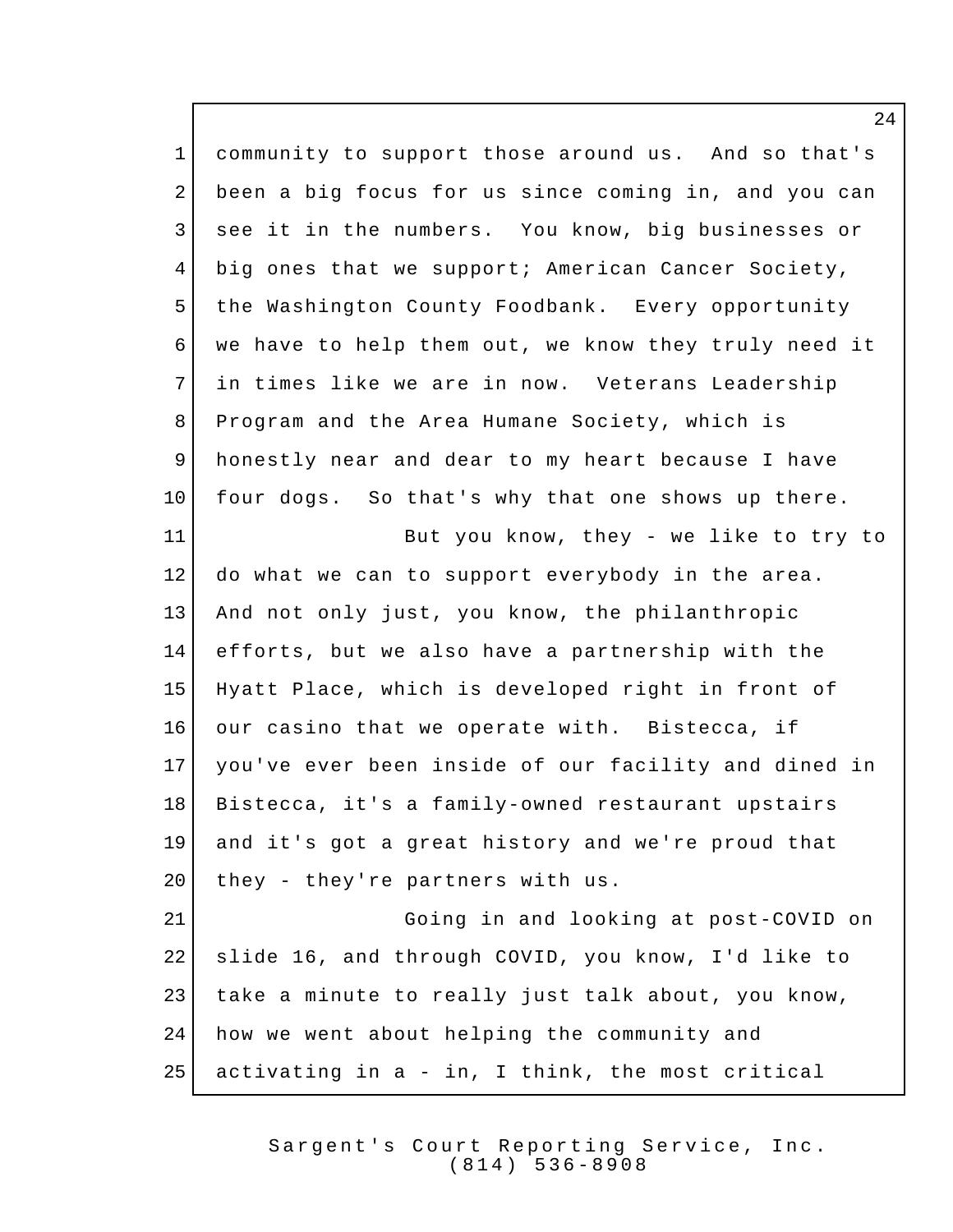1 time of need that any of us had ever seen. So when 2 we were - went into closure in the middle of March, you know, obviously, we, as a large facility, have a lot of product on-hand and we wanted to make sure that went to good use. So we took every - every perishable item that we had in the property and gave 7 it over to the Washington County Foodbank so they could get it out to families in need. We also gathered up all our PPE equipment and donated it to 10 the Washington Health System, as at that time, they were in dire need of also that type of equipment to 12 be able to help out the community. 13 We also knew that our team members needed assistance and, you know, Penn National Gaming was phenomenal in supporting us through that and making sure that our team members had benefits carried all the way through August of 2020, and then again when we were forced to shut down in December of 2020 through January of 2021, and we waived all 20 arrears for all of those team members. We established an emergency relief 22 fund, which was funded by executives like myself, 23 those at the table and in the room with me, along with our board of directors and our chair - our CEO Jay Snowden, to help out everyone across Penn

> Sargent's Court Reporting Service, Inc. (814) 536 - 8908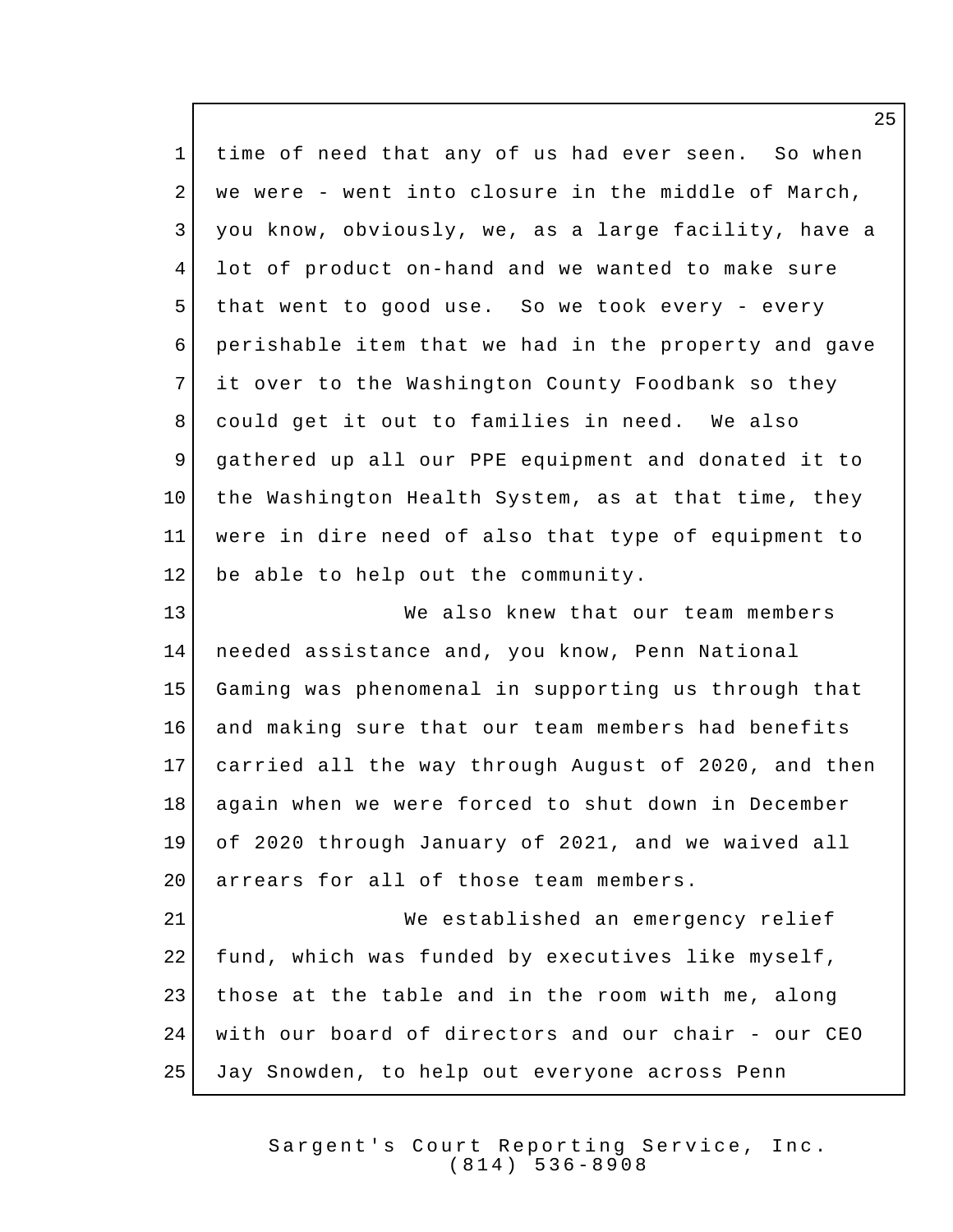National Gaming who was struggling through the pandemic and that continues on today. And then also 3 at the end of 2020, our executive leadership team decided that they would take monies that were tagged 5 for other purposes and refocus them back to our team members and gave every non-executive team member a bonus of a minimum of \$500 at the end of 2020 to help recover from the pandemic. We also allowed folks to sell back their PTO in more higher increments than we normally would. And then we partnered with the Washington Health System in order to make sure that our team members who really needed those vaccines and were and to get their first that they were able to do so. Continuing on the community theme, you know, I think a - as a business of our size and scope of what we do. We have a role in protecting 18 | those that can't protect themselves. And you know, that - that really turns the page to unattended minors. And you know, from my - my personal belief is that anybody that leaves a minor unattended should be prosecuted. But we're going to do everything that we can to protect underage minors and make sure that they are not left unattended at our property. We saw it best practice from another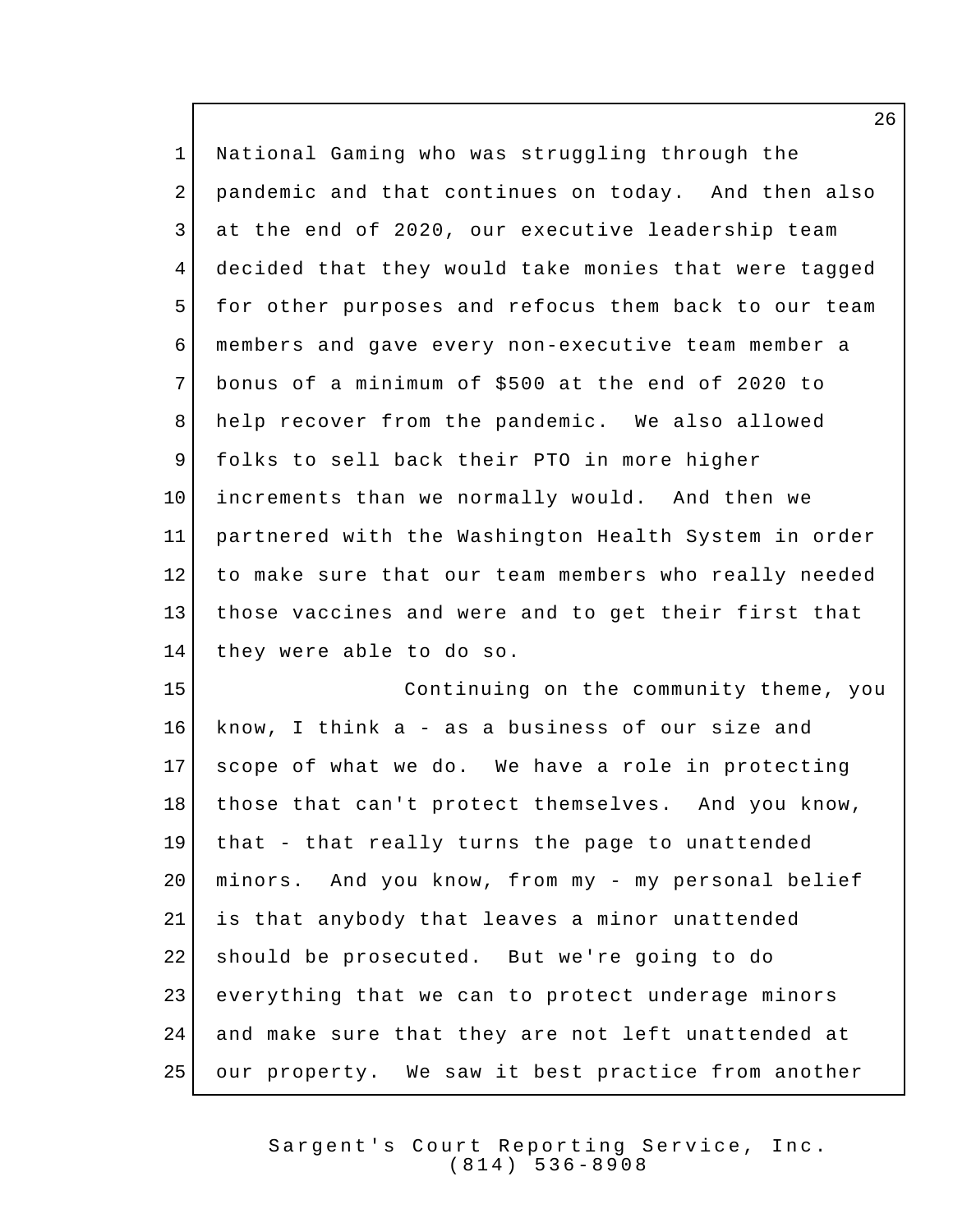operator that has installed infrared cameras in two 2 - our other facilities, three other facilities in 3 | the state have already done so and we are now moving forward and we'll have them installed in the spring, which I think is critical before we get into the summer season. So we'll be able to cover every entrance of any garage or any parking lot space and be able to see if there's a - anybody left in those vehicles, and that goes for dogs too, or cats. 10 So we will be able to pick up on anything that's left in a vehicle, through the infrared cameras, which we think are going to be really helpful, as well as, you know, the signage and our security team and partnering with the PSP and local law enforcement to do everything we can to protect everybody. 17 MR. LOGAN: Is the infrared 18 stationary? Does somebody control them? MR. FRABBIELE: They're what we call 20 PTZs. So they're able to be able to move around from the surveillance room. And with that, I will move to questions and thank you for your time. CHAIR SMYLER: I do have a question 24 about the unattended minors. Do you have security roving your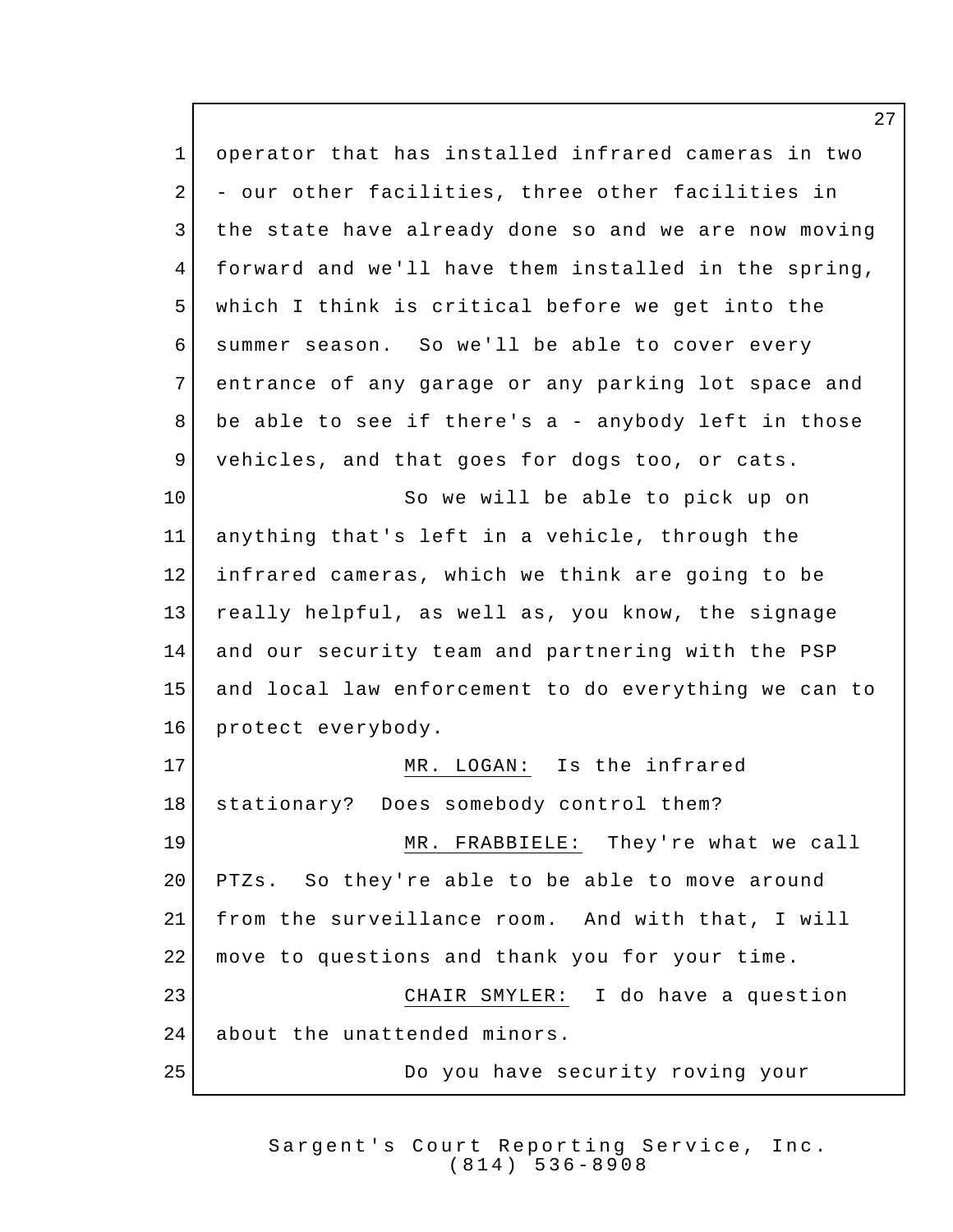parking lots or anything? It doesn't say so on the 2 slide? MR. FRABBIELE: We do, we do. Security, that's been something we've done since day one. We have constant security that roves through our racing and also through the front, both parking 7 garages and surface lot. 8 CHAIR SMYLER: Thank you. 9 MR. FRABBIELE: Thank you. MR. MUSTIO: Could you turn to slide eight? Just to get on the record, would you talk a little bit about what's highlighted in yellow? ATTORNEY KING: Well, just to put back or revisit the issue. You had the pleasure of hearing me read a very long statement into the record, I think, in November with respect to skill games. This is when both Grantville and The Meadows were before the Board with respect to a slot - slot reduction petitions. 20 I think just to reiterate what was said there, I mean the problem continues. Skill games are not being addressed in the General Assembly. We know that the state police is doing everything they can with limited resources. There have been raids. They have seized machines. There

> Sargent's Court Reporting Service, Inc. (814) 536 - 8908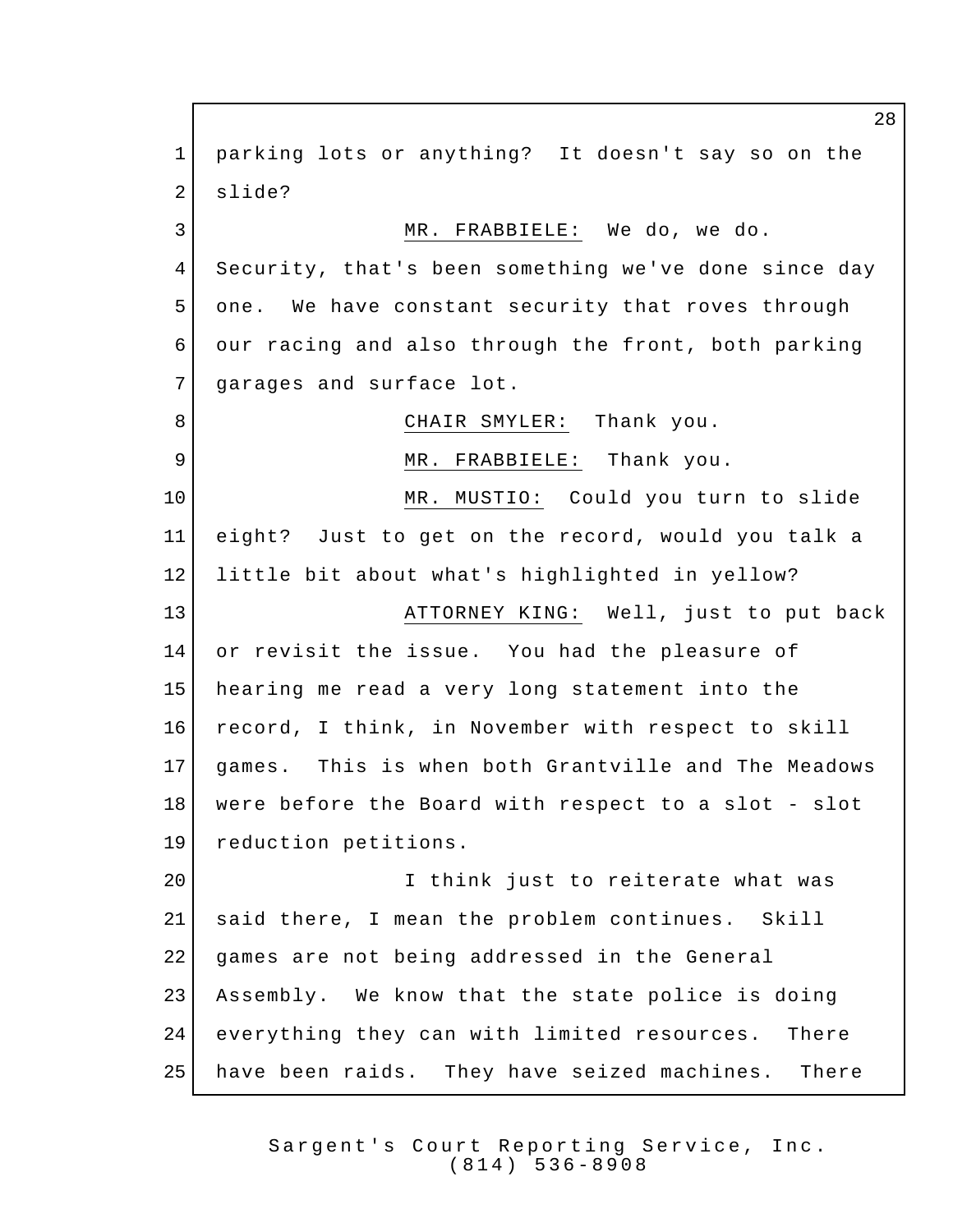is one particular skill game operator that I'll keep as nameless, that has a lawsuit pending in the Commonwealth Court where they are attempting to have 4 the Commonwealth Court effectively affirm a decision out of Beaver County that found that those machines were games of skill, not games of chance and 7 therefore, legal.

8 8 You know, our position as a gaming industry is that that opinion out of Beaver County only applies to Beaver County. It is not a - it does not have precedential value across the state. That's why they're in Commonwealth Court, and our position is -. Actually, quite frankly, I'll also tell you, I think that decision is rather stale. It was - it deals with machines seized in 2014. God 16 only knows how they've changed since then.

17 We obviously welcome all efforts by law enforcement and the General Assembly. I don't think it's good for anybody in Pennsylvania to have 20 | these machines. I know that there are people making arguments that this is what helped them get through 22 | the pandemic, but I would - I would say, there are a 23 lot of business that struggled. 24 MR. MUSTIO: I guess specifically,

it's on the Revenue page?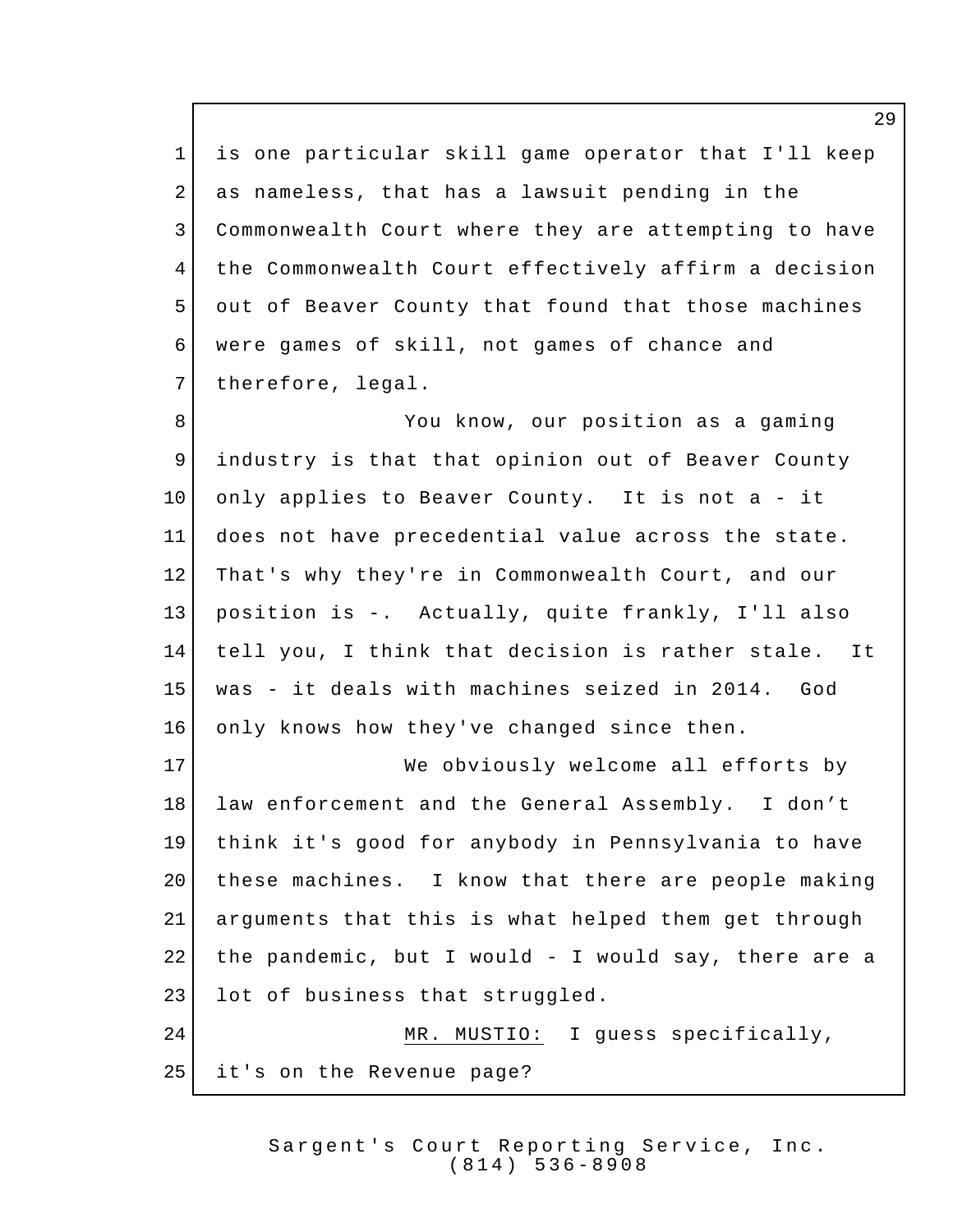1 | ATTORNEY KING: Yep. 2 MR. MUSTIO: You're showing the arrow for the line, and you show Live Pittsburgh, but you say it doesn't include that. So do you have any information that can specifically help? Because we have people here today that are benefitting from 7 this? 8 | ATTORNEY KING: Sure. 9 Go ahead. MR. FRABBIELE: I think it's hard for us to quantify because there's no reportable data off of Pennsylvania skill games that we know of that we could put into a report and share with you. But I think what we could point out is, if you turn to slide nine and if you look at the performance of table games versus the performance of slots, even post a Cat 4 entry. We've fared much better through table games and what we've seen there, versus what we've seen in slots. So from an operator's perspective, that would lead me down a hypothesis that skill games would have more of an effect. CHAIR SMYLER: Actually, if you look at slide seven where it talks about your annual local and state vendor purchasing of \$29.1 million. Can you tell me, what is your total vendor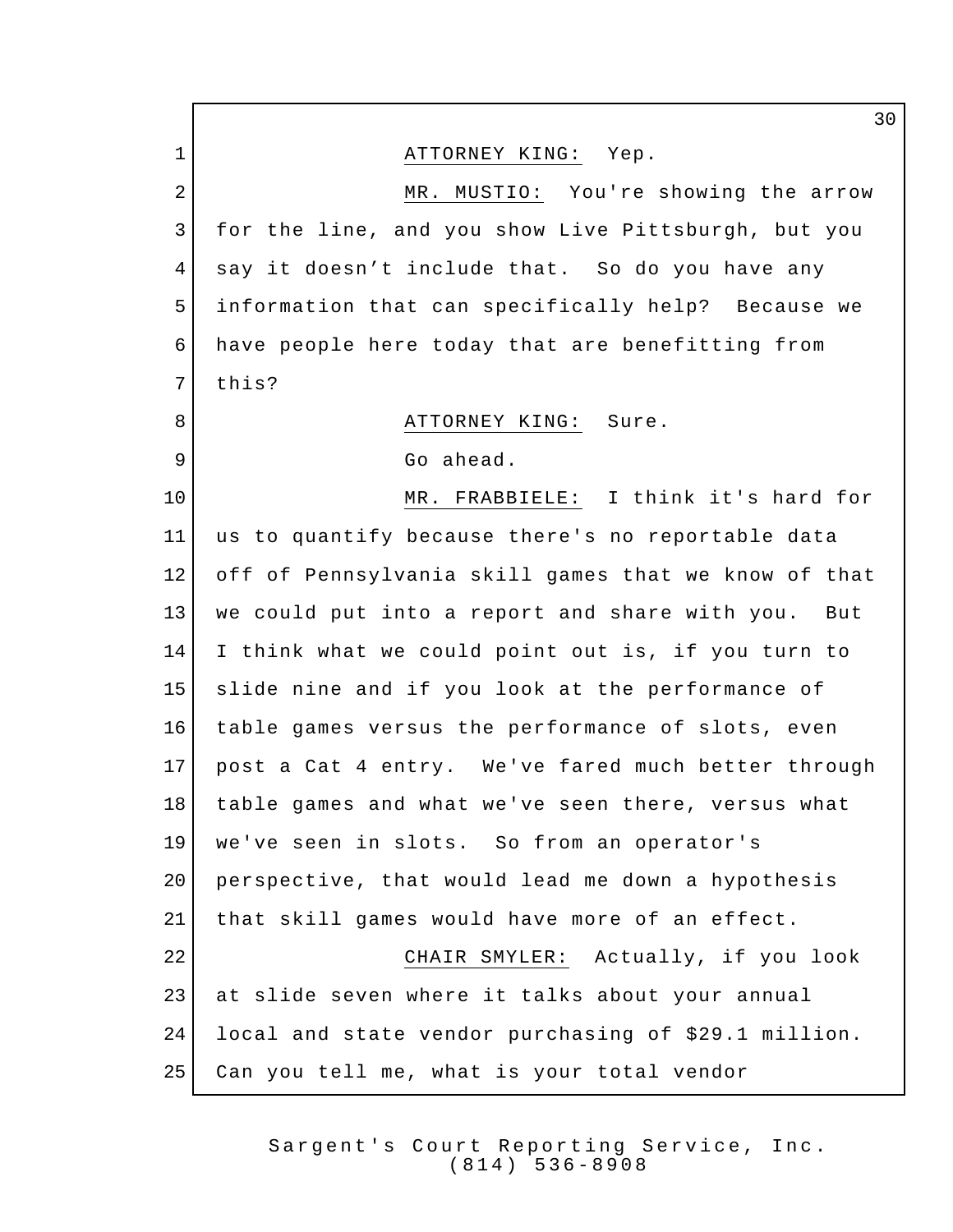purchasing? Like what percentage of that is local 2 and state? 3 MR. FRABBIELE: All right. I'm sorry? CHAIR SMYLER: The total vendor purchasing annually, 29.1 represents what percentage if you know? 8 | ATTORNEY KING: State versus the total -. MR. FRABBIELE: I don't know the exact total. I mean, I could, you know, make an educated guess, but I can throw - you know, put something together and have it sent over your way. CHAIR SMYLER: What's your educated *quess*? MR. FRABBIELE: Well, when I look at the \$29.1 million and I look directly at \$13.4 million, I would say it's about 40 percent. In that range. CHAIR SMYLER: And that's been pretty consistent? MR. FRABBIELE: Yeah, Kendra Stronach is in the room. MS. STRONACH: Just to understand the question, you're asking what the total - if that \$29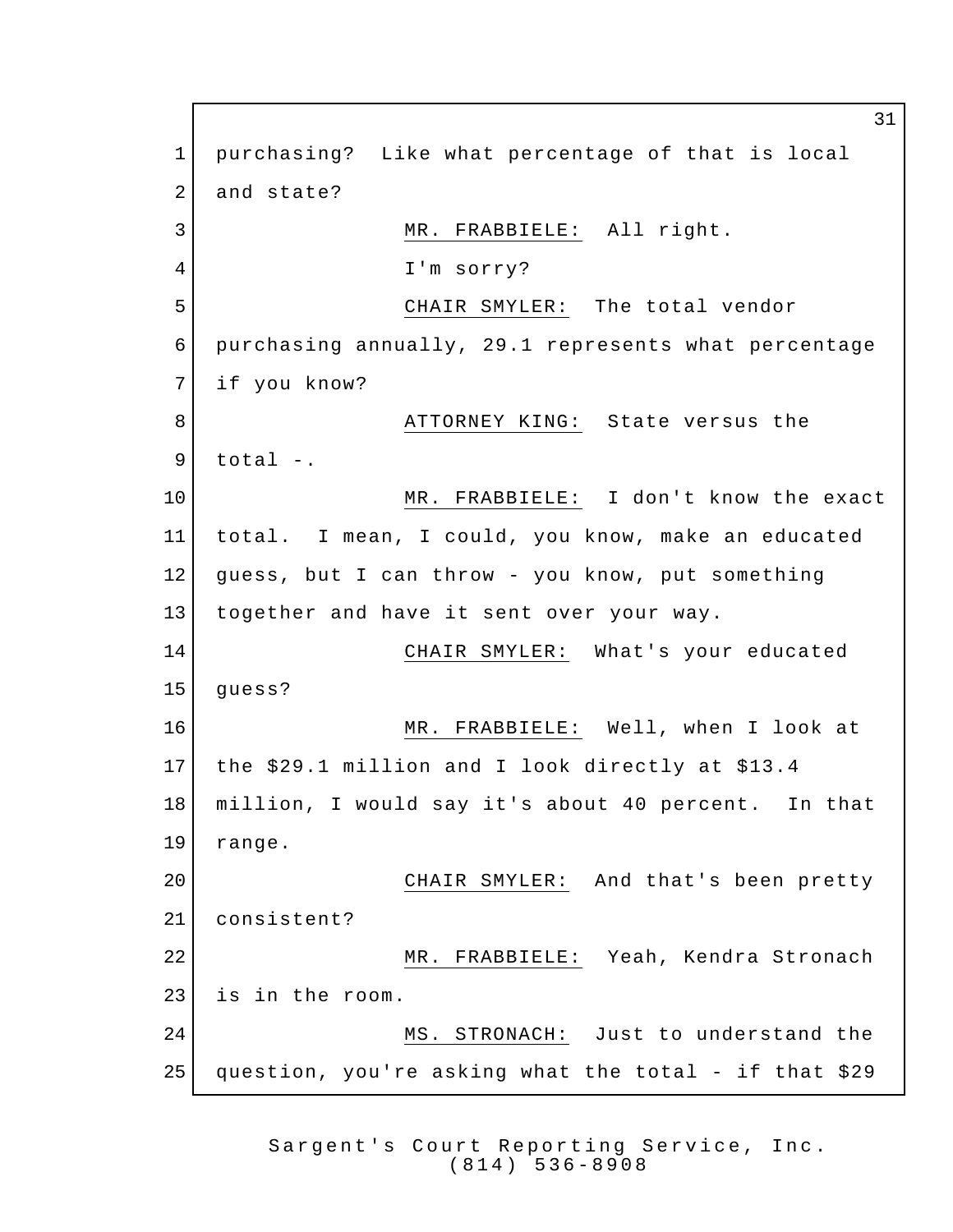32 1 million is our total spend. 2 Is that correct? 3 CHAIR SMYLER: For vendor purchasing, 4 or however you're defining that? 5 MS. STRONACH: We look at our total 6 expenses for the year, this is about 95 percent of 7 that total spend. So we do the majority of our 8 spend with local and state vendors. I think if 9 that's what you're asking. 10 CHAIR SMYLER: That's excellent. 11 Thank you. And I do have one question on personnel, 12 and I'm trying to find the slide. 13 MS. REGO: Thirteen (13). 14 CHAIR SMYLER: Thank you. Thirteen 15 (13). I see that you have ten percent, which is a 16 racial minority, that are ten percent of your team 17 members. Can you just tell me, what kind of 18 outreach you do to try to attract more minorities 19 into your particular casino? I mean, I know it's 20 probably a struggle, not that I've been here before, 21 but having been here today and having been to a 22 restaurant, I kind of noticed that there weren't a 23 | lot of us out there. So what kind of outreach 24 efforts do you make? 25 MS. REGO: So we've been trying to do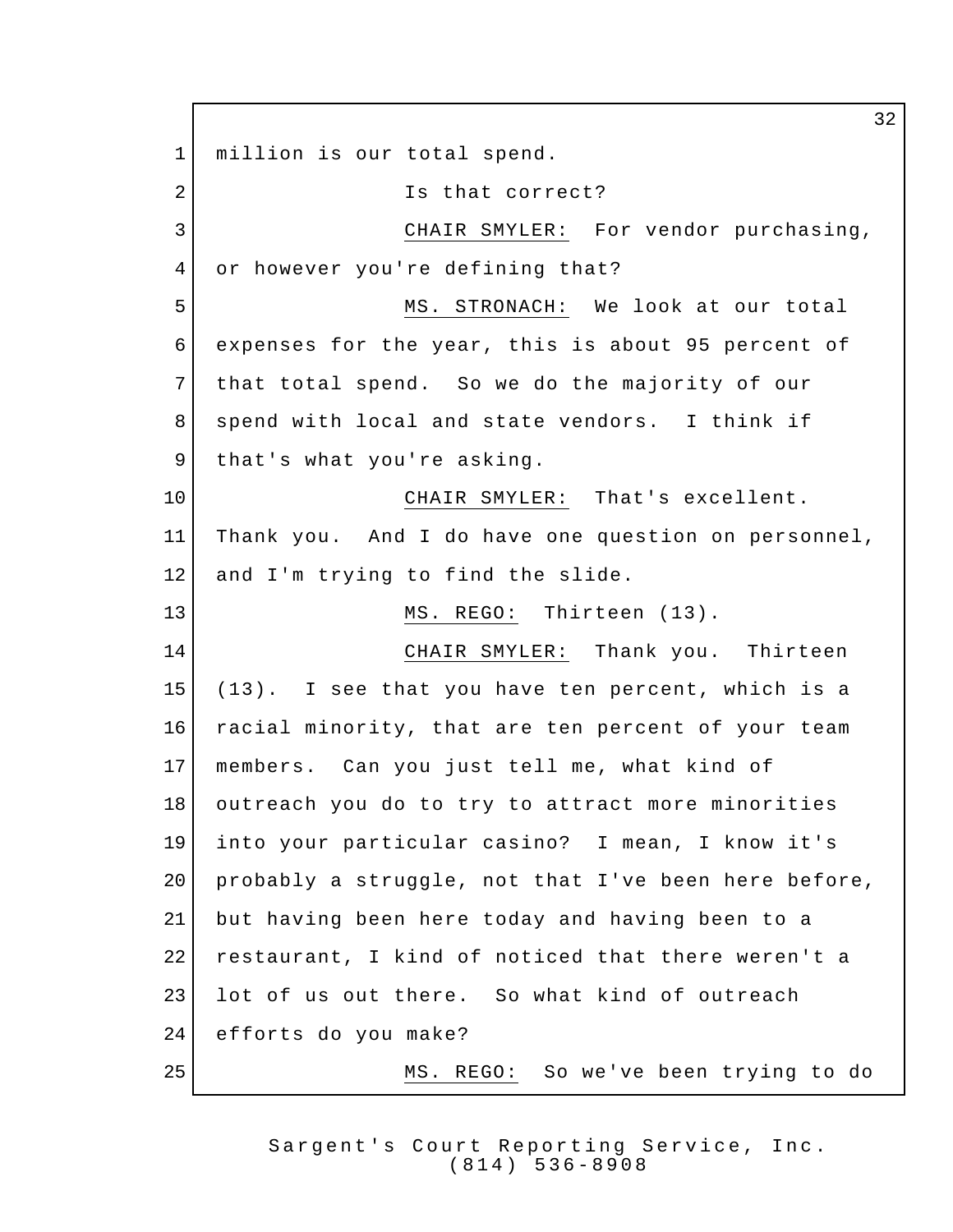more outreach to get more diverse team members, but it is a struggle because, even when we try to recruit and do stuff in Pittsburgh, a lot of people don't want to leave that Pittsburgh area to drive to Washington County. So we do struggle. You know, I know our statistics do match our host community and 7 we're trying to get outside of the host community, 8 but we have not been super successful. 9 CHAIR SMYLER: Thank you. PRESIDING OFFICER: Before we turn to our OEC for any questions, do I have questions from 12 Sean, Mr. Logan? MR. LOGAN: First, thank you for your commitment to the children left unattended. I think you know I'm passionate about it, being here for five years and just still, I can't get my hands around how folks leave children unattended, but I appreciate what you're doing to try to combat it. Also, I appreciate your commitment to 20 | the community. If you have any - I don't know if you do, but if you have any agreements, memorandums 22 of understanding with any community organization; fire department, police department, chamber, that's not legislatively mandated, will you continue those? MR. FRABBIELE: Absolutely. We have a

> Sargent's Court Reporting Service, Inc. (814) 536 - 8908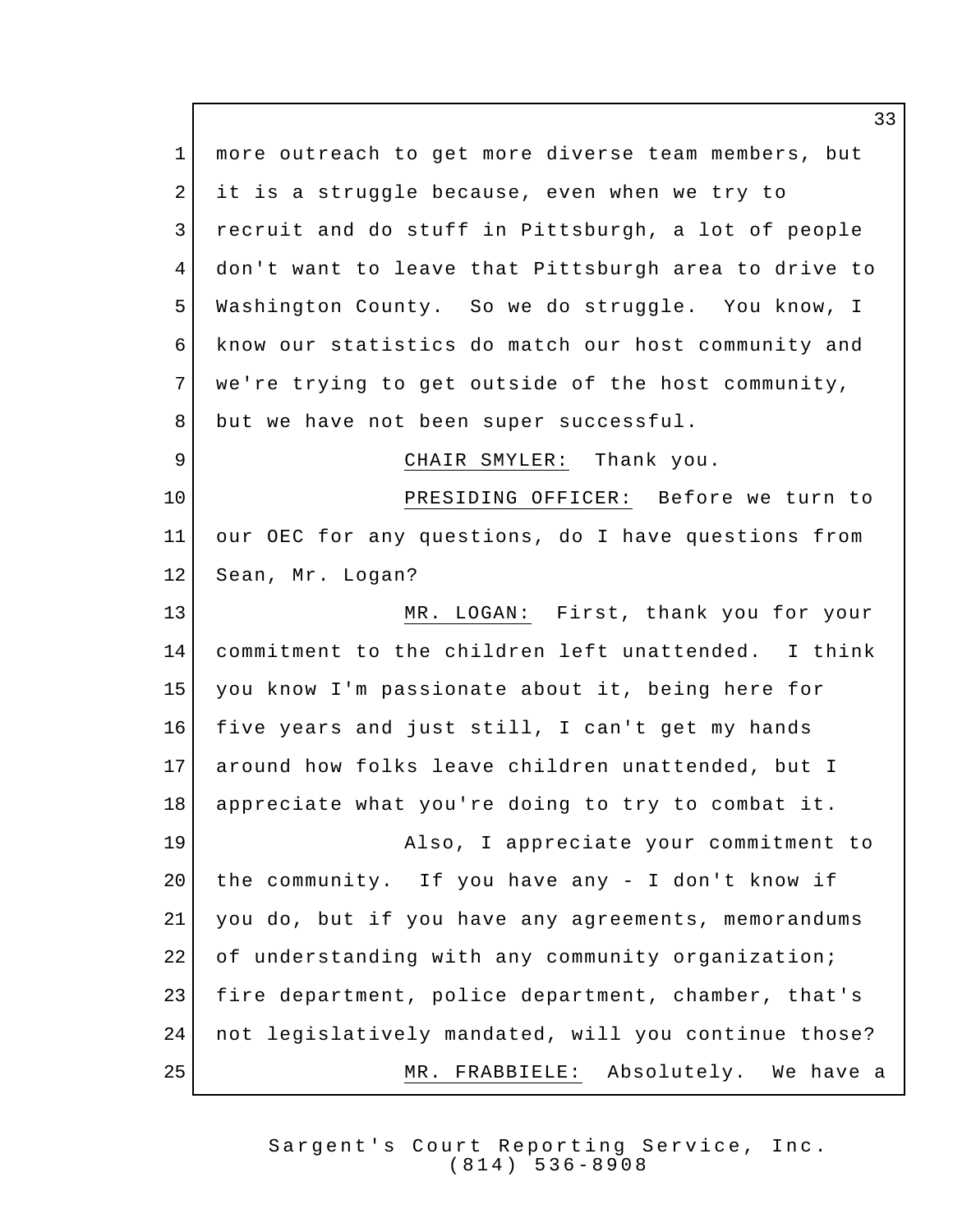1 great - great partnerships, not only with the - Jeff Kotula, who I believe is in the room today, and the Washington County Tourism and Chamber. But - and you know, no formal agreement, but the foodbank and 5 the humane society. You know, as long as I'm here and in tenure and Penn National Gaming I believe is around, we're going to continue those relationships 8 and support those organizations. 9 MR. LOGAN: Thank you. PRESIDING OFFICER: Commissioner Ralston, questions? 12 MS. RALSTON: The Chairwoman actually asked my question. I think she was looking at my 14 notes. PRESIDING OFFICER: Commissioner Dermody? 17 MR. DERMODY: No, no questions. PRESIDING OFFICER: Commissioner Mustio? Commissioner Regan? MS. REGAN: Back to slide 13. The ten percent racial minority, do you have a breakdown of how many African-American, Latinos and Asian? 23 | MS. STRONACH: I do not, but we can get something to you. 25 MS. REGAN: Okay.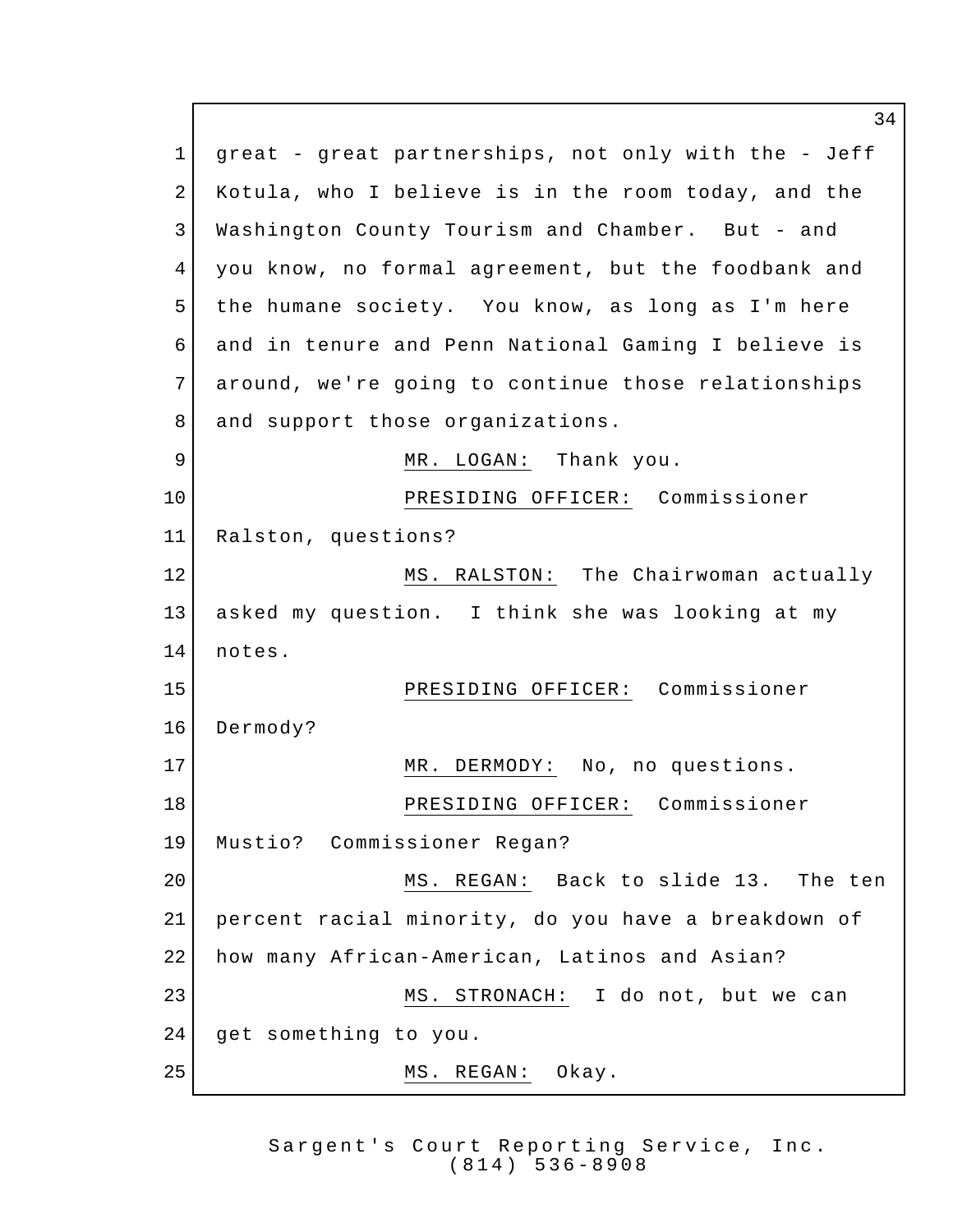1 Thank you. 2 PRESIDING OFFICER: And for ease of distribution, Mr. King, if you just want to send it to the Board Clerk - 5 ATTORNEY KING: Yes. PRESIDING OFFICER: - we can get that 7 out to the Board Members. 8 ATTORNEY KING: Yeah. And just to be clear, we'll answer that question and we will - although I'm sure Kendra's right, but we'll make sure we're exactly right on the spending and get you 12 all the details. 13 PRESIDING OFFICER: Excellent. ATTORNEY KING: Before we - if we're ready to transition over, can I just make one point on slide 14? 17 PRESIDING OFFICER: Sure. **ATTORNEY KING:** There's a little black box with a color chart that says licensing process. Let me just say as an initial remark, working with your staff is always an extremely helpful and beneficial experience. Obviously, they're our 23 regulator and they hold our feet to the fire as necessary, but they also work with us wherever they can. We will likely be asking to meet with Kevin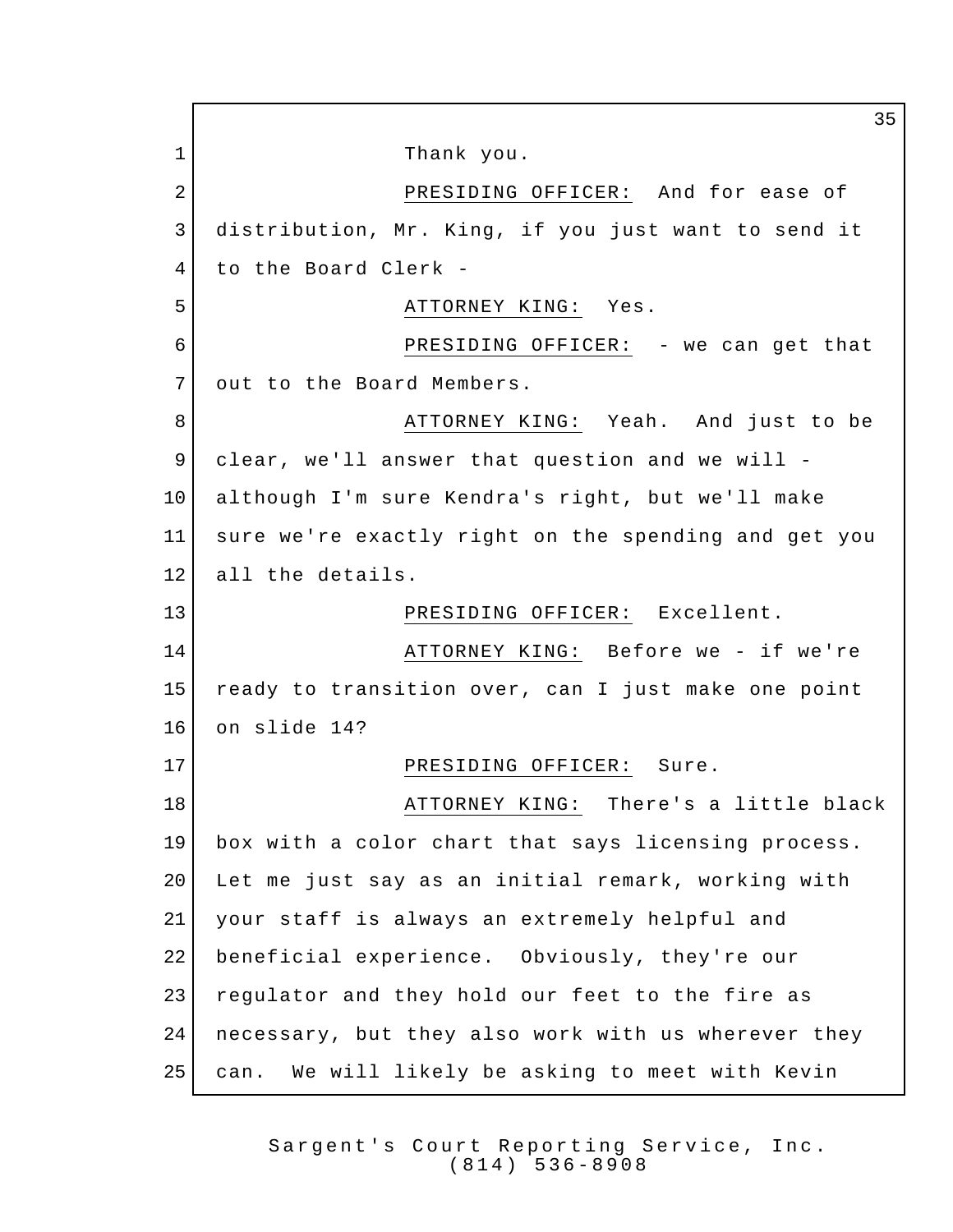and Steve, either as ourselves, Penn National with 2 our properties, or possibly with some of our partners just to talk about ways that we might be able to further fine tune some of the application process for employees. And the issue is, not - we've been doing this for years and it's not that it's not working, it's just we're dealing with an unprecedented time in terms of maintaining and finding employees. And so if there are any ways that we can tweak the process to make it as efficient and effective as possible. **And the thing that we're really**  pointing out and I know the challenges, we're somewhat dealing with what the statute says in terms of the Gaming Act, but you know, we have to get tax clearance, even down to the lowest level of employees. And the problem is, a lot of times, you know, we're kind of in limbo with an employee, where we want the employee, we've given them an offer, but 20 they don't know if they're going to get the job because we're waiting to, you know, get these 22 | materials from the IRS. And quite frankly, the IRS not working very effectively these days, if I may say so. 25 And so the problem is, we have, you

> Sargent's Court Reporting Service, Inc. (814) 536 - 8908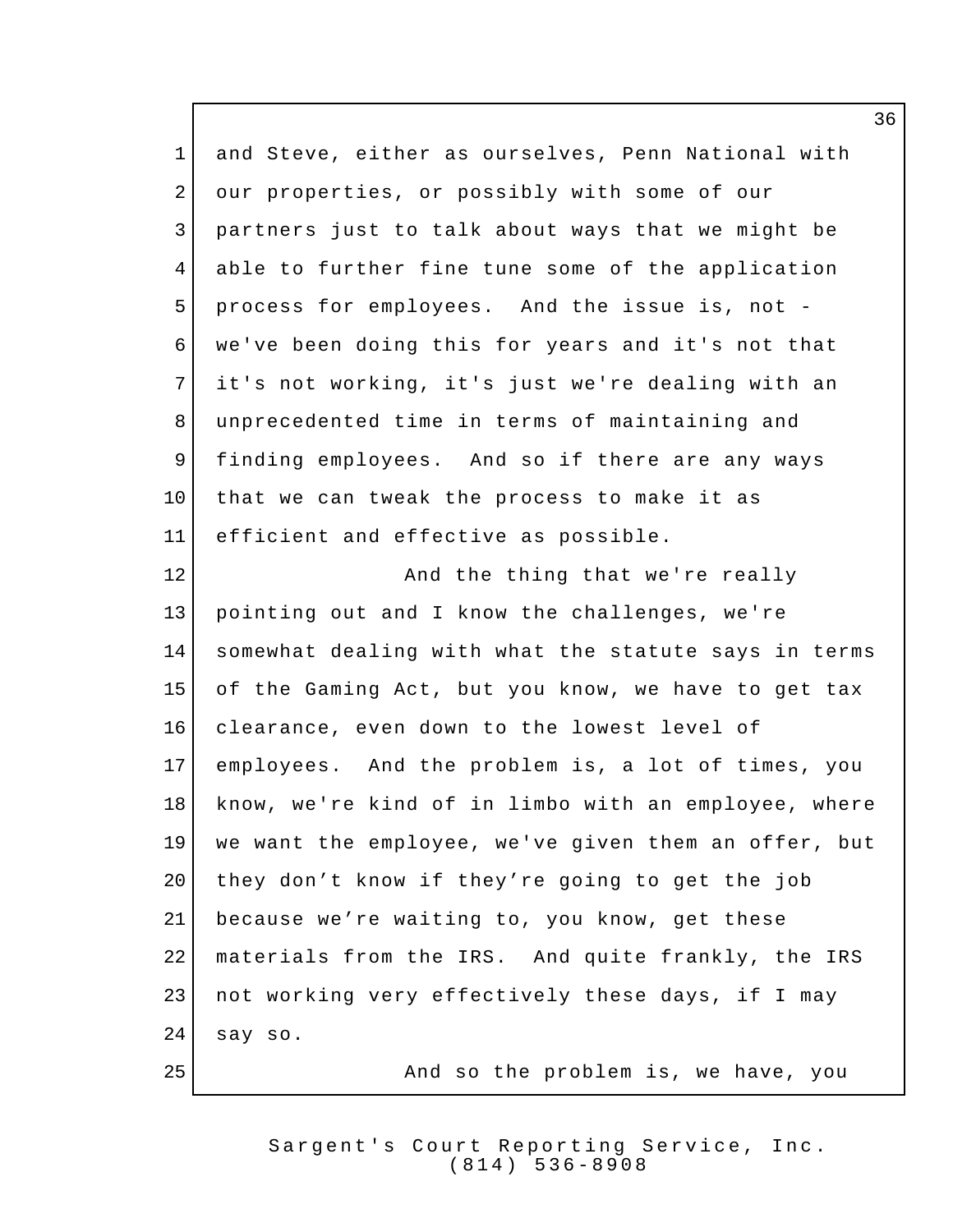know, potential candidates who will walk because 2 they don't want to wait. They need to get a job. And so if there are ways that we can tweak the process, I think that will be helpful to us. That would be helpful to us also because we'll make the staff happier in terms of minimum staffing levels 7 and all the things that we're trying to do. 8 So I just wanted to highlight that, but again, I want to emphasize, that's by no means, 10 a criticism with the Gaming Control Board, or the team or the staff. It's just we're dealing with 12 some difficult situations. PRESIDING OFFICER: And Mr. King, based on the questions from the Commissioners, do you have any follow up with your witnesses? **ATTORNEY KING:** I do not. That would conclude our presentation. 18 | PRESIDING OFFICER: Okay. 19 | **ATTORNEY KING:** And if it's appropriate now, the only document that I want to move into the record is our Presentation. 22 PRESIDING OFFICER: Okay. We will mark it as Hollywood Casino Hearing Exhibit Number 1.  $-$ 

> Sargent's Court Reporting Service, Inc. (814) 536 - 8908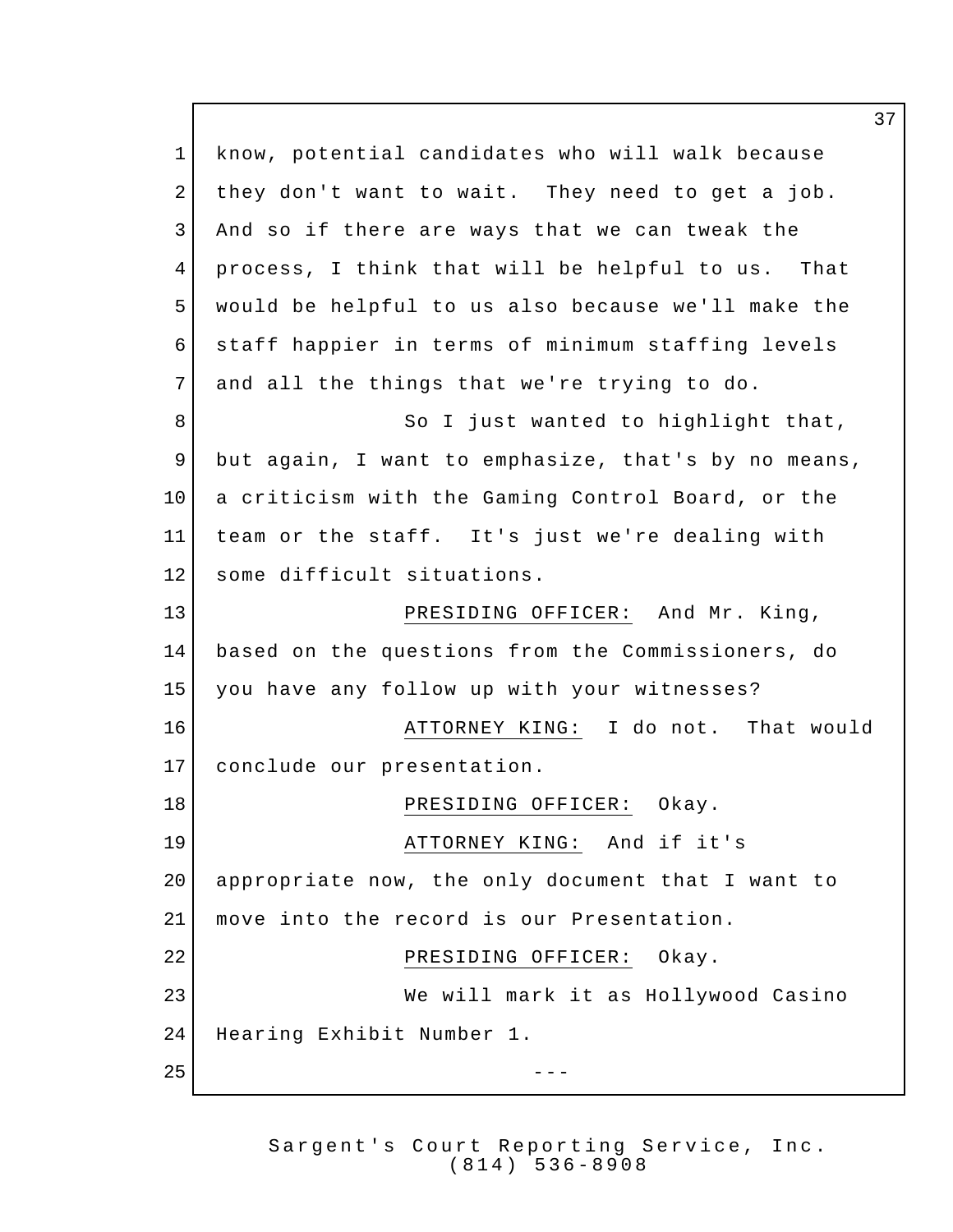38 1 (Whereupon, Hollywood Casino Hearing Exhibit 1, 2 Presentation, was marked for identification.)  $3 \left| \begin{array}{ccc} \end{array} \right|$ 4 PRESIDING OFFICER: Mr. Tepper, do you 5 have any objections? 6 ATTORNEY TEPPER: No objections, 7 Director Lloyd. 8 | RESIDING OFFICER: Okay. 9 So moved. 10 --- 11 (Whereupon, Hollywood Casino Hearing Exhibit 1, 12 Presentation, was admitted.)  $13$  ---14 PRESIDING OFFICER: And we'll turn for 15 Mr. Tepper for any questions you might have for 16 their witnesses. 17 ATTORNEY TEPPER: Thank you, Director 18 Lloyd. David Tepper, T-E-P-P-E-R, on behalf of the 19 OEC. I have a few questions. 20 **Axe there any plans to change the size** 21 or footprint of the gaming floor? 22 MR. FRABBIELE: Not at this time. 23 ATTORNEY TEPPER: Turning to slide 24 six, are there any plans in the works, either 25 renovations or new projects, other than the Barstool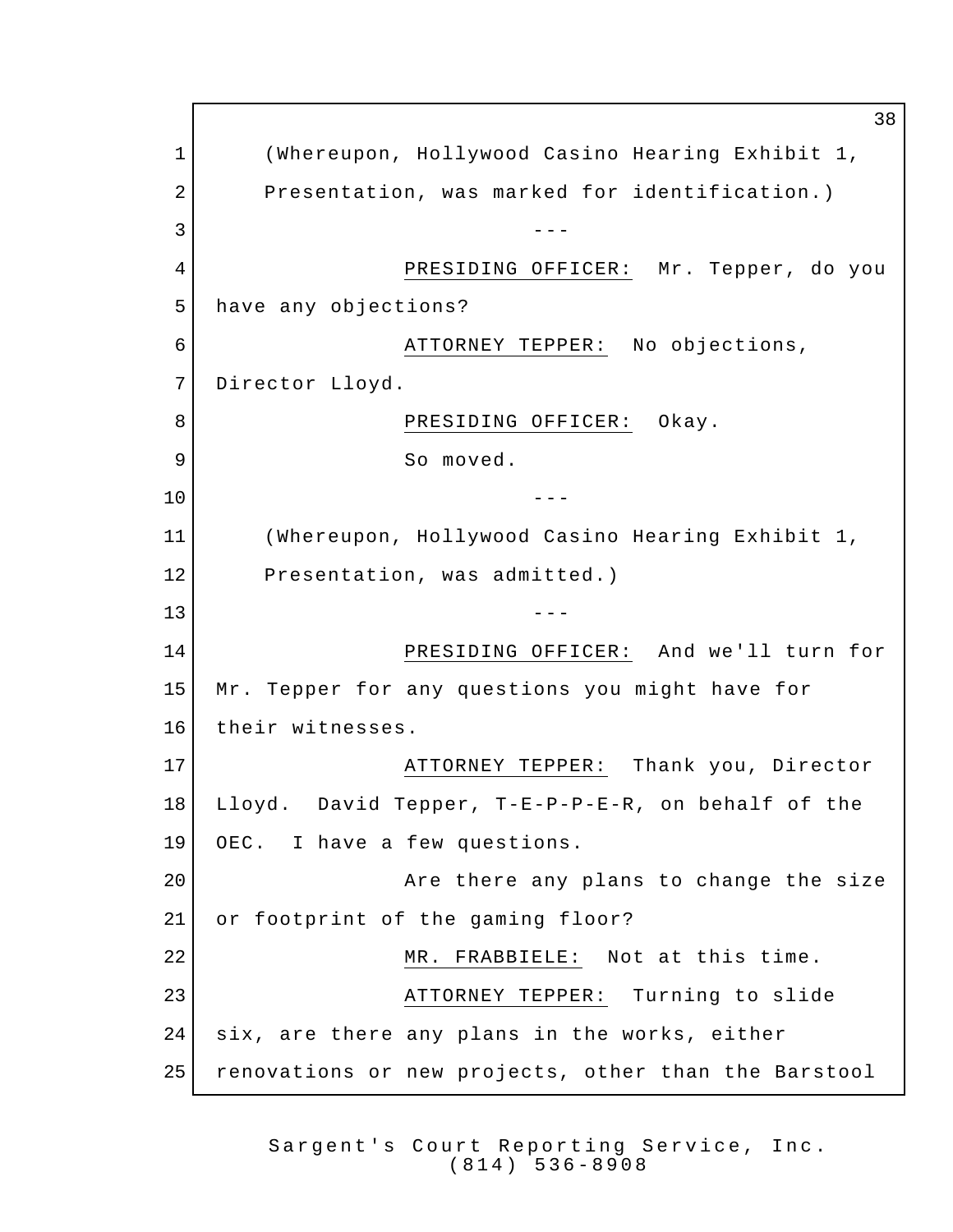Sportsbook Campus launch? 2 MR. FRABBIELE: Not currently in progress. 4 ATTORNEY TEPPER: And -? MR. FRABBIELE: But we are always exploring opportunities. 7 ATTORNEY TEPPER: Thank you. And turning to the slide seven. You note that \$2.2 billion in gaming racing taxes and fees paid since 2007, do you know how much have been paid since Washington Trotting Association's last license 12 renewal in 2016? 13 | MR. FRABBIELE: I don't know that I have that figure today, but I certainly can get it for you. **ATTORNEY TEPPER:** Thank you. And when you get it for us, can you break down the difference between slots, table games and sports gaming revenue? 20 MR. FRABBIELE: We can. 21 ATTORNEY TEPPER: And you noted that the square footage has - or the non-gaming area has increased from 50 to 60 percent on slide eight. Is that for just the slot section or 25 for the entire gaming floor?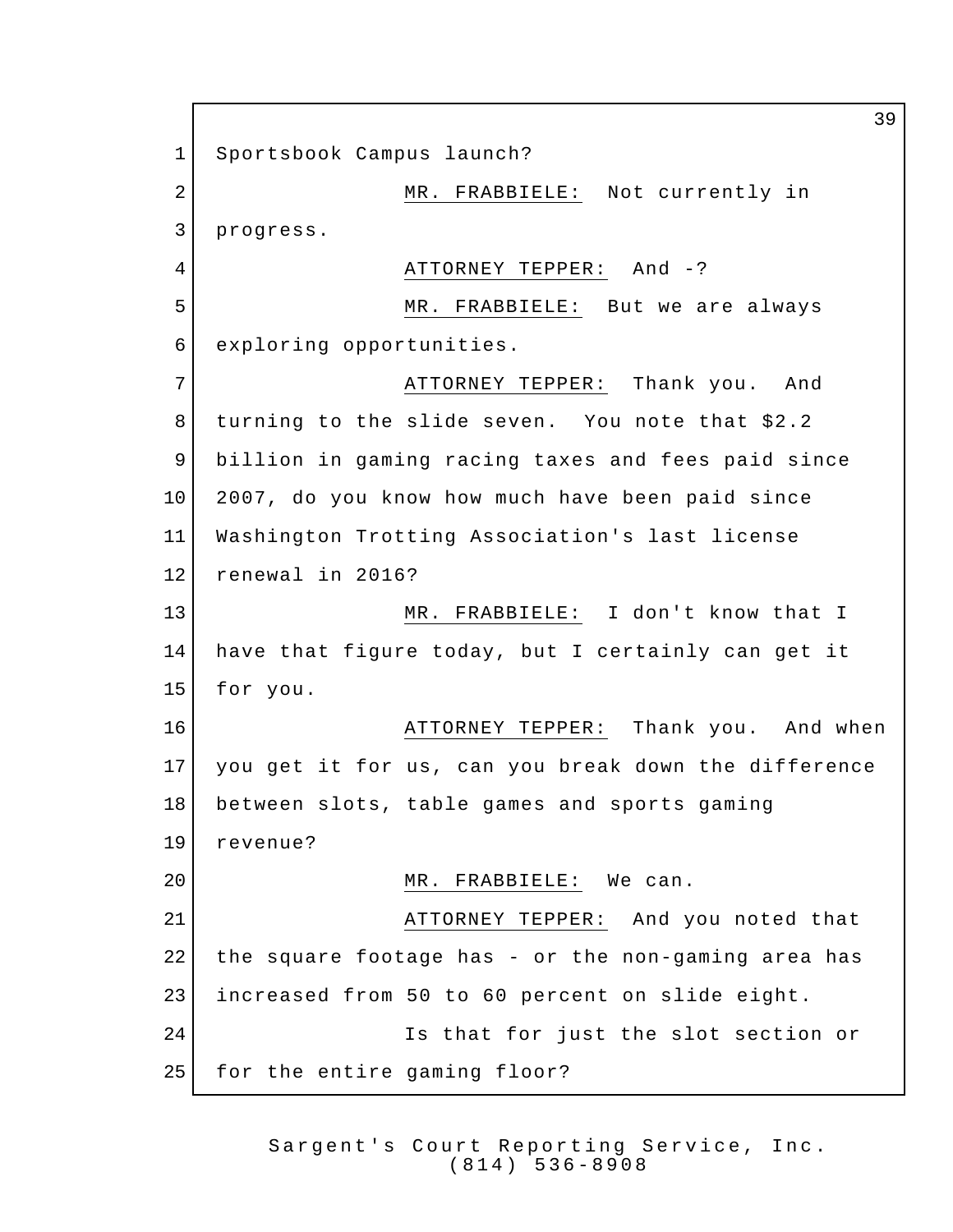1 MR. FRABBIELE: It's actually -2 ATTORNEY TEPPER: No, sorry -. 3 MR. FRABBIELE: - non-smoking. ATTORNEY TEPPER: Non-smoking, I'm sorry. MR. FRABBIELE: So what we did and in Ben's remarks is we try to make the experience the best we can for those customers that don't want to be around smoke. So we made the business decision 10 to go beyond what is allowed. ATTORNEY TEPPER: I guess the - my question was, is that just the slot space or is that table games as well? 14 MR. FRABBIELE: Both. 15 | TEPPER: Both. **And what impact, if any, have you seen**  by increasing the non-smoking square footage? 18 MR. FRABBIELE: I think - I think it's hard to quantify. I don't know that we've really - 20 really have looked at it from that perspective. You know, when you think about just over the time horizon of when we made this adjustment, it was in a COVID period of June 28th of last year, where I think the public and everything was still maybe a little bit apprehensive about getting out.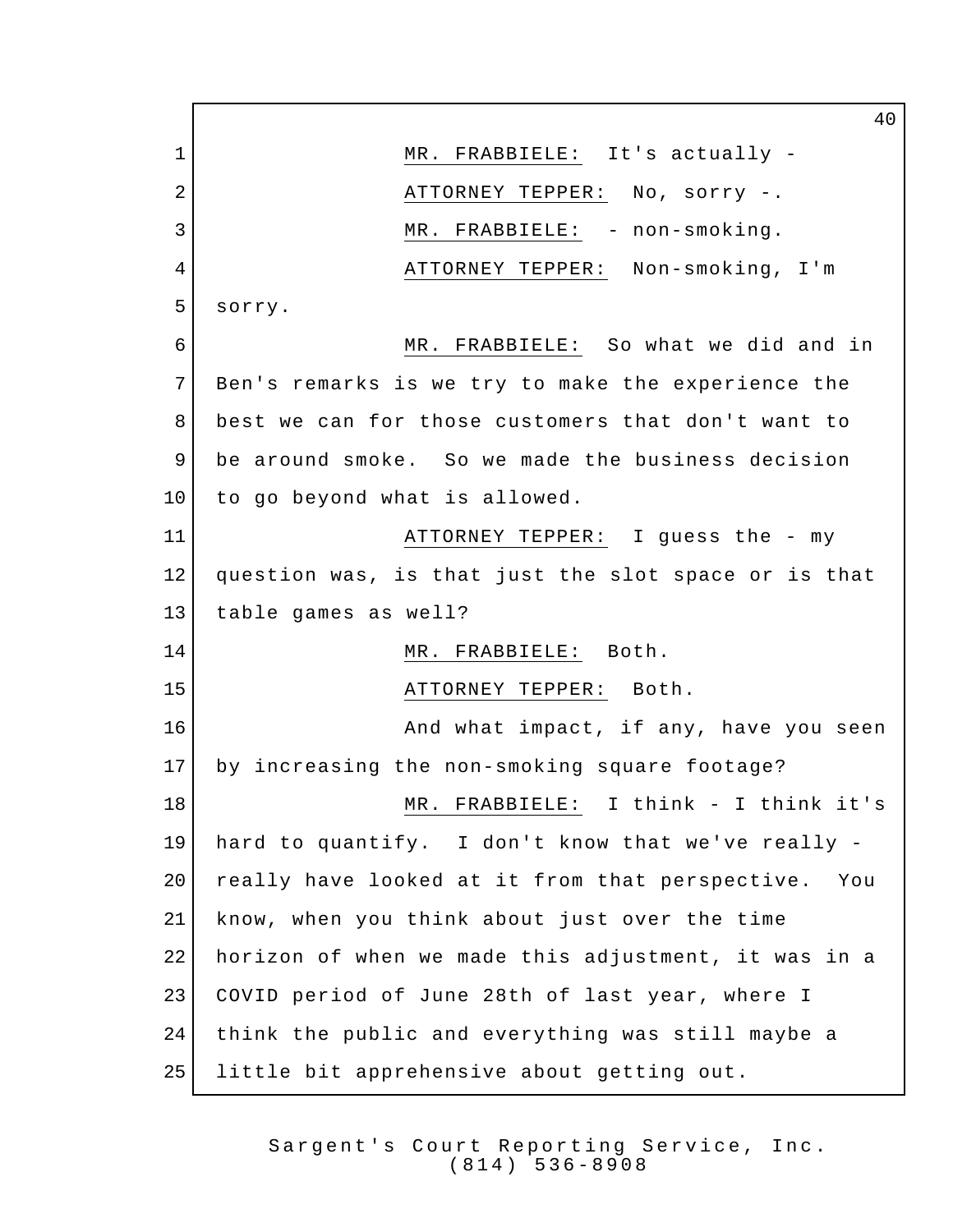1 So we haven't really felt like we have 2 tangible data to really make a strong assumption one 3 way or the other. But when we look at, I would say, 4 overall market performance and where we fall in the 5 market, we believe we're competitive and close to 6 where we should be in the marketplace. 7 ATTORNEY TEPPER: Thank you. And 8 turning to slide 13, I have a few questions as well. 9 Of your approximately, 660 team members, how many 10 are part time versus full time? 11 MR. FRABBIELE: I'd let Kim go ahead. 12 I believe it's like - about 70/30. Kim, can you 13 give a  $-?$ 14 MS. REGO: I don't have an exact 15 number, but that's about close. 16 MR. FRABBIELE: We can also get you 17 the exact number. 18 ATTORNEY TEPPER: Thank you. And what 19 qualifies an employee to be eligible for benefits? 20 MS. REGO: Thirty (30) or more hours. 21 ATTORNEY TEPPER: Are there any 22 benefits for employees that work less than 30 hours? 23 MS. REGO: Paid time off. 24 ATTORNEY TEPPER: And of your 25 managerial and professional employees, what

> Sargent's Court Reporting Service, Inc. (814) 536 - 8908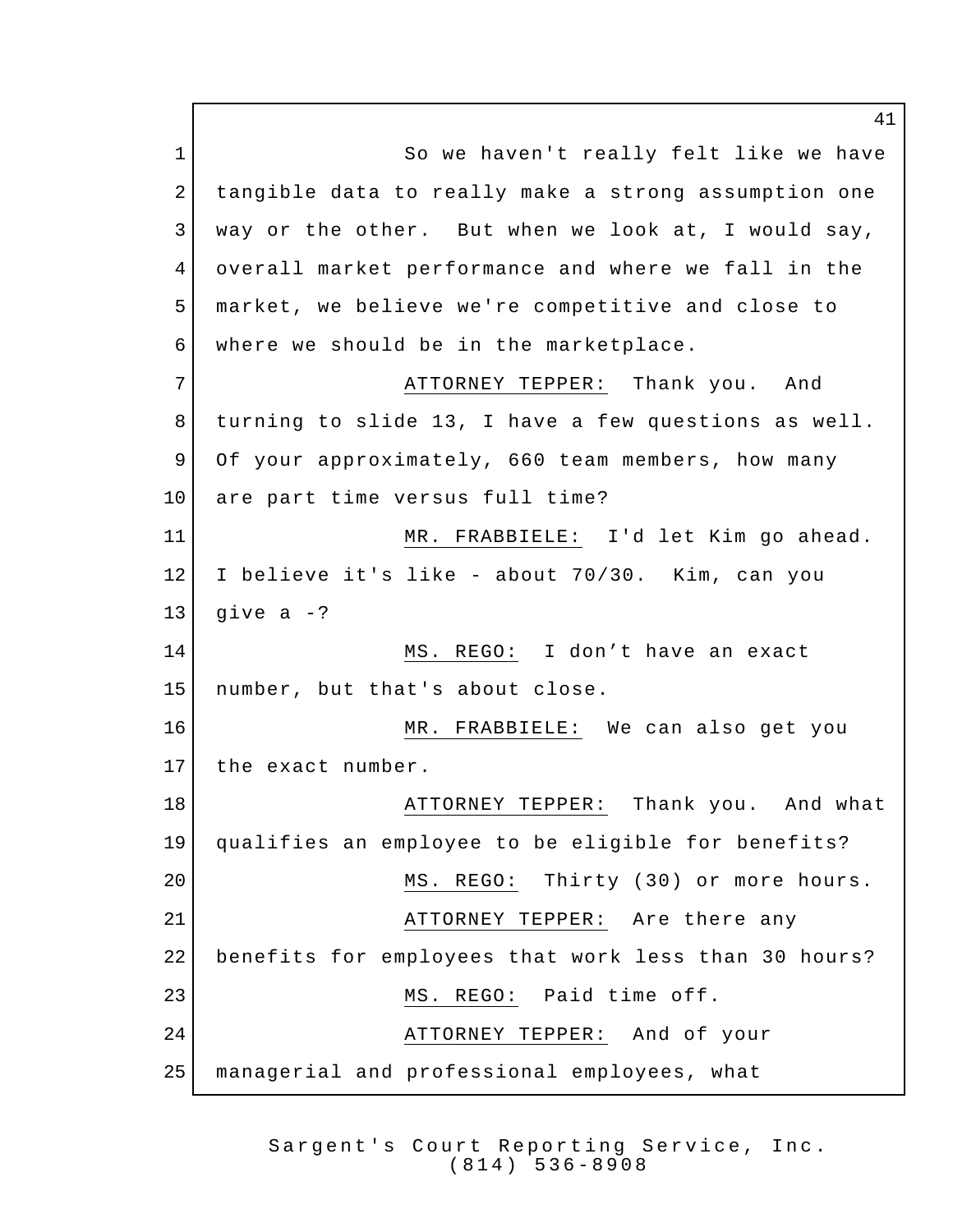percentage come from internal promotions? 2 MS. REGO: I do not have that, but we could get that to you. 4 ATTORNEY TEPPER: And approximately, what percentage of Hollywood Casino at The Meadows employees are RAMP trained? 7 MR. FRABBIELE: RAMP? ATTORNEY TEPPER: RAMP. 9 MR. FRABBIELE: RAMP Certification? 10 | THE ATTORNEY TEPPER: Yeah. MR. FRABBIELE: We can send that over to you as well, but we've recently went to the point where all food and beverage team members are RAMP Certified. I'm RAMP Certified. So anybody that's servicing alcohol is RAMP Certified, but we can send 16 you that exact number. **ATTORNEY TEPPER:** Thank you. 18 PRESIDING OFFICER: And Mr. Tepper, just if I can interrupt, but we have a lot of new Board Members, can you tell us what RAMP is, or can someone, either from Hollywood or -? MR. FRABBIELE: Responsible Alcohol Management Program. 24 PRESIDING OFFICER: Okay. Thank you.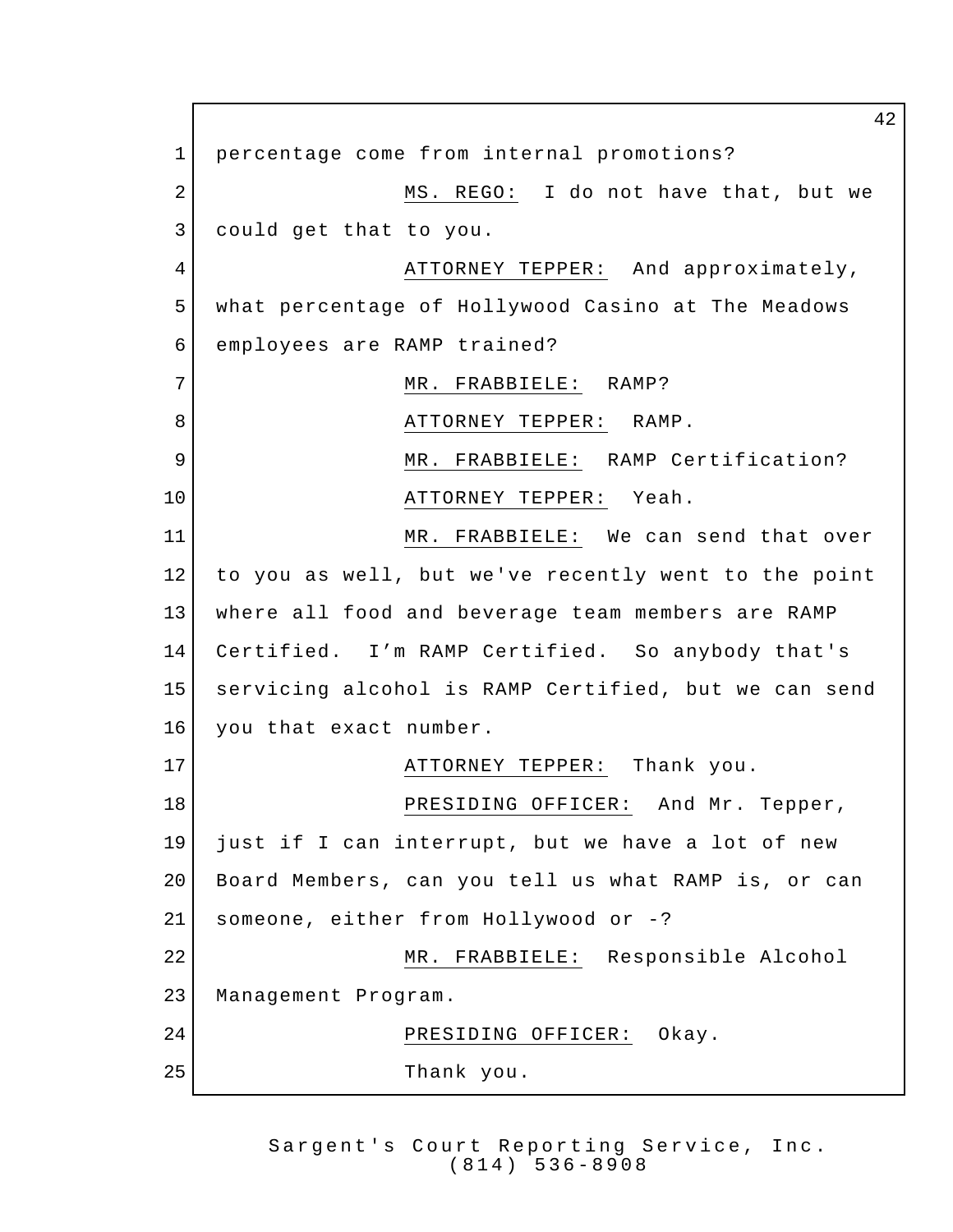**ATTORNEY TEPPER:** It is the alcohol training about over-service and carding of minors to ensure that they're served appropriately and that those who should not be served are not provided alcohol. And how often do employees receive training in compulsive and problem gambling? 8 MS. REGO: On an annual basis. ATTORNEY TEPPER: And what measures are taken to ensure that those ages 18 to 20, who are betting on horse racing, are not accessing the gaming floor? MR. FRABBIELE: So we - we have security stationed at each entry point where racing intersects with gaming and we I.D. anybody that looks under the age of 30, and on weekends where we typically see a higher volume of customer, we instruct our officers to go to under 40. **ATTORNEY TEPPER:** Thank you. We have 20 no further questions. PRESIDING OFFICER: Mr. King, do you 22 have any follow up with your witnesses? 23 | ATTORNEY KING: No, no follow up. We've taken careful notes. We'll update the record with the submissions. We thank you for your time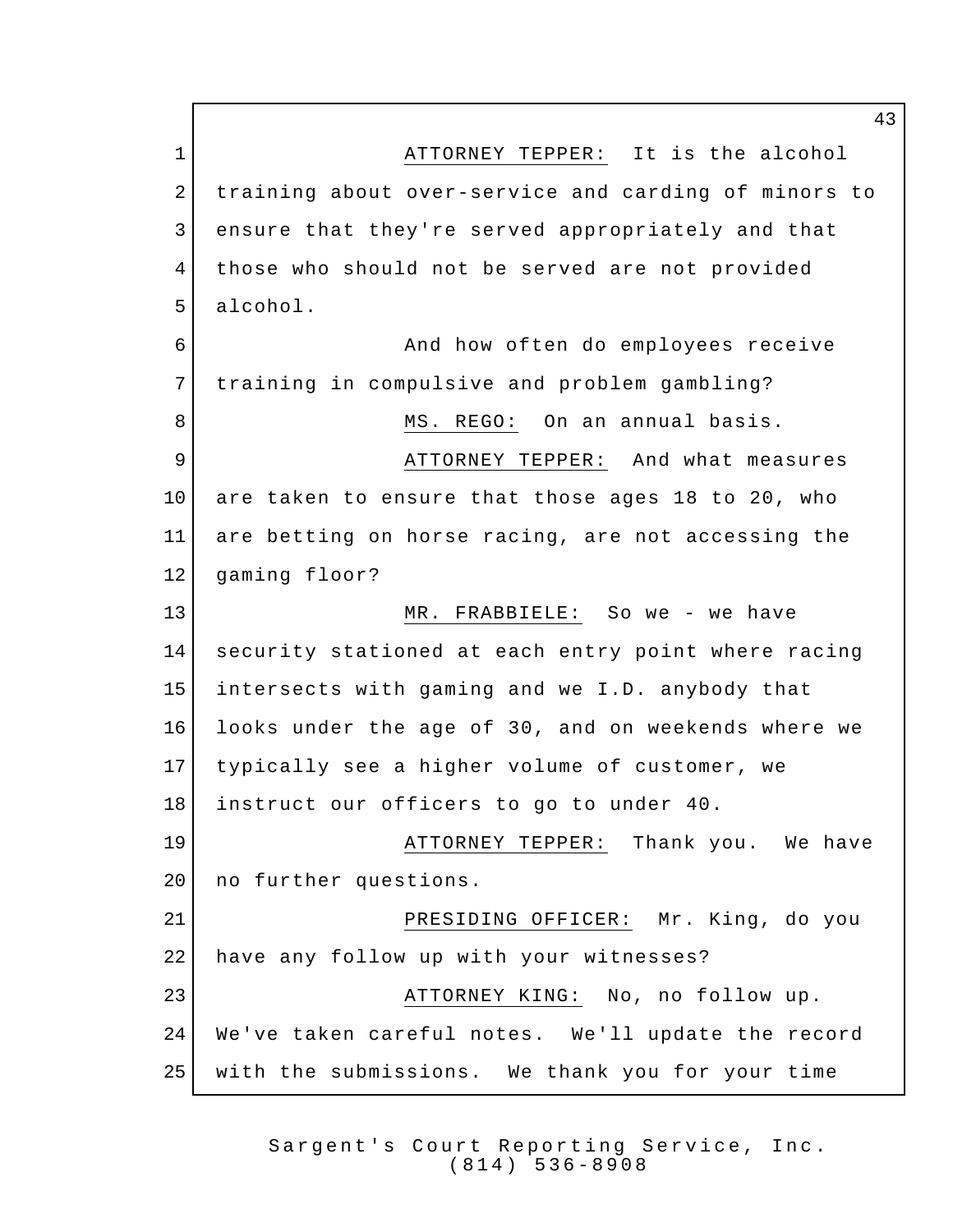and naturally, we respectively request that you 2 renew our license. We would appreciate it. 3 PRESIDING OFFICER: Okay. 4 So we will turn to Mr. Tepper, our OEC for your presentation and can we move a microphone over? 7 | ATTORNEY TEPPER: Good afternoon, Chair Lloyd - or Director Lloyd, Chair Smyler, Board 9 Members. PRESIDING OFFICER: I wish I was the Chair. **ATTORNEY TEPPER:** As a preliminary matter, the OEC has entered into stipulations with Washington Trotting Association regarding the authenticity and admission of five exhibits, including Arrest Statistics for The Meadows from 2018 to 2021, compiled by the Pennsylvania State 18 Police. --- (Whereupon, OEC Exhibit 1, Arrest Statistics 2018 to 2021, was marked for identification.)  $-$  ATTORNEY TEPPER: A Letter from the Pennsylvania State Police Bureau of Liquor Control Enforcement.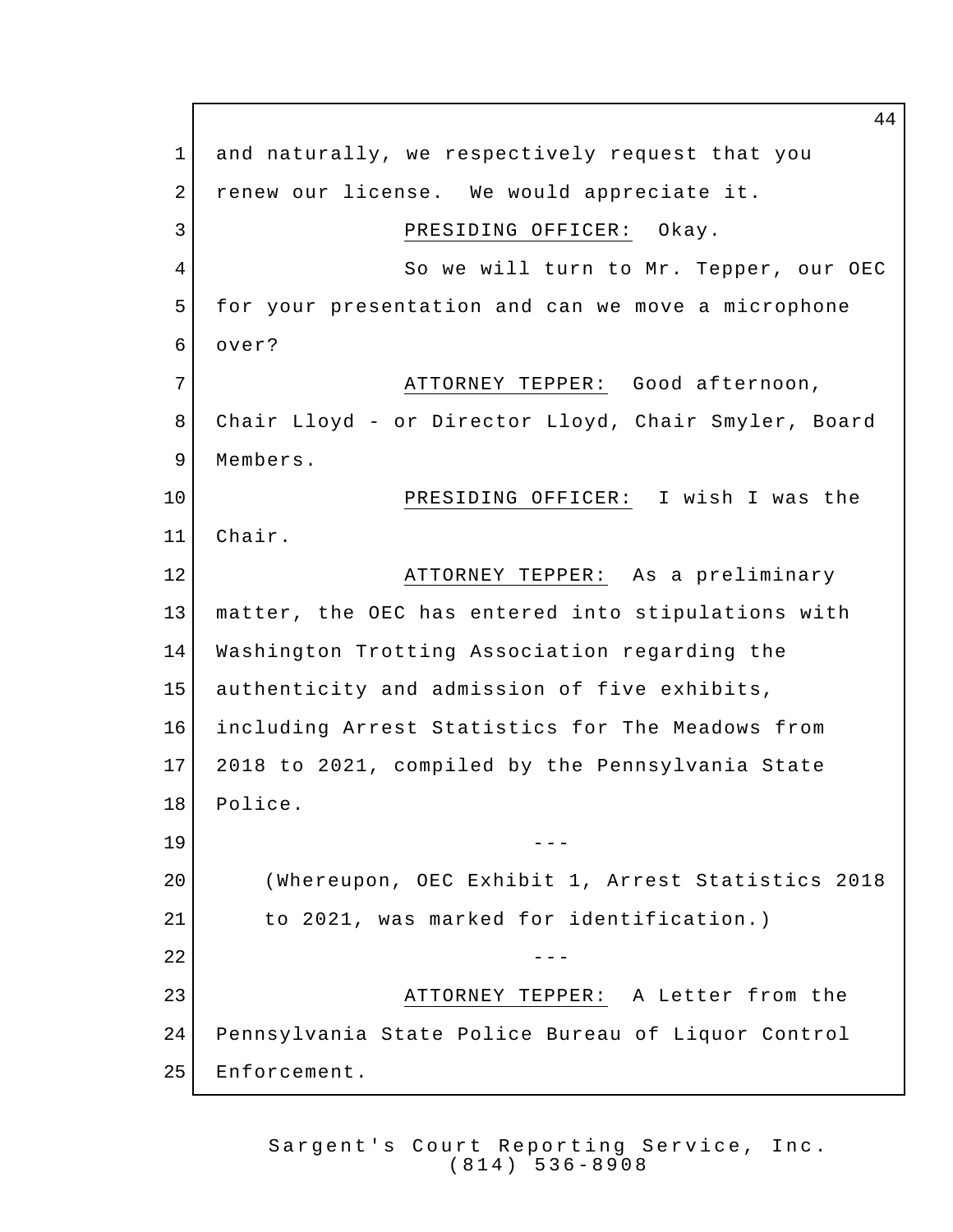--- 2 (Whereupon, OEC Exhibit 2, Letter from Bureau of 3 Liquor Control Enforcement, was marked for identification.)  $5 \vert$  ATTORNEY TEPPER: A Memorandum from 7 the Board's Office of Compulsive and Problem Gambling. --- (Whereupon, OEC Exhibit 3, Memorandum from Office of Compulsive and Problem Gambling, was marked 12 for identification.) --- ATTORNEY TEPPER: A Letter from the Pennsylvania Department of Revenue.  $-$  (Whereupon, OEC Exhibit 4, Letter from Department 18 of Revenue, was marked for identification.) --- ATTORNEY TEPPER: And a Letter from the Pennsylvania State Horse Racing Commission that 22 | we would like to move into the record.  $---$  (Whereupon, OEC Exhibit 5, Letter from State Horse Racing Commission, was marked for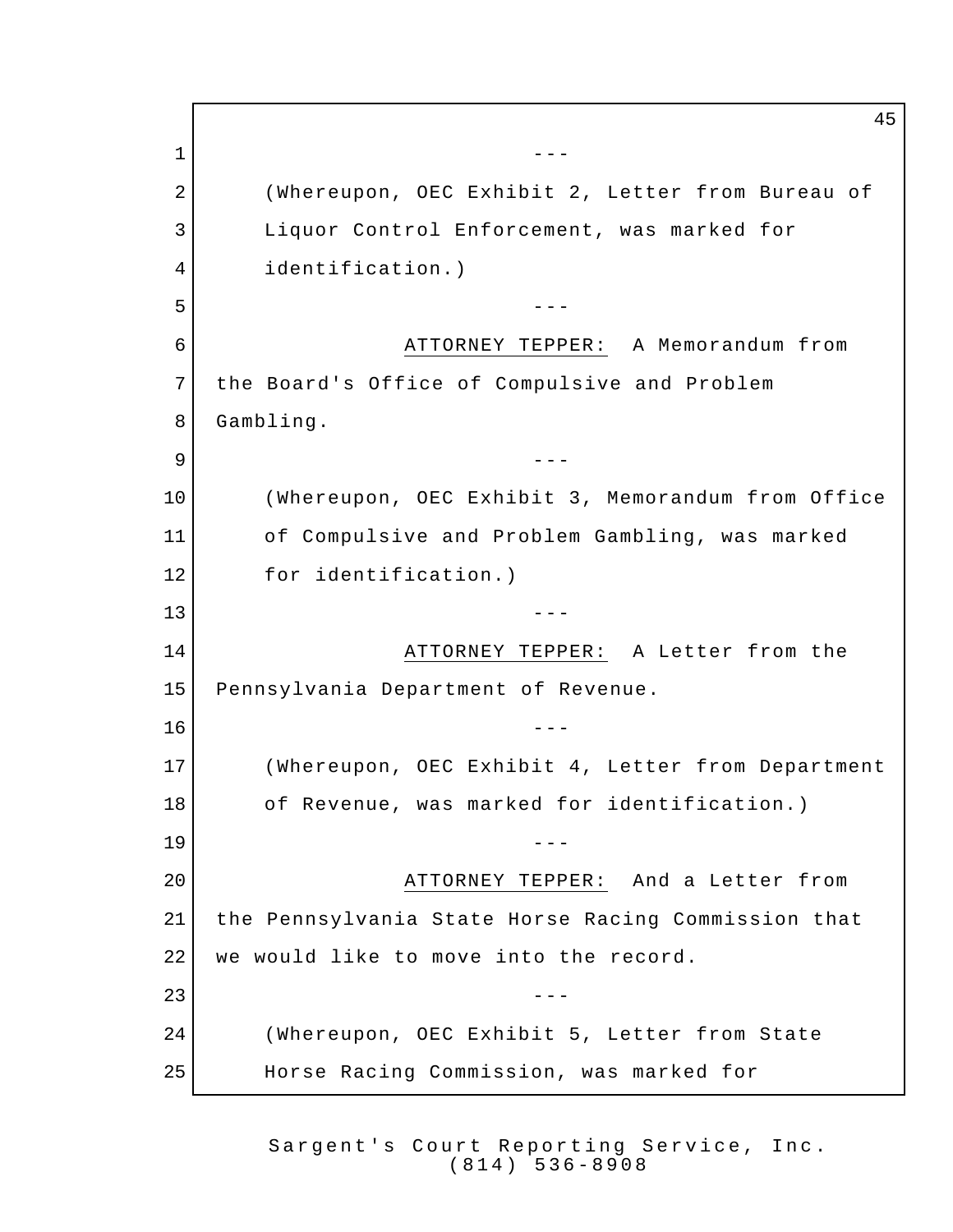46 1 identification.)  $2 \left| \right|$  ---3 PRESIDING OFFICER: Mr. King, any 4 objections? 5 ATTORNEY KING: No objections. 6 PRESIDING OFFICER: And are they 1 7 through 6? 8 | ATTORNEY TEPPER: They are marked OEC 9 1 through 5. 10 PRESIDING OFFICER: One through 5. 11 Okay. 12 So moved.  $13$  ---14 (Whereupon, OEC Exhibit 1, Arrest Statistics 2018 15 to 2021, was admitted.) 16 (Whereupon, OEC Exhibit 2, Letter from Bureau of 17 Liquor Control Enforcement, was admitted.) 18 (Whereupon, OEC Exhibit 3, Memorandum from Office 19 of Compulsive and Problem Gambling, was 20 admitted.) 21 (Whereupon, OEC Exhibit 4, Letter from Department 22 of Revenue, was admitted.) 23 (Whereupon, OEC Exhibit 5, Letter from State 24 Horse Racing Commission, was admitted.)  $25$   $-$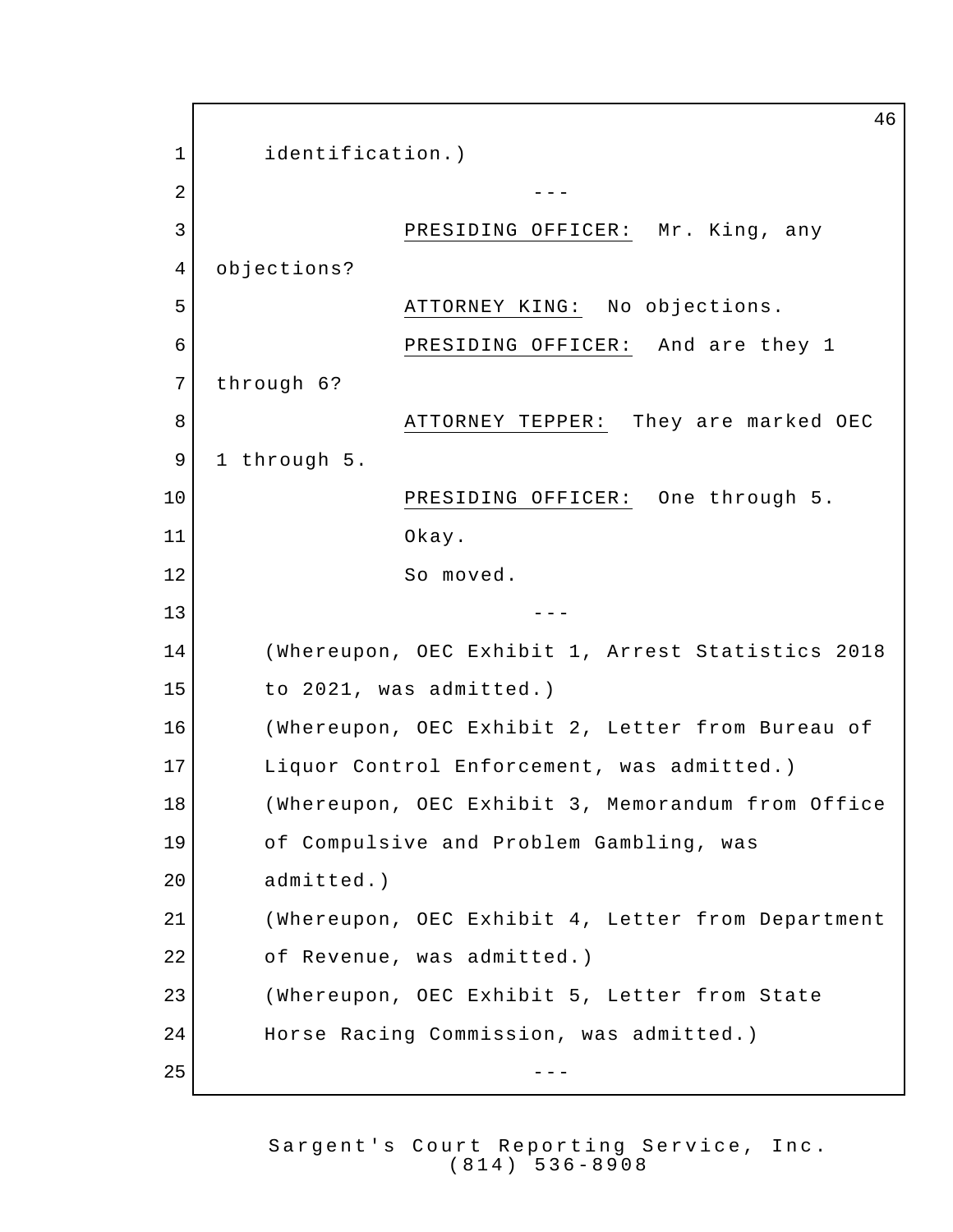1 | ATTORNEY TEPPER: And OEC's first 2 | witness is David Bryga, and I'm going to turn it 3 over to Wesley Hurst with this office. 4 ATTORNEY KING: Actually, Dave, just one point. Do you want to move the stipulation in as - or is it already of record? ATTORNEY TEPPER: Well just go with it 8 as a final document. 9 PRESIDING OFFICER: Okay. ATTORNEY BRYGA: Good afternoon, Chair Smyler, Director Lloyd. My name is Wesley Hurst with the OEC, W-E-S-L-E-Y, H-U-R-S-T. ---14 DAVID BRYGA, CALLED AS A WITNESS IN THE FOLLOWING PROCEEDING, AND HAVING PREVIOUSLY BEEN DULY SWORN, TESTIFIED AND SAID AS FOLLOWS:  $18 \begin{array}{ccc} & & & & \text{---} \end{array}$  EXAMINATION  $-$  BY ATTORNEY HURST: Q. Good afternoon, can you please state and spell your name? A. David Bryga, B-R-Y-G-A. Q. Thank you, Mr. Bryga. Can you please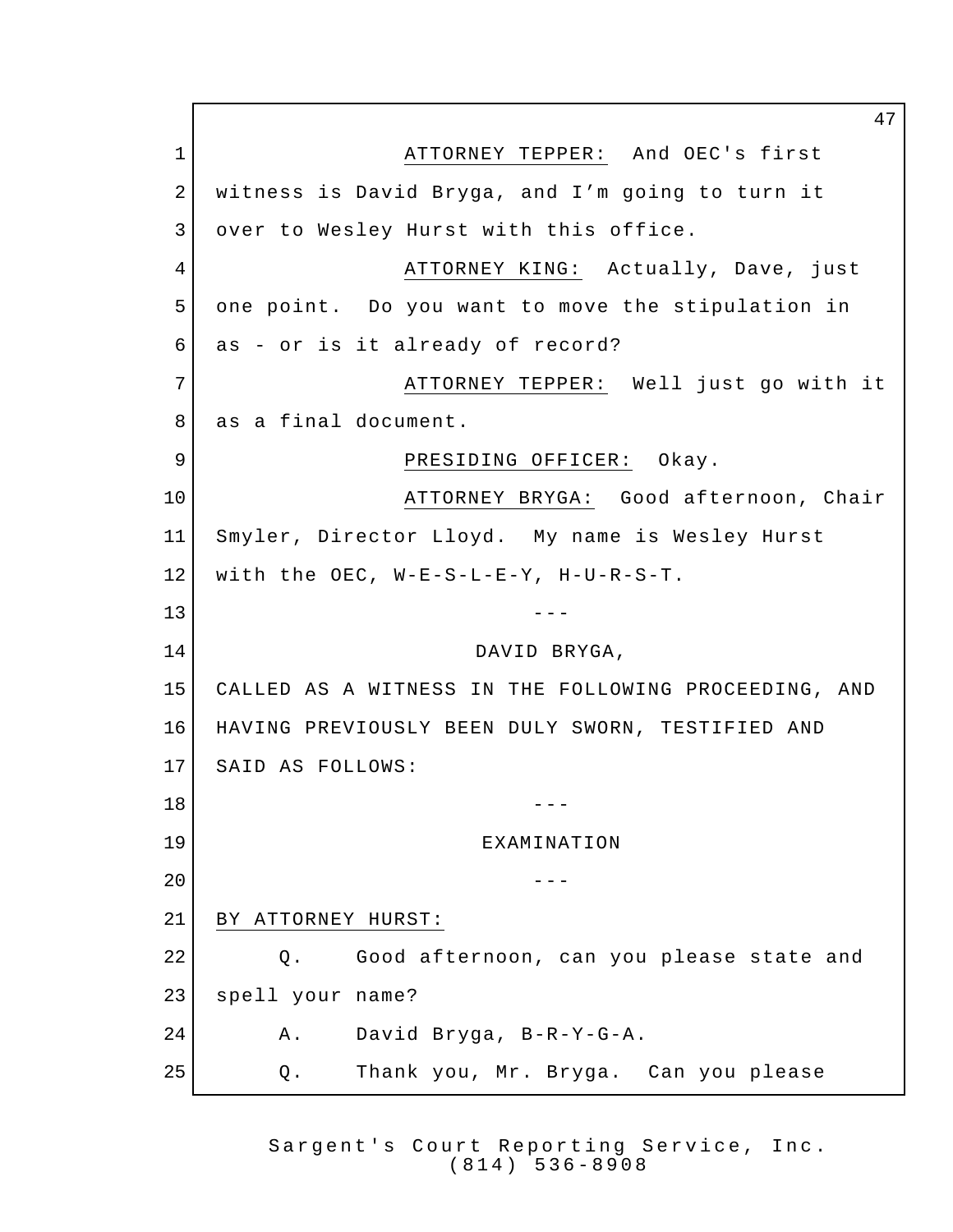1 introduce yourself and talk about where you're 2 employed? 3 A. Yes. My name is Dave Bryga. I've been 4 employed with the Bureau of Investigation and 5 Enforcement (BIE) for over 15 years starting in 6 October of 2006, and I've been the case agent for 7 The Meadows Casino since July of 2010. 8 | Q. Thank you. And what are your - what is 9 your current position the BIE? 10 A. I'm an Investigator. 11 Q. And can you please describe your duties 12 with BIE? 13 A. As an Investigator, we conduct background 14 investigations, determine suitability for licensure 15 and approval by the Board. 16 0. As part of your duties as an Investigator 17 with BIE, did you conduct an investigation into 18 Hollywood Casino at The Meadows for the Renewal of 19 its Category 1 Slot Machine License? 20 A. Yes, I did. 21 Q. Can you please describe the scope of your 22 typical casino renewal investigation? 23 A. The renewal investigation of The Meadows 24 Casino covered a period since its last renewal 25 application that was submitted and investigated by

> Sargent's Court Reporting Service, Inc. (814) 536 - 8908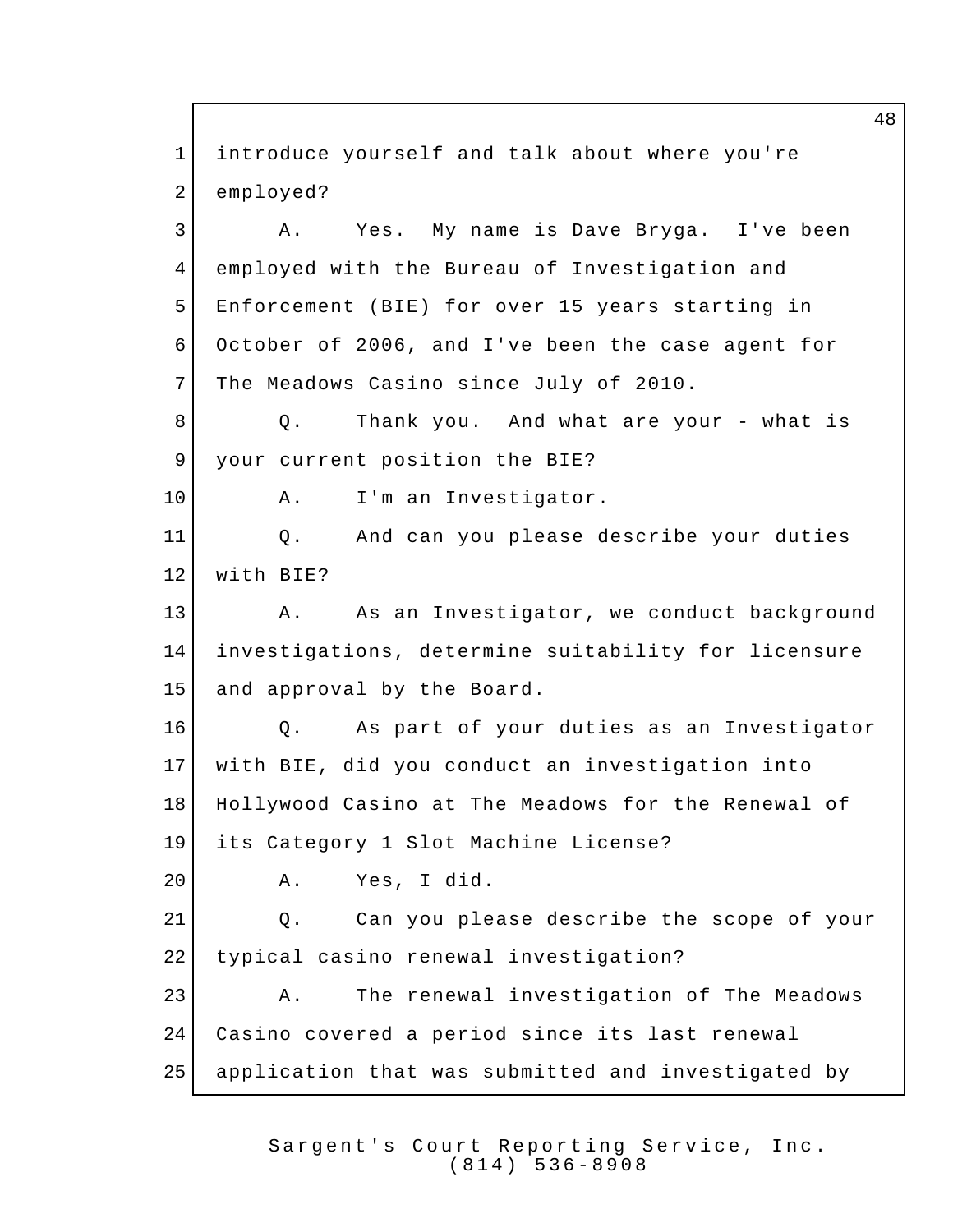1 BIE back in 2015, which was approved by the Board in 2 March of 2016. 3 3 Q. And can you please expand on the 4 investigation of principals, principal entities and 5 affiliates? 6 A. Yeah. With Penn National being the 7 parent company and also having ownership of several 8 other entities that are licensed in Pennsylvania, 9 the principal entities and the principals had been 10 investigation in relation to the renewal 11 investigation of their other property, Hollywood 12 Casino property in Grantville. 13 Q. Thank you. 14 Can you please give me some examples of 15 the areas that the BIE looks into during a renewal 16 investigation? 17 A. Yes. During each investigation, we look 18 at - check for any criminal records or history, 19 liens or judgements, civil litigation, bankruptcy. 20 We check for compliance with tax compliance, as well 21 as other state agency compliance such as Department 22 of Revenue, Liquor Control Board and the Harness 23 Racing Commission. 24 O. What tools does the BIE utilize to 25 examine these areas?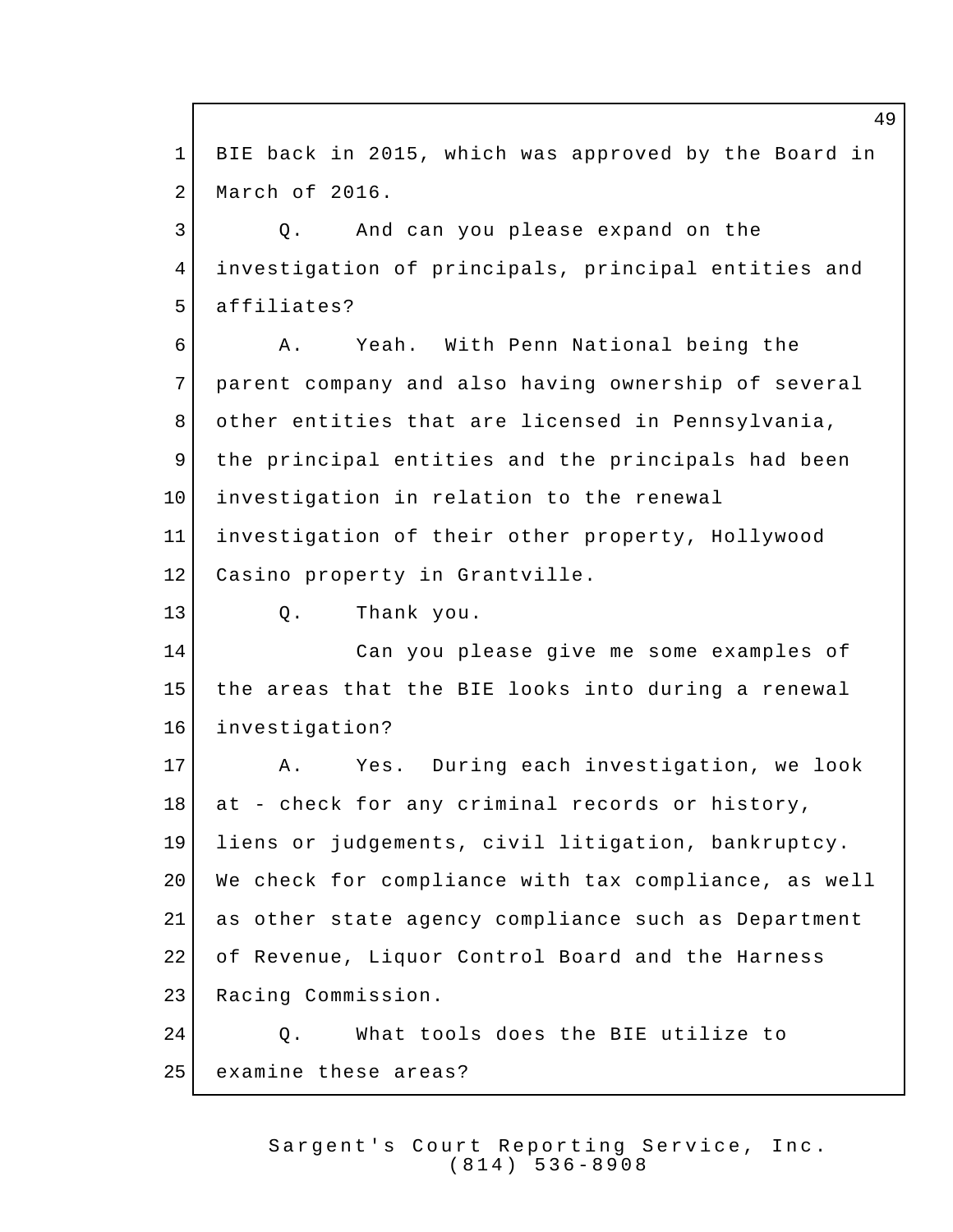1 A. We'll conduct various database searches 2 and review the results. We look for compliance, as 3 I stated, with the other state agencies for 4 compliance with those. We also conduct various - 5 let's see database checks, I got that, and IRS. So 6 I think  $-$ . 7 Q. Okay. 8 Although suitability investigations 9 remain ongoing, at this time, is the renewal 10 investigation into Hollywood Casino at The Meadows, 11 and associated individuals and entities complete? 12 A. Yes, it is. 13 | Q. Were Hollywood Casino at The Meadows 14 cooperative during the renewal investigation? 15 A. Yes. They were very cooperative and they 16 | were responsive to all of my requests. 17 O. Did the BIE discover any areas of concern 18 during the course of this investigation? 19 A. I did not. 20 ATTORNEY HURST: Thank you, Mr. Bryga. 21 OEC has no more questions. 22 | RESIDING OFFICER: Mr. King, any 23 questions for the witness? 24 ATTORNEY KING: No questions. Thank  $25$  you.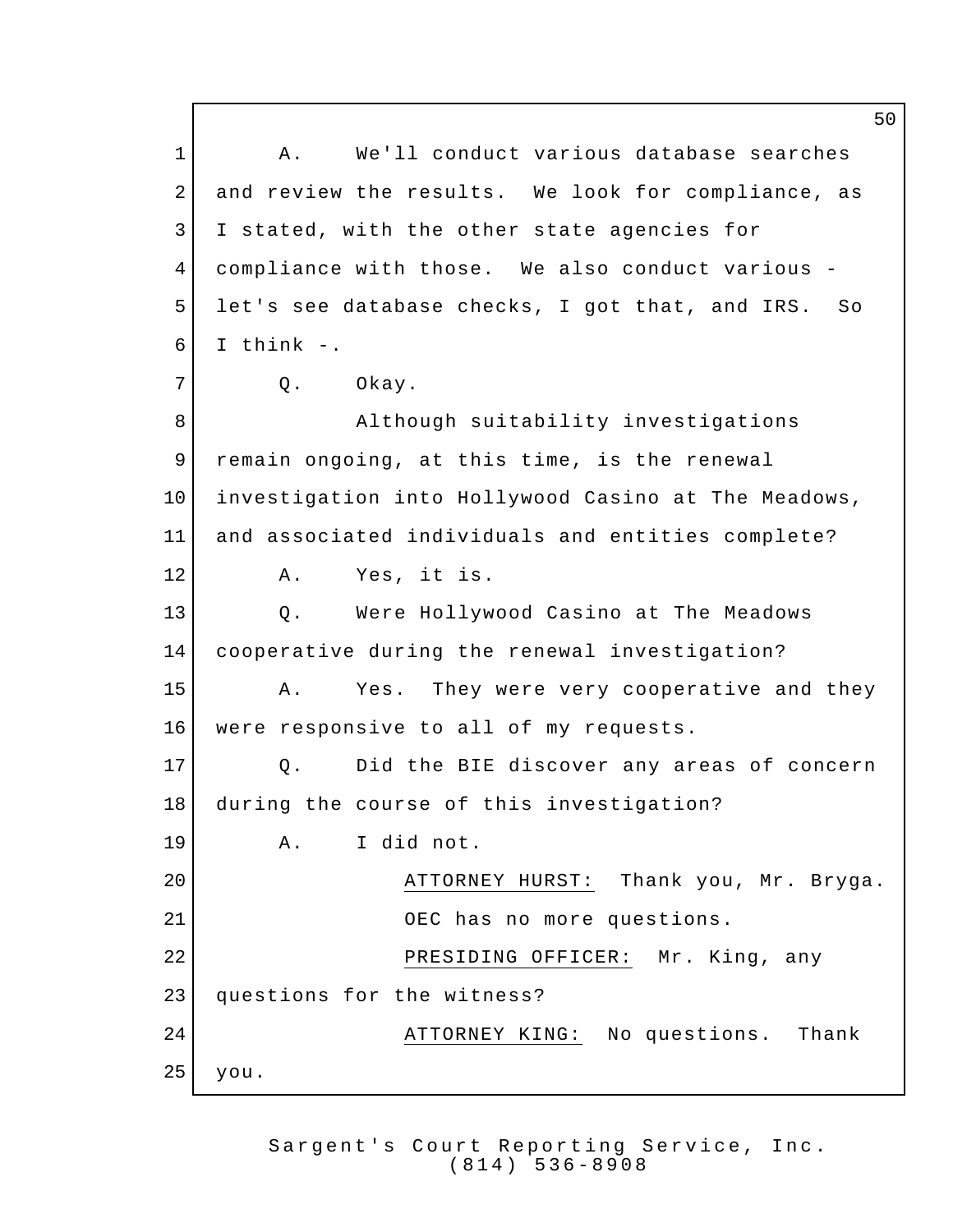PRESIDING OFFICER: Commissioners, any 2 questions? Okay. 4 ATTORNEY TEPPER: Thank you, Mr. Bryga. The OEC's next witness is Joshua Hofrichter. --- 7 JOSHUA HOFRICHTER, CALLED AS A WITNESS IN THE FOLLOWING PROCEEDING, AND HAVING PREVIOUSLY BEEN DULY SWORN, TESTIFIED AND 10 SAID AS FOLLOWS: --- EXAMINATION --- BY ATTORNEY TEPPER: Q. Good afternoon. Can you state your name and spell your last name for the record, please? 17 | A. My name is Joshua Hofrichter, H-O-F-R-I-C-H-T-E-R. Q. And can you please introduce yourself? A. Joshua Hofrichter. I'm the Casino Compliance Supervisor assigned to The Meadows Casino. Q. And can you please describe your 24 employment history with the Board? 25 A. Yeah. I was hired in July of 2009 as a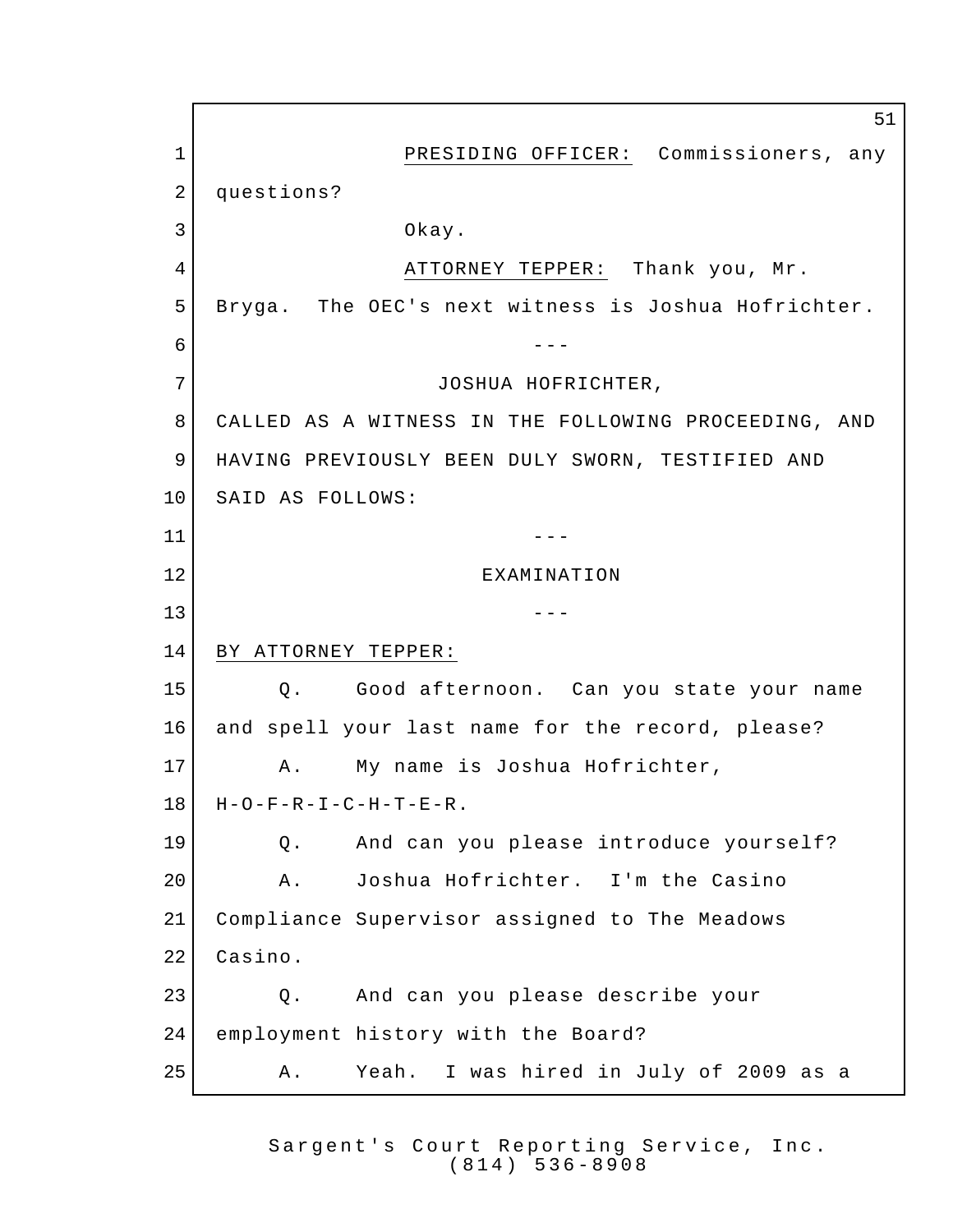Casino Compliance Representative. I got promoted to 2 the supervisor position in December of 2017. My 3 entire career has been at The Meadows. Q. And what are your job duties as the Casino Compliance Supervisor assigned to Hollywood Casino at The Meadows? 7 A. I act as a liaison between the casino 8 | management and staff and the Board Members and the Board itself. I assign tasks and monitor the activities of the Casino Compliance Representatives assigned to The Meadows and I review their reports and submit them for further action if necessary. Q. And can you describe the role of the Bureau of Casino Compliance and a slot machine licensee like Hollywood Casino at The Meadows? 16 A. We're on-site to monitor for compliance with the Act, the regulations, submitted internal 18 controls and any other applicable laws to maintain the integrity of gaming within the Commonwealth. Some examples include, you know, assuring adequate surveillance coverage, assuring that the - adequate staffing for surveillance and security and table games personnel. Assuring that all of the employees and vendors are appropriately licensed to be on the gaming floor or restricted area. And to

> Sargent's Court Reporting Service, Inc. (814) 536 - 8908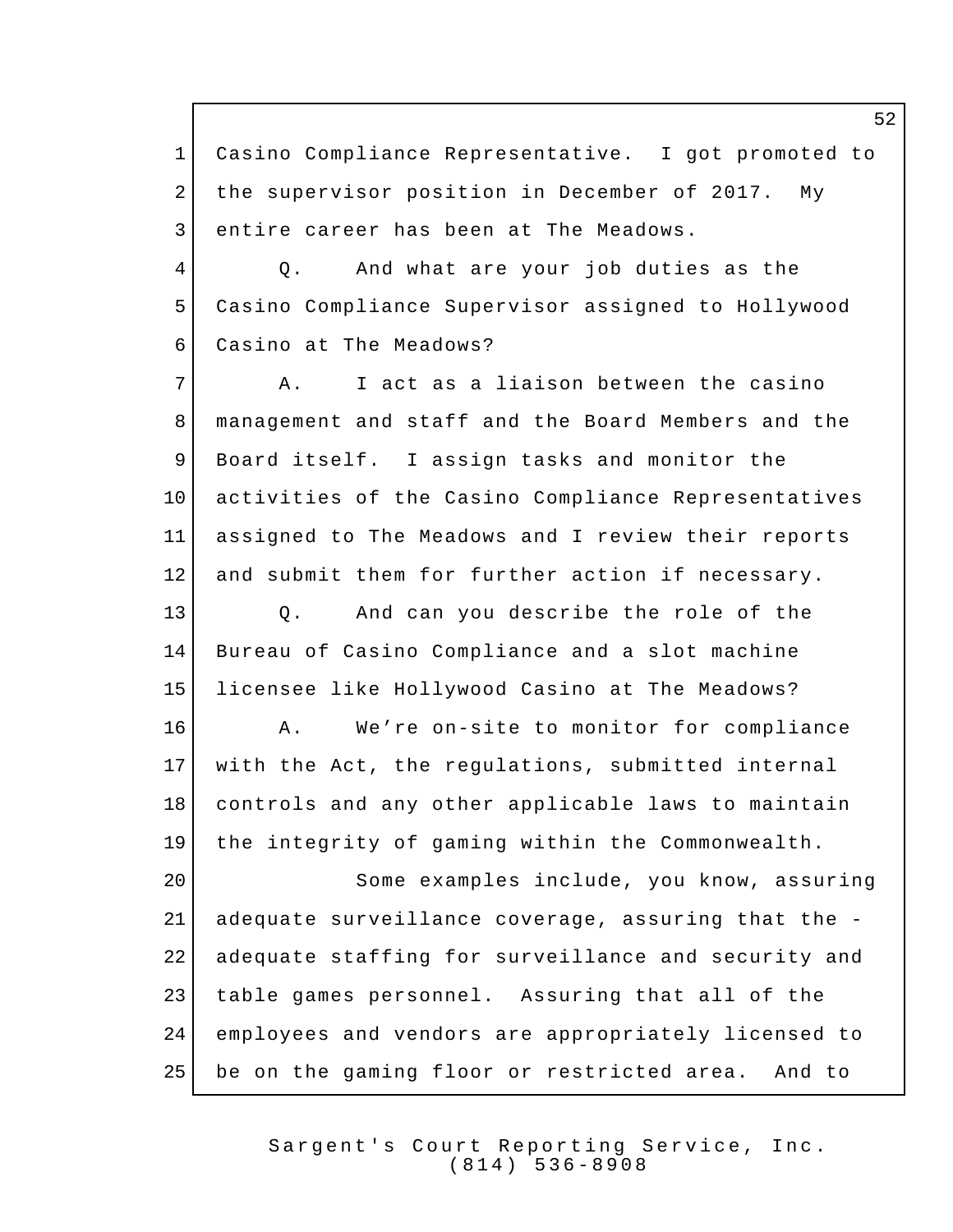assure that gaming, both table games and slot 2 | machines are being conducted in accordance with 3 | those rules and regulations. And the slot machines, specifically, assuring that they're communicating 5 with the central computer system.

6 6 Q. Thank you. And how has the role of Bureau of Casino Compliance changed since Hollywood Casino at The Meadows license was last renewed by 9 the Board?

10 A. Well, since the last renewal, obviously the legislation has changed to allow for sports wagering. The casino has done numerous operational floor plan changes, which included the addition of a sports wagering area. So our staff did the overview for the surveillance coverage and then we monitor the activities of the sports wagering area for cash flow, bets placed, to make sure that they're in 18 compliance with the regulations, the house rules, the catalog of wagers.

20 Q. Thank you. And can you describe the level and scope of access which the Bureau of Casino Compliance has at Hollywood Casino at The Meadows? A. Ultimately, we have unfettered access to the entire property, including the restricted areas. We do have regulatory and obviously,

> Sargent's Court Reporting Service, Inc. (814) 536 - 8908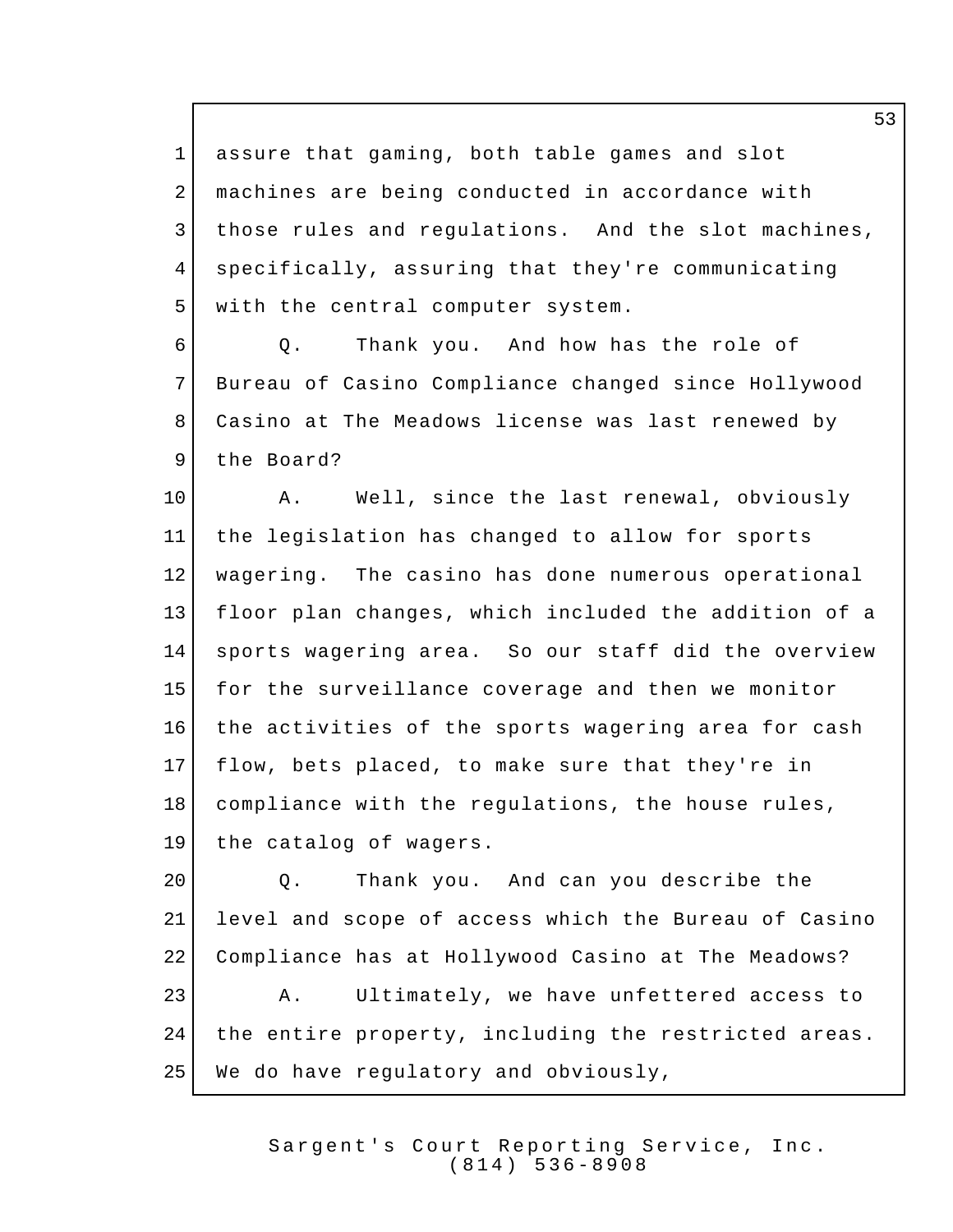1 responsibilities in those areas, the surveillance 2 room, count room cage, slot storage, card and dice 3 storage and a central computer system control room. 4 Q. And briefly turning to the central 5 control computer system room, have there been any 6 connectivity issues between the central control 7 computer system and Hollywood Casino at The Meadows? 8 A. They're have not. 9 9 Q. And can you please describe the Bureau of 10 Casino Compliance's interactions with the Department 11 of Revenue who controls the central control computer 12 system? 13 A. Sure. We get regular notifications from 14 the Department of Revenue regarding non-responding 15 slot machines or, you know, to ensure that slot 16 machines are reporting financials. We report meters 17 for RAM clears and, occasionally, we'll have to 18 research a potential issue in one of the room, such 19 as a high temperature alarm or maybe a surveillance 20 camera that's out. 21 O. Thank you. And can you please discuss 22 the relationship between the Bureau of Casino 23 Compliance and the on-site Pennsylvania State 24 Police? 25 A. Absolutely. We have a very great working

> Sargent's Court Reporting Service, Inc. (814) 536 - 8908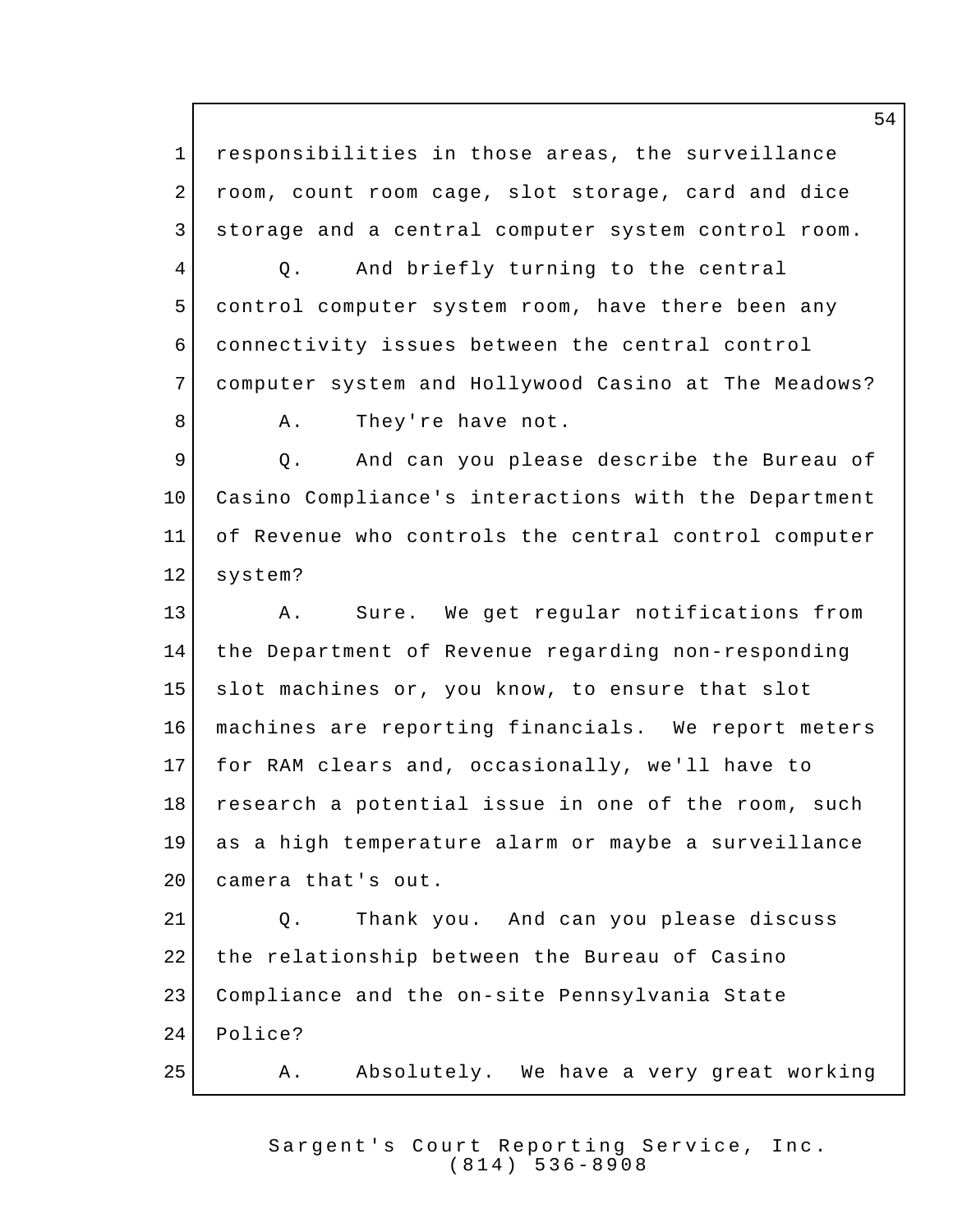relationship. We share a common office space. So 2 we have reqular, every-day communications; some informal, some formal. And we share information and provide notifications as needed for activities or 5 events at the casino.

 Q. And can you please discuss the relationship between the Bureau of Casino Compliance 8 and local law enforcement?

 A. The local law enforcement is - is the 10 North Strabane Township Police Department. They have jurisdiction on the exterior of the building, and they're the primary backup for the Pennsylvania State Police for activities or incidents inside the casino. We will provide them information as necessary for any of their investigations from 16 | whatever systems that we have access to.

 Q. And can you please explain in what ways 18 | the Bureau of Casino Compliance interact with patrons at Hollywood Casino at The Meadows?

20 A. Our staff is, you know - and the duties that we have are out on the gaming floor. So we 22 have regular interactions with answering questions, gaming-related questions or property-related questions. We also handle the patron complaints and patron disputes. We verify, for lack of a better

> Sargent's Court Reporting Service, Inc. (814) 536 - 8908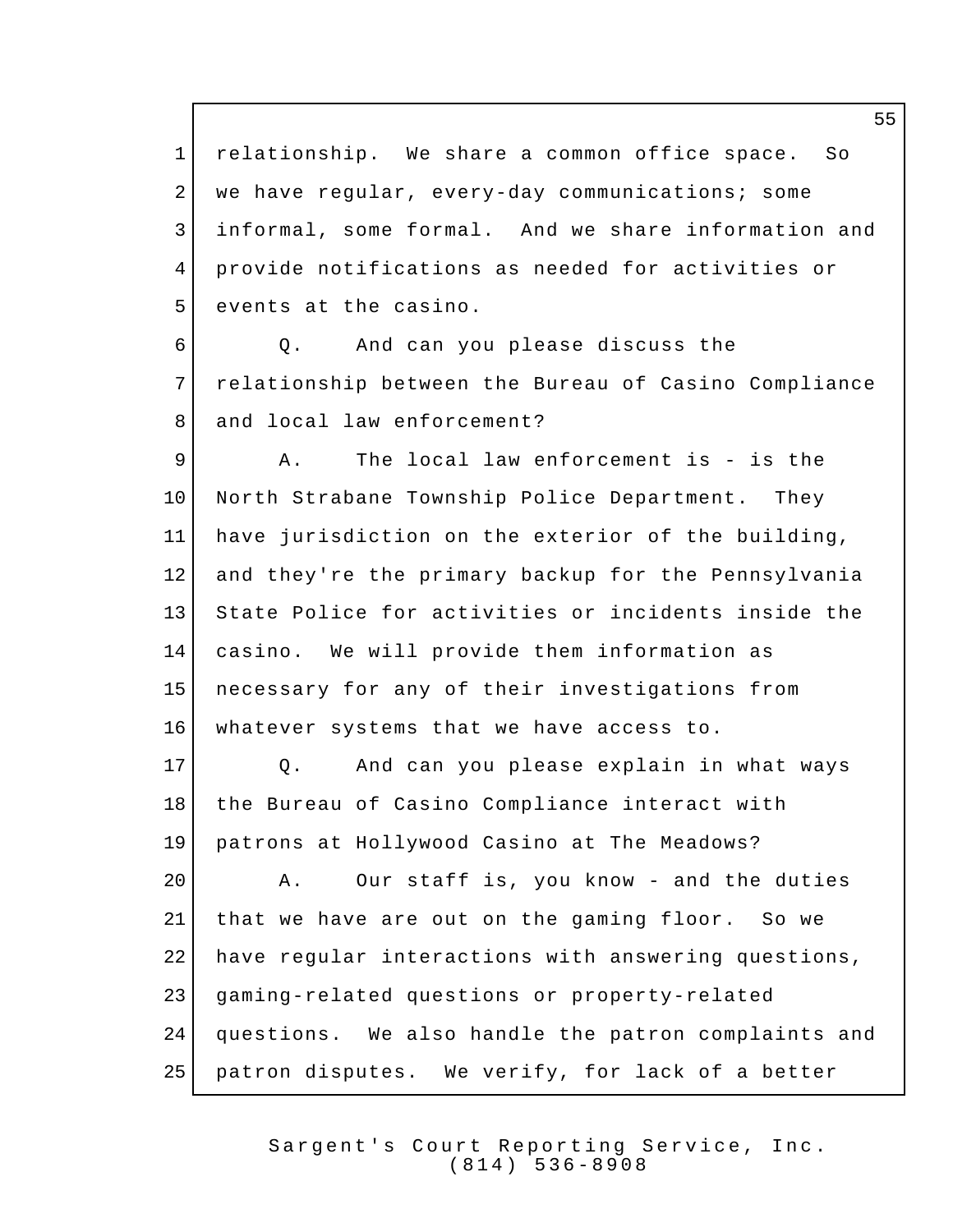term, monitor the jackpot payouts. So we interact with patrons for those. And we answer inquires and/or facilitate the enrollment in the self-exclusion program.

 Q. Thank you. And can you please describe the relationship between the Bureau of Casino Compliance and Hollywood Casino at The Meadows staff?

9 A. Certainly. We have daily interactions, open communication as far as the staff reporting events and activities at the casino to our staff. I have regular monthly meetings with The Meadows management and the state police regarding incidents or activities that need to be discussed and upcoming 15 events that we need to be aware of.

**O.** Thank you. And has Hollywood Casino at The Meadows been cooperative in compliance reviews conducted by the Bureau of Casino Compliance?

19 A. Yes, they have.

20 Q. And as the Casino Compliance Supervisor assigned to Hollywood Casino at The Meadows, are you familiar with the regulatory issues which occur at 23 the casinos? A. Yes, I am.

Q. And what are the most common regulatory

Sargent's Court Reporting Service, Inc. (814) 536 - 8908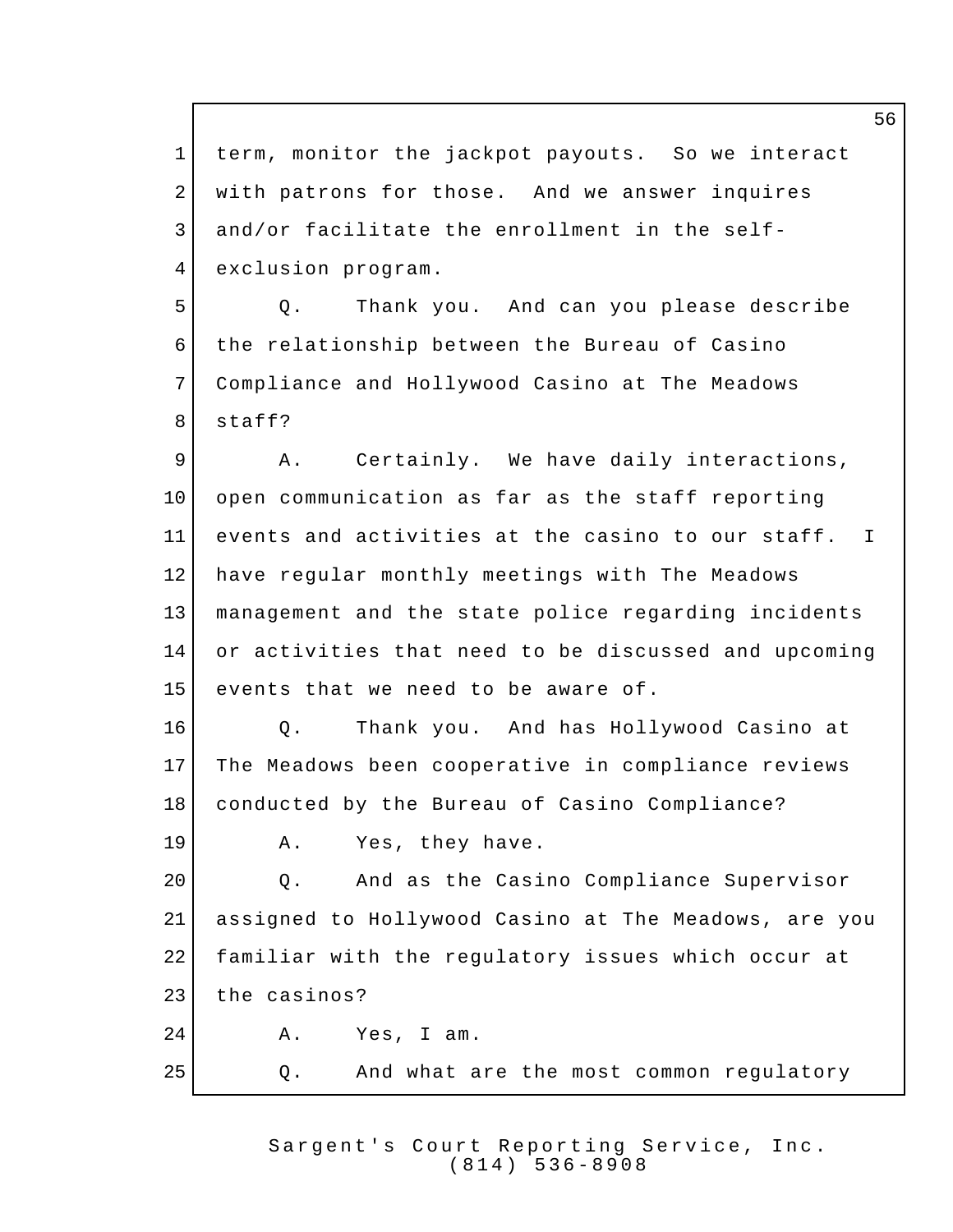57 1 issues at Hollywood Casino at The Meadows? 2 A. Recently, the most common have been 3 intoxicated patrons or over service of alcohol, 4 cheating at table games and employee arrests. 5 | Q. Are those employee arrests on or off 6 property? 7 A. They're mostly off property. There's the 8 occasional. 9 ATTORNEY TEPPER: Thank you. I have 10 no further questions. 11 PRESIDING OFFICER: Mr. King, any 12 questions for Mr. Hofrichter? 13 ATTORNEY KING: No. No questions. 14 Thank you. 15 PRESIDING OFFICER: Okay. 16 Commissioners, any questions? 17 ATTORNEY TEPPER: Thank you, Mr. 18 Hofrichter. OEC's next witness is Sergeant Burello 19 with the Pennsylvania State Police. 20 SERGEANT BURELLO: Good afternoon.  $21$   $-$ 22 SERGEANT GESUELE BURELLO, 23 CALLED AS A WITNESS IN THE FOLLOWING PROCEEDING, AND 24 HAVING PREVIOUSLY BEEN DULY SWORN, TESTIFIED AND 25 SAID AS FOLLOWS: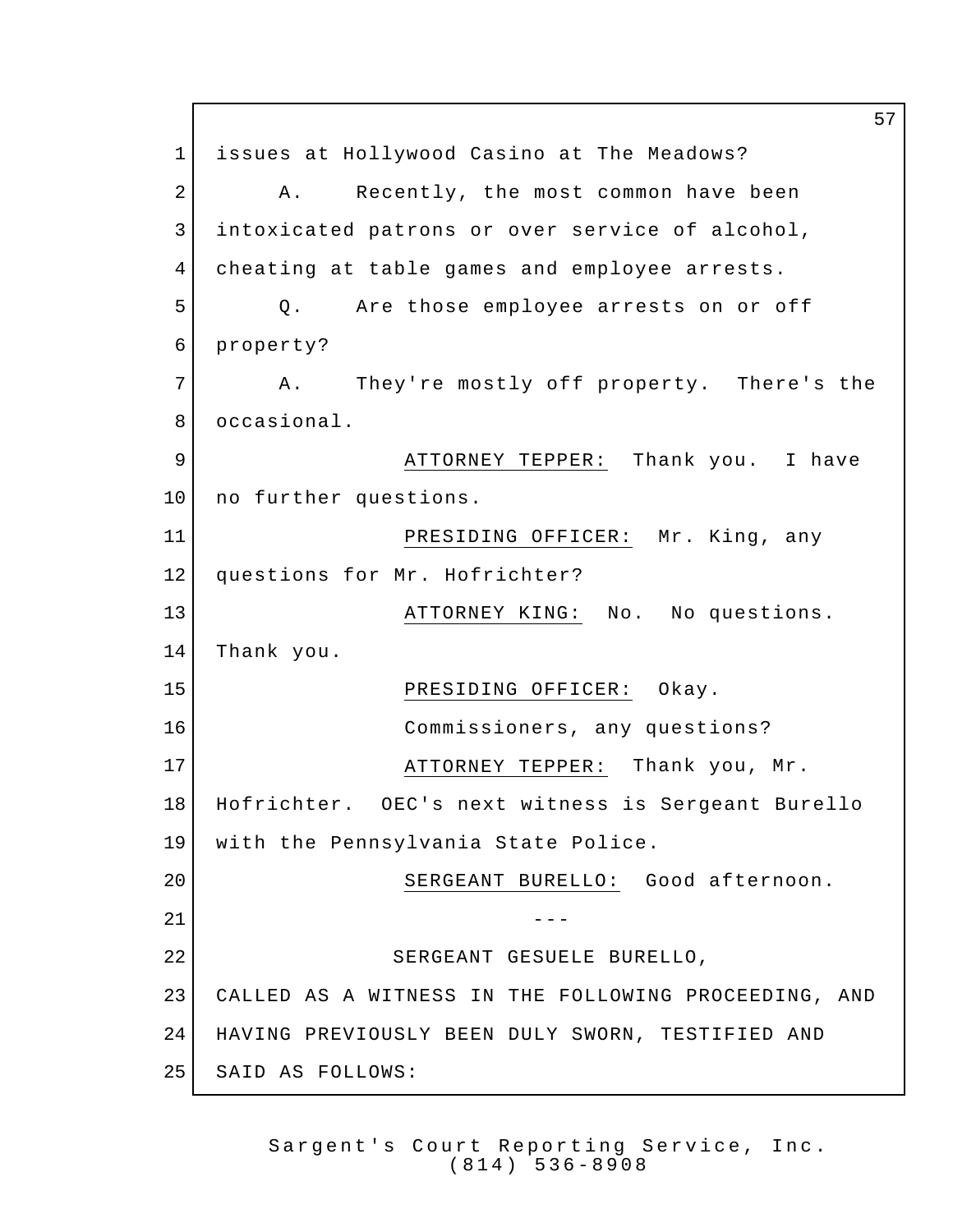58 1 --- 2 EXAMINATION  $3 \left| \begin{array}{ccc} \end{array} \right|$ 4 BY ATTORNEY TEPPER: 5 | Q. Good afternoon, Sergeant. Can you please 6 state your name, spell your last name for the 7 record? 8 A. My name is Gesuele, G-E-S-U-E-L-E, 9 Burello, B as in Bravo, U-R-E-L-L-O. 10 | Q. And can you please introduce yourself, 11 Sergeant? 12 A. My name is Sergeant Gesuele Burello with 13 Pennsylvania State Police. I am the Office 14 Commander for the Pennsylvania State Police 15 Detachment at The Meadows Casino. 16 Q. And can you please describe your career 17 with the Pennsylvania State Police? 18 A. Yes, sir. I was hired by the 19 Pennsylvania State Police in May of 2004. Upon 20 | graduation of the Pennsylvania State Police Academy, 21 I was assigned to Troop J Lancaster Patrol Unit. I 22 | was a member of the patrol unit until September 2006 23 when I transferred to Troop D Butler Patrol Unit, 24 and I was a member of the patrol unit at Butler from 25 2006 until August 2011. Then I transitioned to the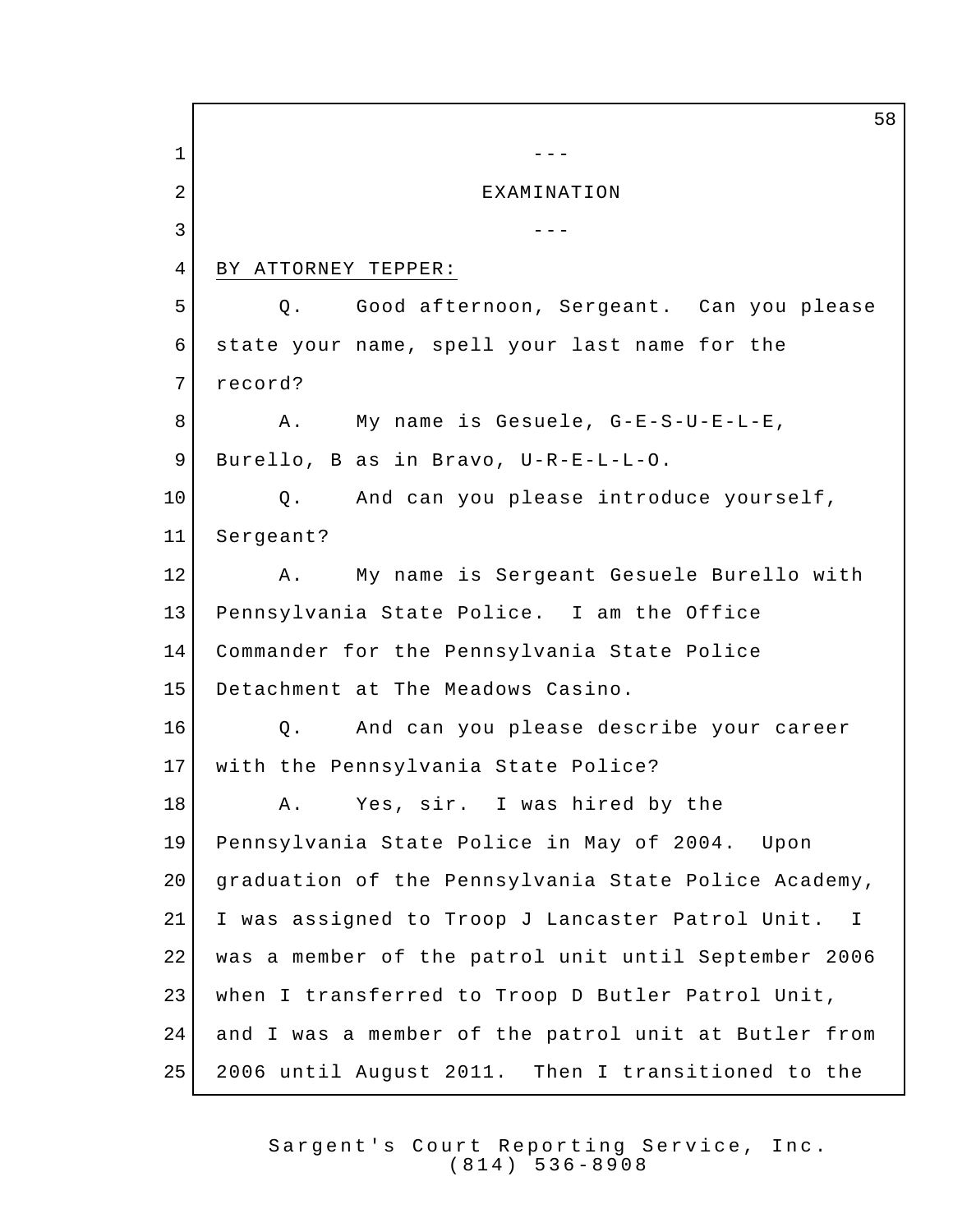Butler Criminal Investigation Unit. I remained in that position until October of 2014. And then I 3 | transferred to the Bureau of Forensic Services, where I began training as a firearm and tool mark examiner, and I remained in that position until September 2020, when I transferred to the Bureau of Gaming Enforcement and assumed the office here at 8 The Meadows Casino.

9 | Q. Thank you. And what are your duties as the Sergeant for the Pennsylvania State Police Gaming Enforcement at The Meadows?

12 A. So as the Sergeant, I supervise and manage members of the Pennsylvania State Police that are assigned to the Bureau of Gaming Enforcement. I also keep informed on gaming and office activity by meeting with the section commander to discuss 17 | incidents within the gaming office. I implement Department and Bureau of

 Gaming Enforcement Policies at - at the office level. And I also, of course, manage the day-to-day 21 operations of the office itself.

22 Q. Thank you. And what is the role of the Pennsylvania State Police at Hollywood Casino at The 24 Meadows?

A. The State Police is responsible for

Sargent's Court Reporting Service, Inc. (814) 536 - 8908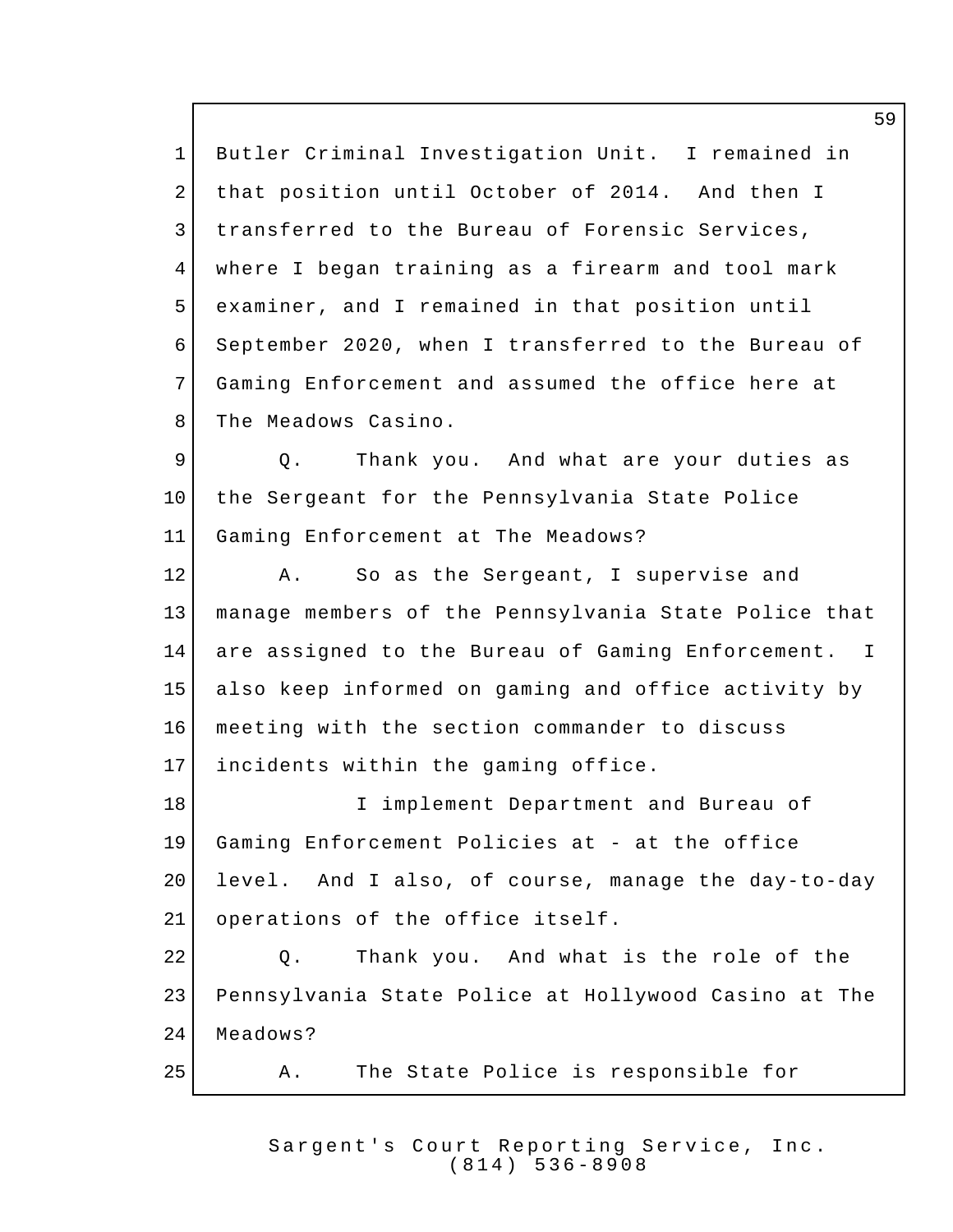investigating all criminal incidents which occur at 2 The Meadows Casino and inside the building. We have 3 the primary jurisdiction inside the building. We also - so that would include Title 18 violations, Title 75 violations, which are traffic violations if we see those occurring outside the building. And also, the Title 4 and the other gaming violations as well. 9 9 Q. But just for clarification, Title 18 is the Crimes Code and Title 4 is the Gaming Act? A. Yes, sir. 12 | Q. And can you please describe who has primary jurisdiction over the parking lot? 14 A. So the parking lot falls under the - the primary jurisdiction is North Strabane Township, which is our local police department that the casino resides in. So they - we have a Memorandum of 18 | Agreement with North Strabane as they have all enforcement, primary jurisdiction outside the building. We have primary jurisdiction in the building. Of course, that does not prevent us from assisting them whenever necessary, or it does not prevent them from assisting us when something happens inside the building if it's necessary as well.

> Sargent's Court Reporting Service, Inc. (814) 536 - 8908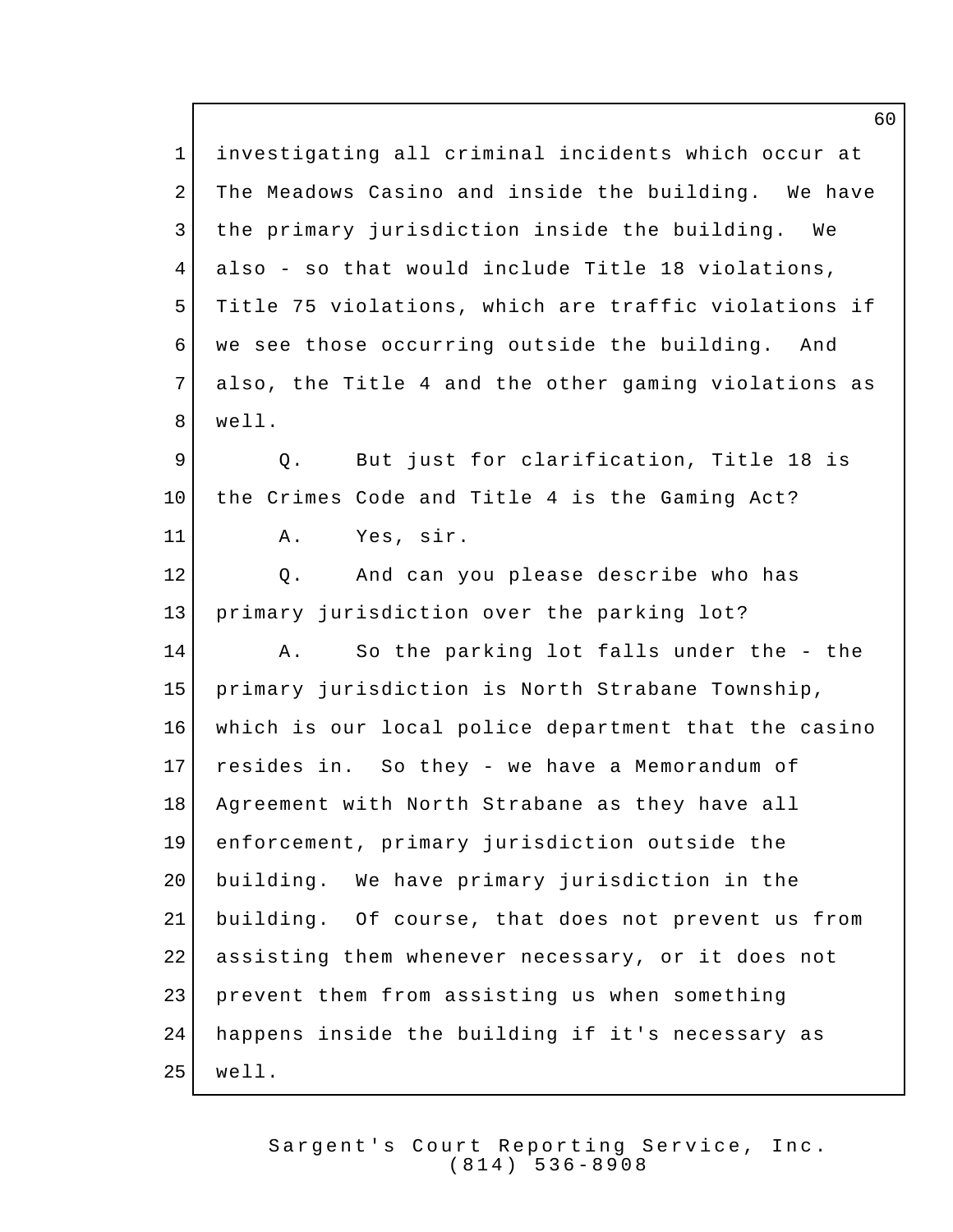**Q.** Thank you. And can you please describe the working relationship between the Pennsylvania State Police and Hollywood Casino at The Meadows employees? A. It's excellent. Q. And can you please describe the working relationship between Pennsylvania State Police and 8 | the Board's Bureau of Casino Compliance? A. It's also excellent as well. As I meet daily, almost daily with Mr. Hofrichter and we speak on issues either formally or informally as necessary. As he's already stated, we share a common office. So it's very easy for us to communicate almost on a daily basis. Q. Thank you. And can you please describe 16 how arrest statistics are reported by the Pennsylvania State Police? 18 A. Yes. So there was a time when we went with a system, what we would call the UCRs. The FBI has changed that system and now we go through what's called the NIBRS or the N-I-B-R-S system. So when that change was made, we no longer have access to the UCR data like we once had. So we report things 24 now through the NIBRS system and, of course, we have our senate report that we - that's compiled every

> Sargent's Court Reporting Service, Inc. (814) 536 - 8908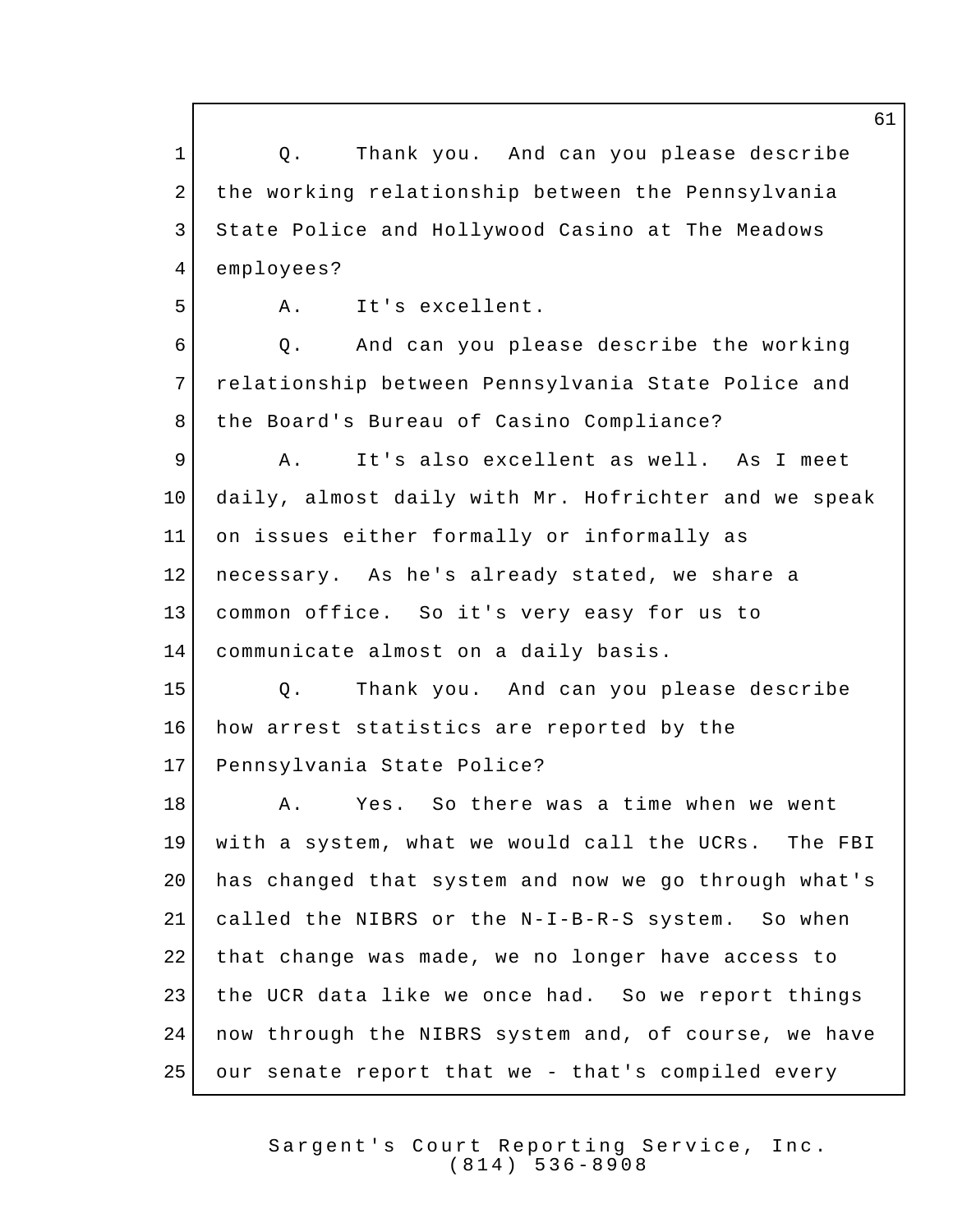year and sent every January up to the Senate of our 2 | individual arrest statistics. 3 | Q. And Hollywood Casino at The Meadows slot machine (sic) was last renewed in 2016. However, 5 the data provided by the Pennsylvania State Police for the Senate Report begins in 2018. Can you please describe and outline what factors led to 8 this? 9 A. Yeah. So with the switch from the UCRs to the NIBRS system, like I said, we no longer have access to that information previously. So now we are able to access - the Senate Report in 2018 began reporting the individual arrest statistics. That occurred - that change occurred in 2018. So now we're able to look at that on individual-type 16 arrests going forward. Q. And how frequently is this information updated? A. So the information is compiled on a monthly basis and it's like a working copy. The report, it's an ongoing report that we compile on a monthly level and then every January it's submitted, 23 | the final version for that year, for the previous years' submitted in January. Q. And is that information subject to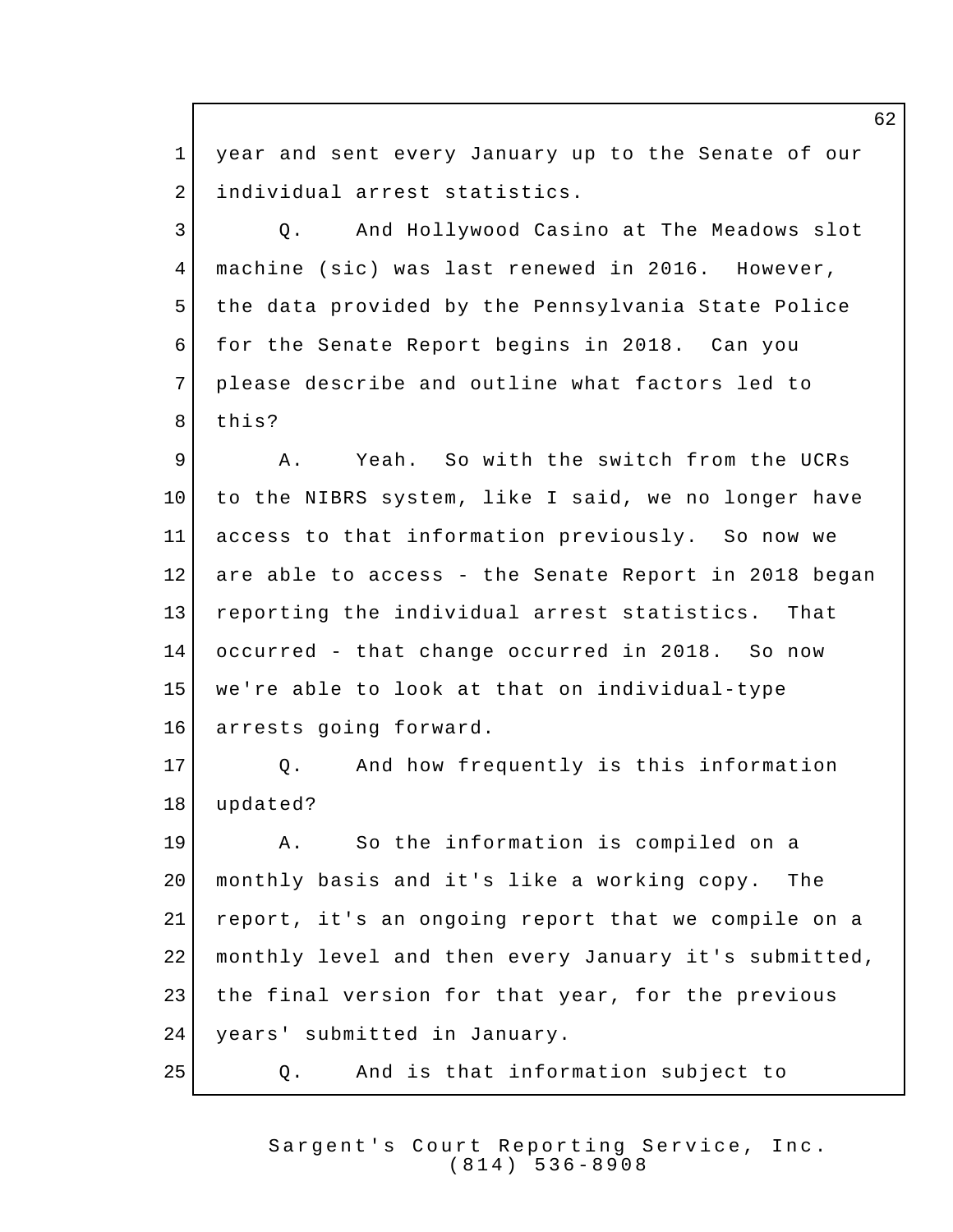63 1 editing and revision after it's submitted the 2 following January?  $3$   $A.$  No. 4 Q. I'm going to direct you to a document, 5 which has been provided as OEC Exhibit 1. 6 Can you identify this document, please? 7 A. Yes. 8 O. What is this document? 9 A. This is a copy of the Senate Report or 10 the Statistics that are compiled by The Meadows 11 Casino - or by the State Police gaming office at The 12 Meadows Casino. 13 | Q. And what years does this cover? 14 A. This would be from 2018, going up 15 through, the last year completed, would be 2021. 16 0. And does OEC Exhibit 1 show the actual 17 number of offenses which are prosecuted? 18 A. Yes. These show the actual number of 19 arrests. Correct. 20 Q. And what is the most common criminal 21 offense based on the information provided in OEC-1? 22 A. That would be the arrests for criminal 23 trespass, and the majority of those are triggered 24 through the self-exclusion program. 25 | Q. And can you say approximately how many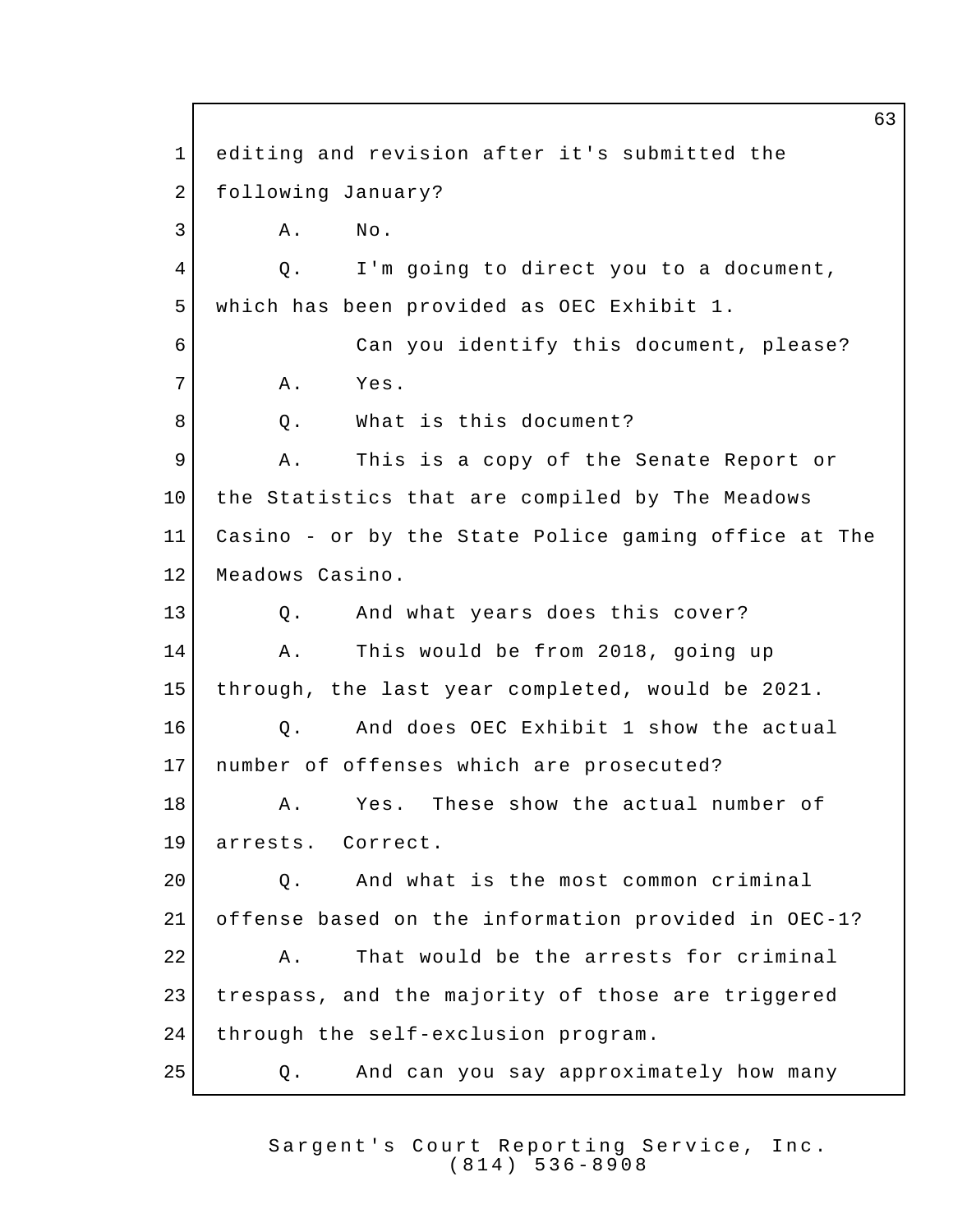64 1 thefts are reported on the average month? 2 | A. Give me one second here if you don't 3 mind.  $4 \mid$ 5 (WHEREUPON, A PAUSE IN THE RECORD WAS HELD.) 6 --- 7 THE WITNESS: I'm sorry. 8 | ATTORNEY TEPPER: It's fine. Take 9 your time. 10 THE WITNESS: Okay. 11 So looking at thefts, prior to COVID, 12 so let's look at, like, 2018 and 2019. There were 13 approximately two theft-type incidents per month 14 that were reported to us that resulted in arrest. 15 Now, post-COVID, going forward, 2020 through 2021, 16 we're looking at about one per month. 17 BY ATTORNEY TEPPER: 18 **Q.** And are there a significant number of 19 violent crimes that occur at Hollywood Casino at The 20 Meadows? 21 A. No. 22 Q. And are there a significant number of 23 crimes regarding individuals under the age of 21? 24 A. No. 25 Q. Have there been any noticeable steady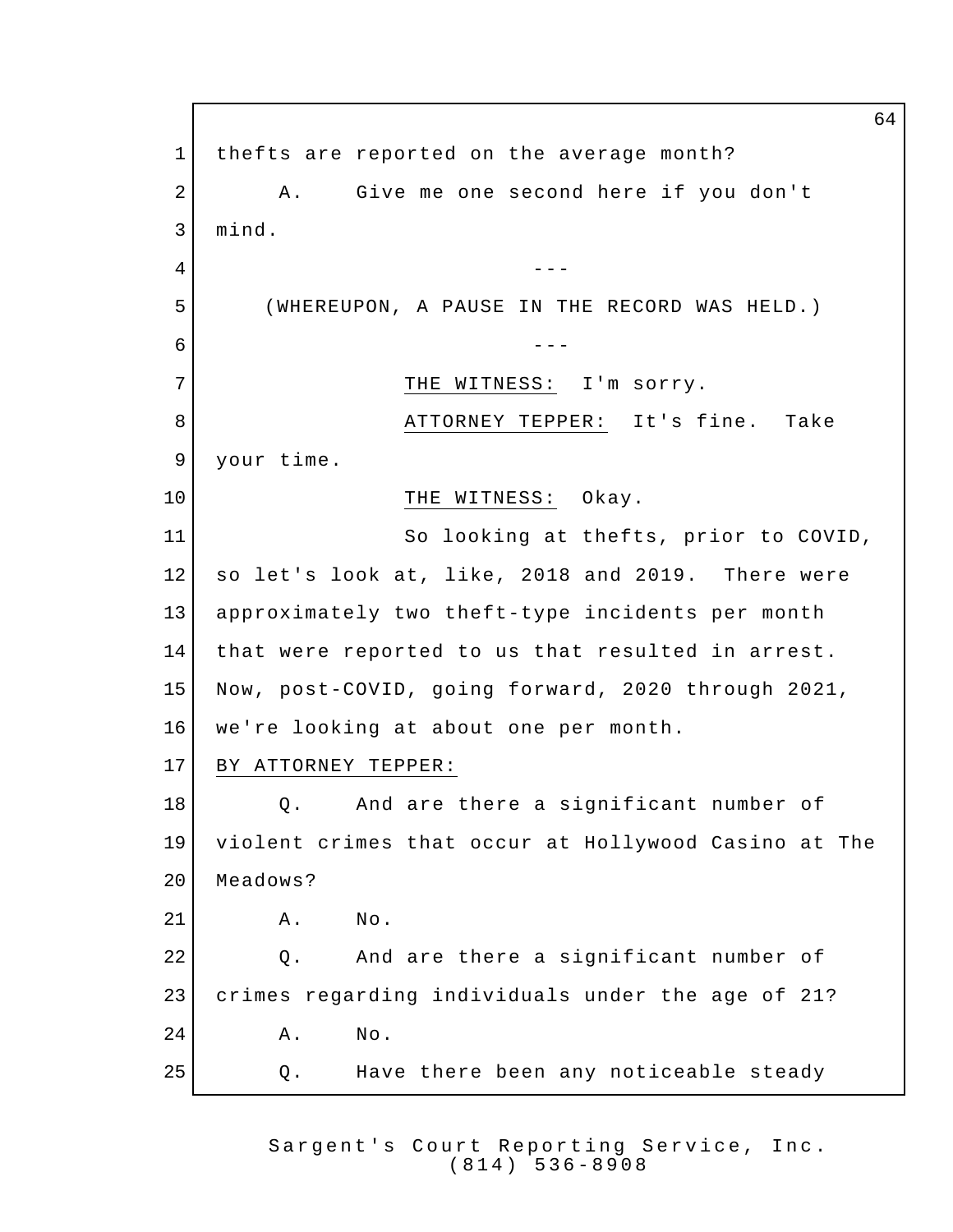increases in specific crimes between 2018 and the 2 present? 3 A. No. No, sir. They've stayed consistent. 4 Q. And do you see a pattern in the type of actual offenses that have occurred at Hollywood Casino at The Meadows? 7 A. No. I mean, like I said, the biggest pattern being as those - the trespassing on the self-exclusion. I would say that's very consistent. 10 | Q. And overall, is the Pennsylvania State Police satisfied with the level of cooperation between Hollywood Casino at The Meadows employees 13 and the troopers stationed at the casino? A. Yes. As Mr. Hofrichter has testified and my testimony will almost mirror his. I'm able to meet with casino -. I do meet with casino - senior casino management on a monthly basis. I have the 18 ability to reach out to them anytime between, specifically, Mr. Komorowski, the Director of 20 Security. Him and I speak on a regular basis as well. And also with some of his supervision staff in the security end whenever necessary, and I also have a very good relationship with Mr. Timko, the 24 Director of Surveillance. ATTORNEY TEPPER: Thank you, Sergeant.

> Sargent's Court Reporting Service, Inc. (814) 536 - 8908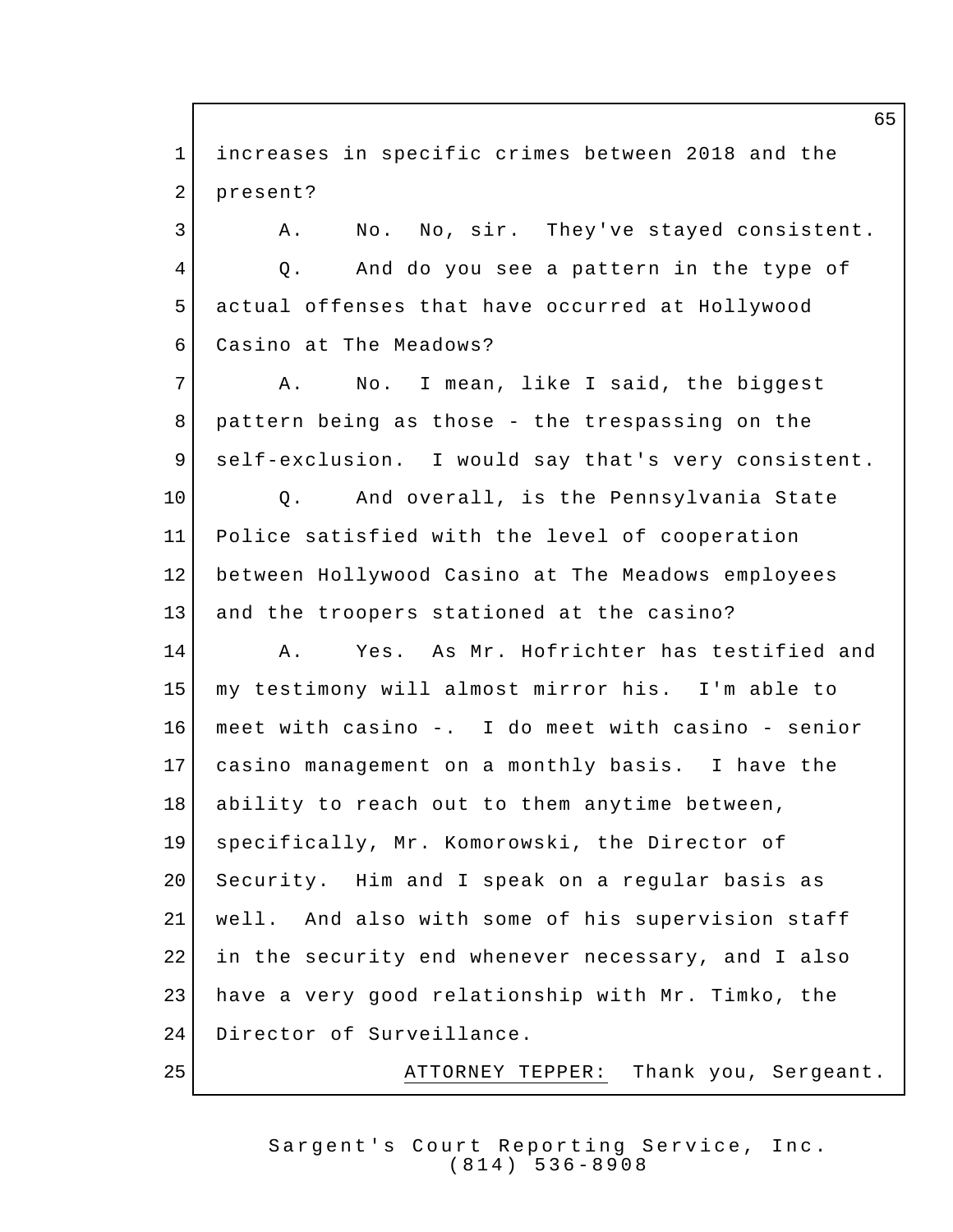66 1 The OEC has no further questions. 2 THE WITNESS: You're welcome, sir. 3 PRESIDING OFFICER: Mr. King, any 4 questions for the Sergeant? 5 ATTORNEY KING: No questions. Thank 6 you. 7 PRESIDING OFFICER: Board Members? 8 CHAIR SMYLER: Sergeant, I have two 9 questions. One is there seems to be a lot of 10 arrests for disorderly conduct and it looks like 11 hazardous physical. 12 THE WITNESS: Yes. 13 CHAIR SMYLER: In 2018, there were 40 14 of them, which is higher than the trespass. What 15 are those? 16 THE WITNESS: So in 2018, 17 unfortunately, I was not assigned to this office. 18 So those kind of things, disorderly conduct, could 19 be any sort of people arguing with each other or any 20 sort of harassment. So we can classify that into a 21 couple of categories depending on how we view that 22 activity. So it could either be a disorderly 23 conduct or it could be harassment. 24 So - and that kind of falls - those 25 are the two probably most common things that we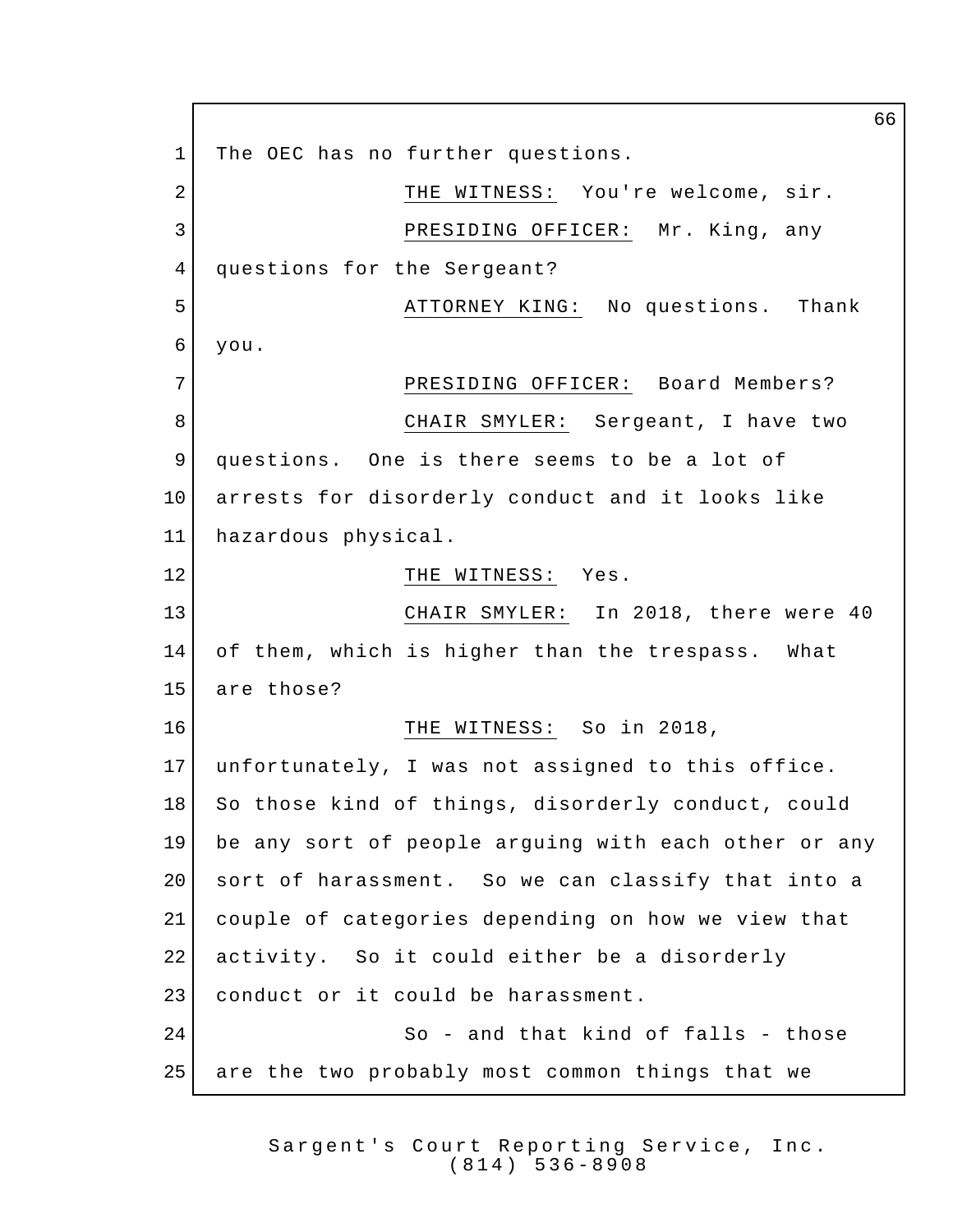would see. So typically, like a disorderly conduct could be damaging of a piece of property, maybe that they're not - or I wouldn't even say that. More or less, an argument, you know, between two customers 5 that led to the point where we needed to get involved and maybe somebody was cited for disorderly conduct. 8 CHAIR SMYLER: Okay. 9 And these statistics don't reflect the arrests that somebody referenced, employees that are off of the grounds? This is not reflected - 12 THE WITNESS: No. 13 | CHAIR SMYLER: - in these numbers? 14 THE WITNESS: These numbers were flexible. We respond to inside the casino. CHAIR SMYLER: So it also would not necessarily reflect if there were unattended children in a car and people were arrested in the parking lot? 20 | THE WITNESS: Well, no. So as I stated, we do not have primary jurisdiction in the parking lot, but I -. Our policy is, like if we were to be notified by surveillance or security that they believe that there's an unattended minor in the parking lot, they're going to notify North Strabane

> Sargent's Court Reporting Service, Inc. (814) 536 - 8908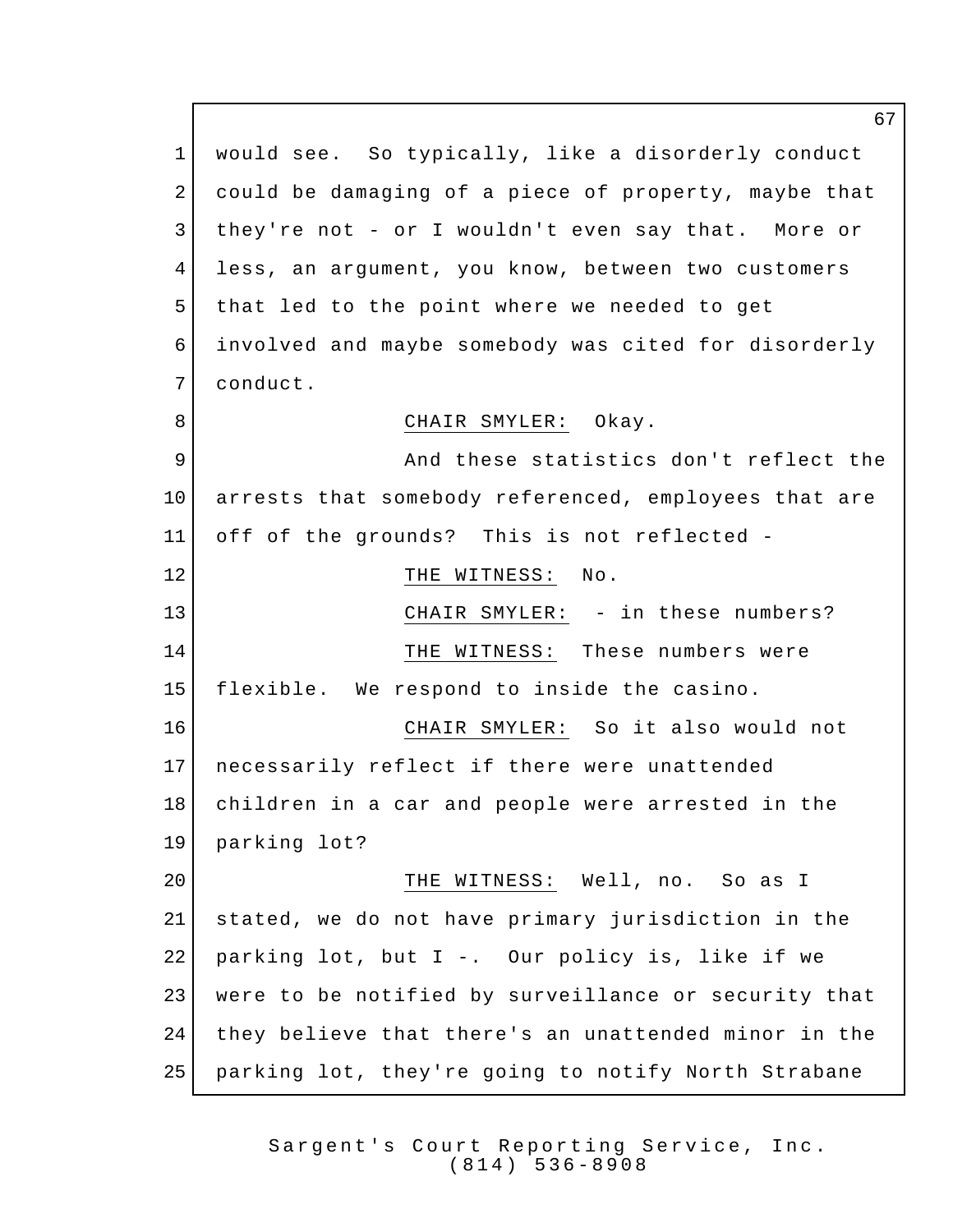and us. We're going to respond as well because 2 | we're right there at the casino. We will respond as well, and if we were to see - let's say -. 4 I'll just give you an example. If we were to see an unattended minor, and I'm going to use like the worst-case scenario, like an infant in 7 the car by itself, okay, we would then make that decision immediately, regardless of what police department has jurisdiction of the parking lot, which who in this case we know is North Strabane. But we would probably more than likely arrive there first. We would do whatever measures necessary to ensure that we would save a life and then you could sort out all the stuff of who's going to handle the incident afterwards. But of course, we would - we would inject life-saving measures if necessary. CHAIR SMYLER: But more likely than not, even if you were the first to arrive, North Strabane would have primary jurisdiction, so those 20 | numbers would not necessarily be in here? 21 THE WITNESS: Correct. 22 CHAIR SMYLER: Okay. Thank you. 24 THE WITNESS: You're welcome. 25 ATTORNEY KING: Madam Chair, can I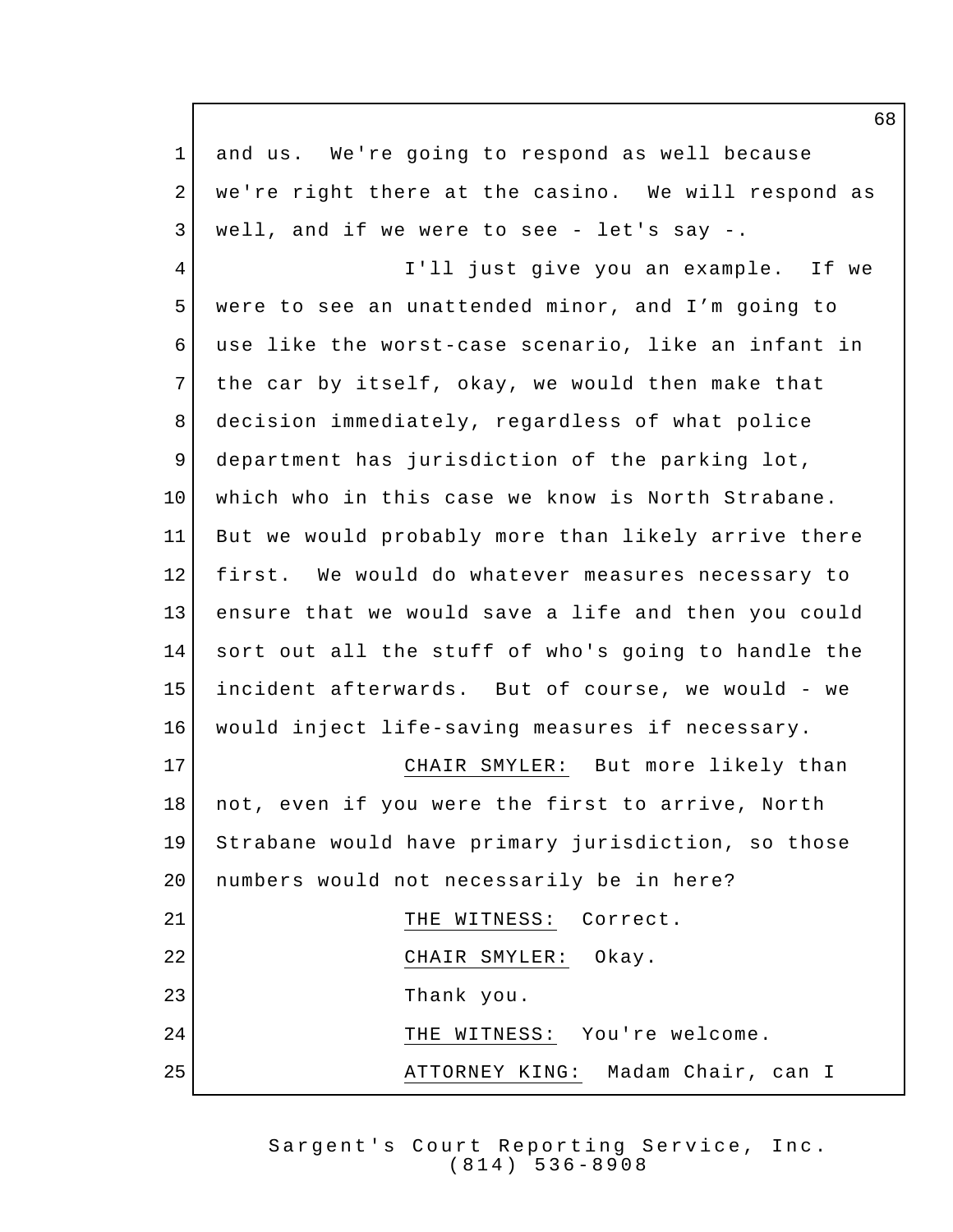just add one other point, a point of information? 2 PRESIDING OFFICER: Mr. King? 3 ATTORNEY KING: I just want to note, in 2018 and at least part of 2019, we operated a nightclub on-site. So that may have elevated the disorderly conduct numbers. I would say - maybe I - 7 I'm not qualified to offer a professional opinion, but you know, I think these things happen in a nightclub. The difference is we have state police on-site where most nightclubs do not. But we've moved more to programmed entertainment and we're not having those sorts of problems. And also we continue to take these issues very seriously. State Police are always there. Local police would be involved. But I did want to point out just that probably explains why we had some elevated numbers 17 in those two years. 18 | CHAIR SMYLER: Thank you. MR. LOGAN: Sergeant, just a hypothetical. 21 THE WITNESS: Sure. 22 MR. LOGAN: If the local police department fails to charge parents, grandparents, 24 | the adult that leaves the minor in the vehicle when - and it happens all the time. It happens all the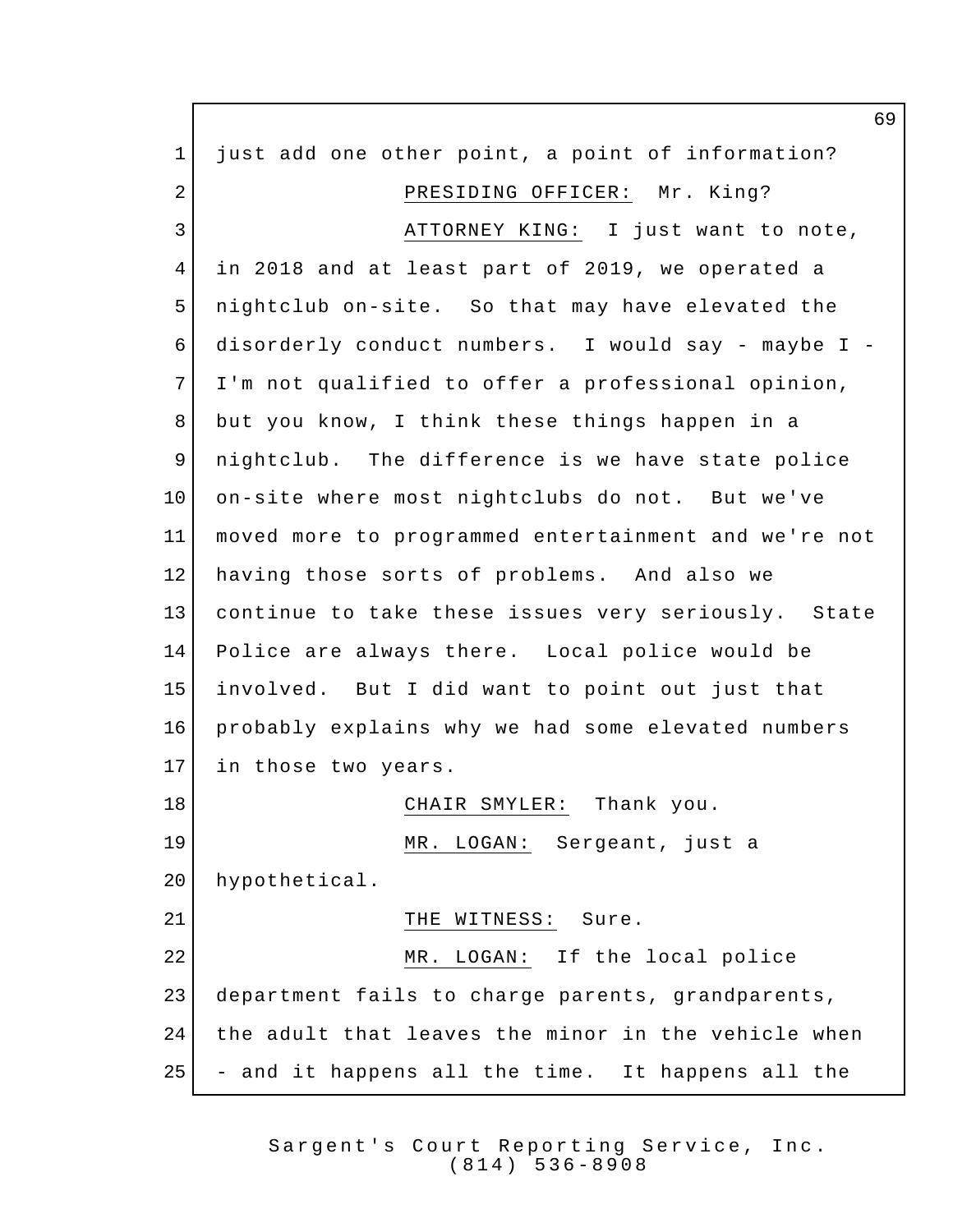time. So - and this is with our - our legislative folks here, can you overrule them? Can you charge 3 | them? So if the local police, North Strabane, does not, for whatever reason, and it blows my mind, but it happens all the time where local police do not charge that person. Can you overrule that and 7 charge the person? 8 Supersection of the WITNESS: No. Our Memorandum of 9 Agreement is of course, that they would be the primary investigating agency in the parking lot of the casino. I think that can be looked at. That would have to be looked at in a case-by-case basis. But I would certainly think that we would probably 14 retain that ability to do that. 15 MR. LOGAN: Okay. Thanks. 17 MR. DERMODY: Officer, if you're concerned enough about a particular case that where the locals have not charged, would you be able to go 20 to the local district attorney and present that same evidence? THE WITNESS: Absolutely. I'm sure we - and that would be a discussion I could have. Yes. 24 MR. DERMODY: All right. Thank you.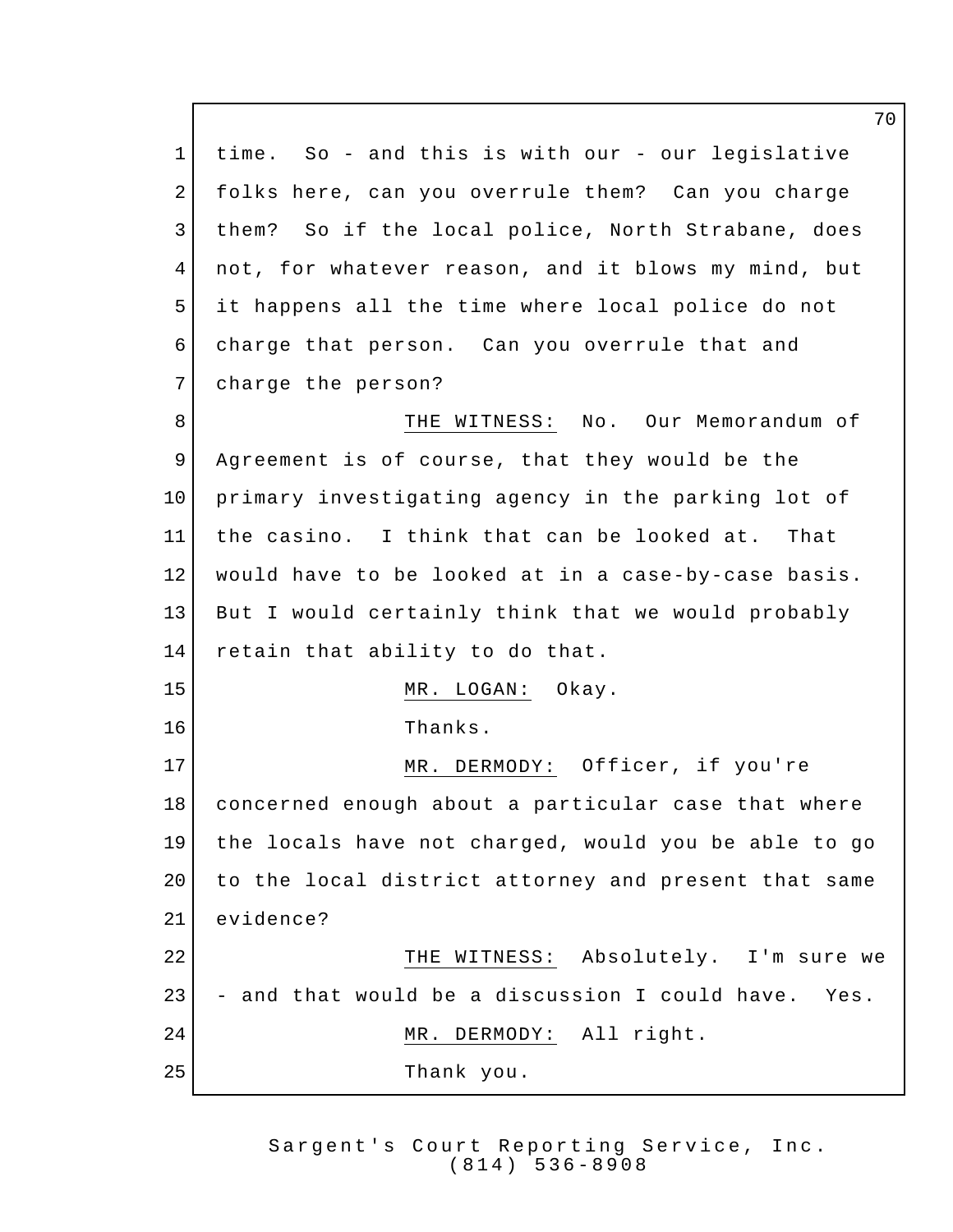71 1 THE WITNESS: You're welcome. 2 PRESIDING OFFICER: Any other 3 questions, Commissioners? 4 MS. MANZANO-DIAZ: I would like a 5 point of clarification. It says here, Def; Tress; 6 Actual; Communicate to. And I would like to know 7 what exactly is that? I assume Tress is trespass, 8 but I'm not sure, it says Def; Tress; Actual; 9 Communicate to. 10 THE WITNESS: Which page are you 11 looking at, ma'am? I'm sorry. 12 MS. MANZANO-DIAZ: It's in your 13 report, in each of the years you have that under - 14 not the first column of offenses, but the second 15 column of offenses. 16 THE WITNESS: Yep. 17 MS. MANZANO-DIAZ: And -. 18 PRESIDING OFFICER: Defiant trespass. 19 | MS. MANZANO-DIAZ: Defiant trespass? 20 THE WITNESS: That's defiant criminal 21 trespass, yes. 22 MS. MANZANO-DIAZ: Okay. 23 Thank you very much. 24 | THE WITNESS: You're welcome. 25 MS. MANZANO-DIAZ: And the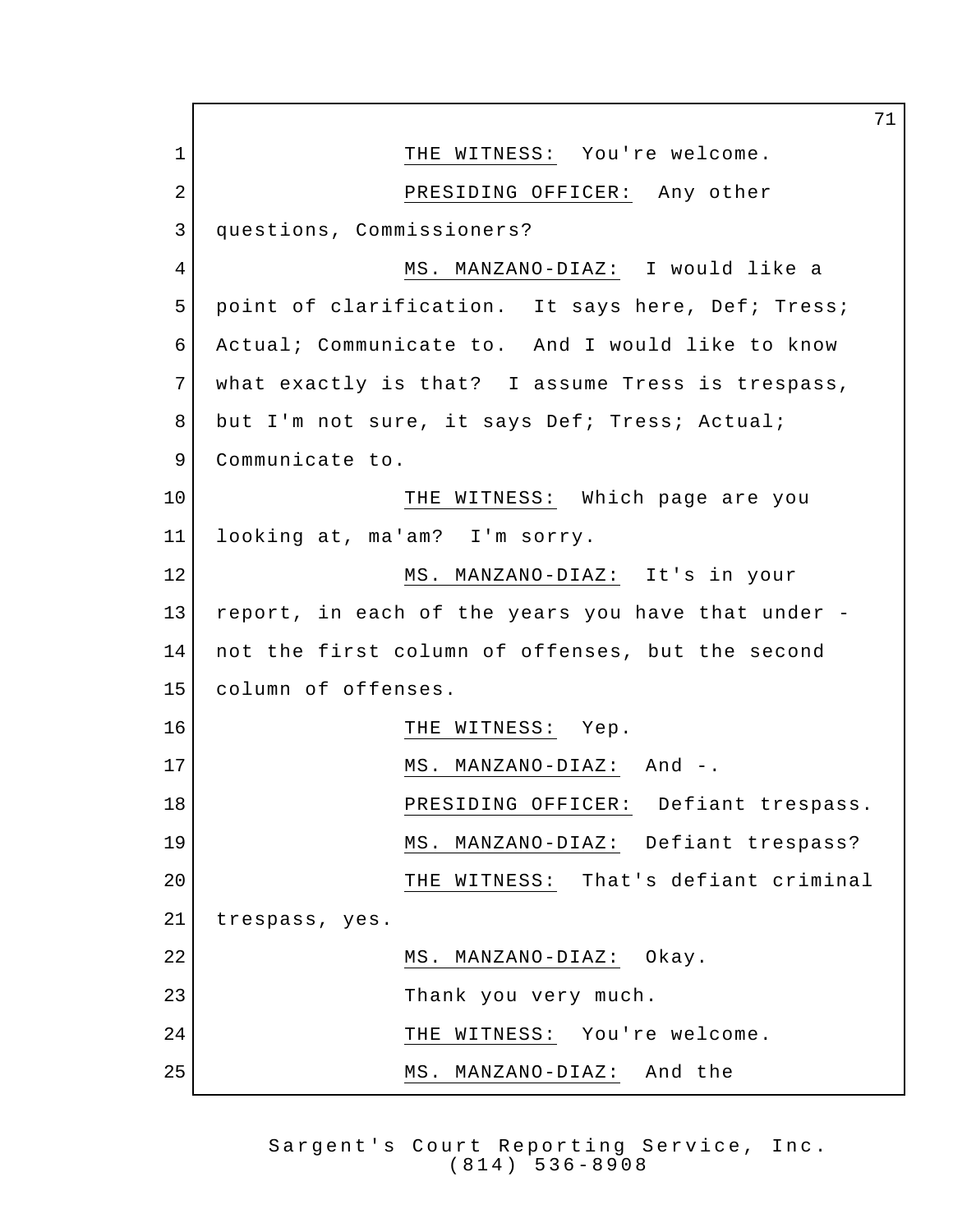communication part, it says communicate to? 2 THE WITNESS: So that's because we have - like casino management or us have communicated to someone, you are not allowed to be here, and then you come and do it anyway, and you were in - that's defiant criminal trespass. 7 MS. MANZANO-DIAZ: Okay. 8 | THE WITNESS: You've been instructed that you cannot be on the property. So the self- exclusions somewhat fall into that category. 11 MS. MANZANO-DIAZ: Okay. Thank you. 13 THE WITNESS: You're welcome. 14 PRESIDING OFFICER: Any other questions from any of the parties or the Board Members for this witness? **ATTORNEY TEPPER:** Nothing further from us. 19 | ATTORNEY KING: Nothing further here. 20 PRESIDING OFFICER: Okay. **Then** that concludes the two presentations today and we will move on to our registered public speakers, of which we have four. So when I call your name, if you could please come forward to where the witnesses for OEC were sitting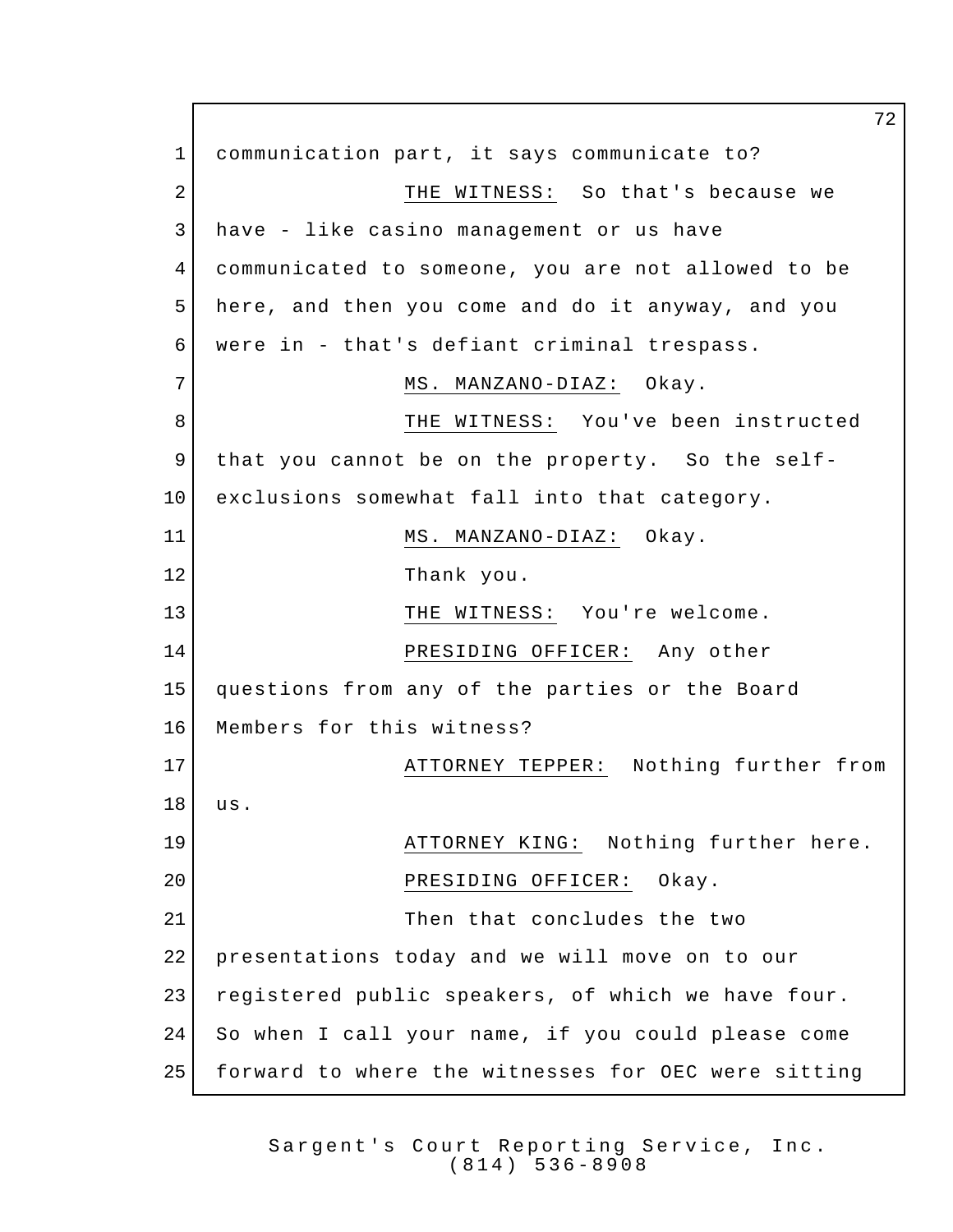1 here at this table and choose a microphone. And before you begin your comments, if you could please state and spell your name for the record. But before we do all that, if you would stand up and raise your right hand to be sworn by the Court Reporter. I think there's four of you. --- (WHEREUPON, WITNESSES SWORN EN MASSE) --- PRESIDING OFFICER: So we'll begin with Timothy O'Neal, and actually, you can pick a side, a table, a microphone. Everybody vacated. ---14 TIMOTHY O'NEAL, CALLED AS A WITNESS IN THE FOLLOWING PROCEEDING, AND HAVING PREVIOUSLY BEEN DULY SWORN, TESTIFIED AND SAID AS FOLLOWS:  $18 \begin{array}{ccc} & & & & \text{---} \end{array}$  PRESIDING OFFICER: And I'd remind our speakers, you have about five minutes to provide your comments. 22 MR. O'NEAL: All right. Thank you. My name is State Representative Timothy O'Neal. I am the State Representative that represents that 48th Legislative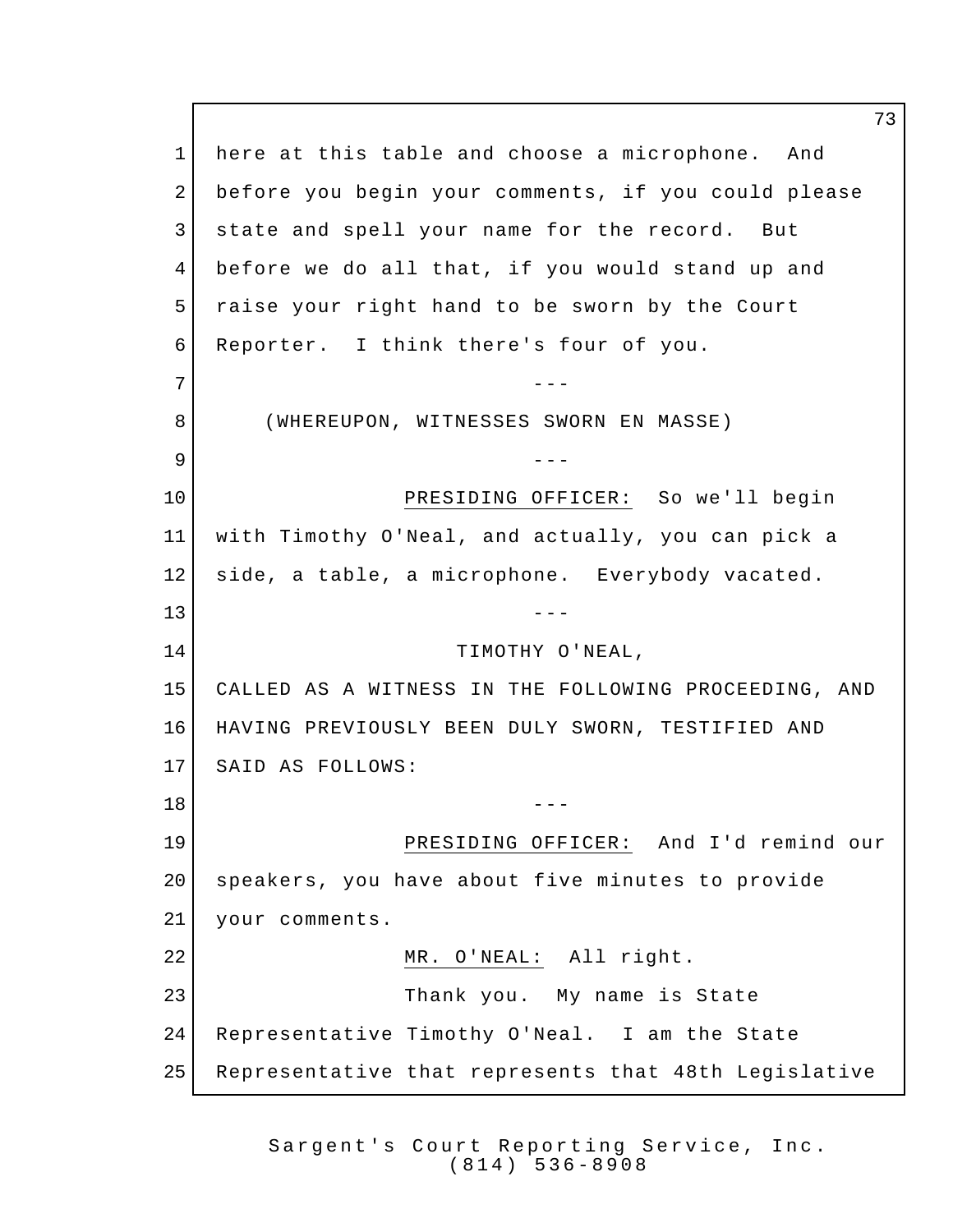District, which The Meadows Casino is a part of. So I'm proud to be here to offer some comments on The Meadows and the positive work that they do throughout my District, across Washington County and 5 really, in Southwestern Pennsylvania. 6 In my district, The Meadows has been 7 and continues to be a large job creator and 8 Supporter of Main Street businesses. Meadows currently has 660 employees and since opening, has paid \$407 million in salary and wages. \$145 million in benefits, \$43.3 million in payroll taxes. The spinoff impact of The Meadows over the past 16 years cannot be overlooked. 14 At the property, they are creating family-sustaining jobs that has a positive ripple effect all over Southwestern Pennsylvania. They purchase from our local shops. I believe Tony mentioned earlier, the Ivy Green that is located in my district as well in the City of Washington. So - 20 | which has a positive impact to our economic wellbeing throughout the region. The Meadows spends over \$3.4 million annually in our local communities, including both Washington and Alleghany Counties. Quite literally, The Meadows, it does it right. 25 | They're a great partner. They understand

> Sargent's Court Reporting Service, Inc. (814) 536 - 8908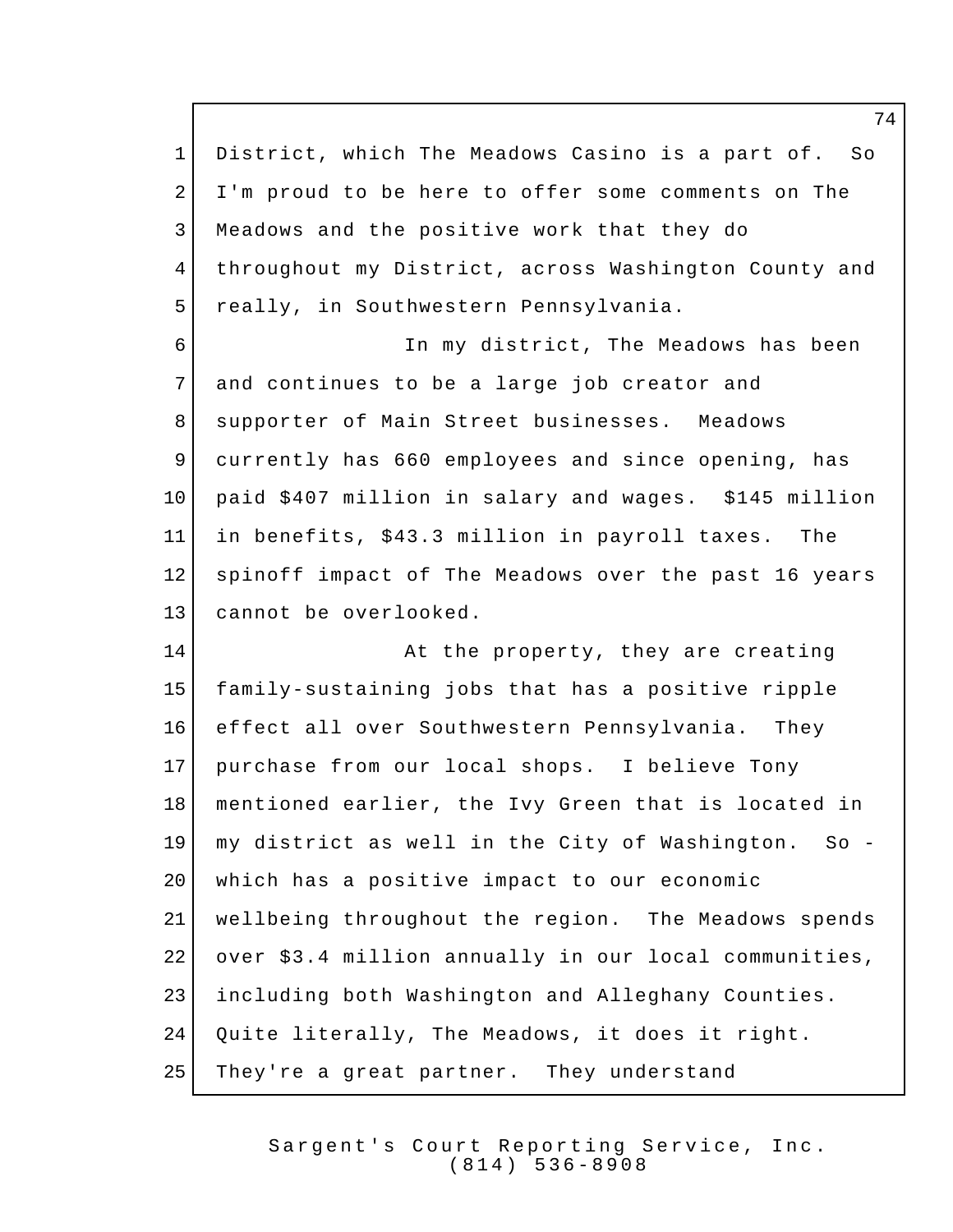Responsible Gaming and they work tirelessly to 2 ensure that their patrons can enjoy the property in 3 a safe and secure environment. 4 As a Veteran, The Meadows also focuses a large portion of their corporate and property philanthropic endeavors towards veteran and the 7 first responder community. They've done this by donating almost \$30,000 to the Veteran's Leadership Program, and annually supports a variety of North 10 Strabane Township Fire Department initiatives, including its Toys for Tots Drive. That matters to me personally and professionally as my district is made up of a wide and diverse veteran community. We've come through an economically- crippling pandemic that shuttered The Meadows twice in 2020. Through it all, The Meadows was there for its employees and the community. They offered extended medical and pharmacy benefits as you heard earlier and they waived any applicable arrears and established their COVID-19 Emergency Relief Fund. Additionally, they gave bonuses to all employees in December of 2020, allowed a one-time PTO sell-back and changed their policy to allow up to 40 hours to 24 be sold back twice, per calendar year. Still The Meadows is working to get

> Sargent's Court Reporting Service, Inc. (814) 536 - 8908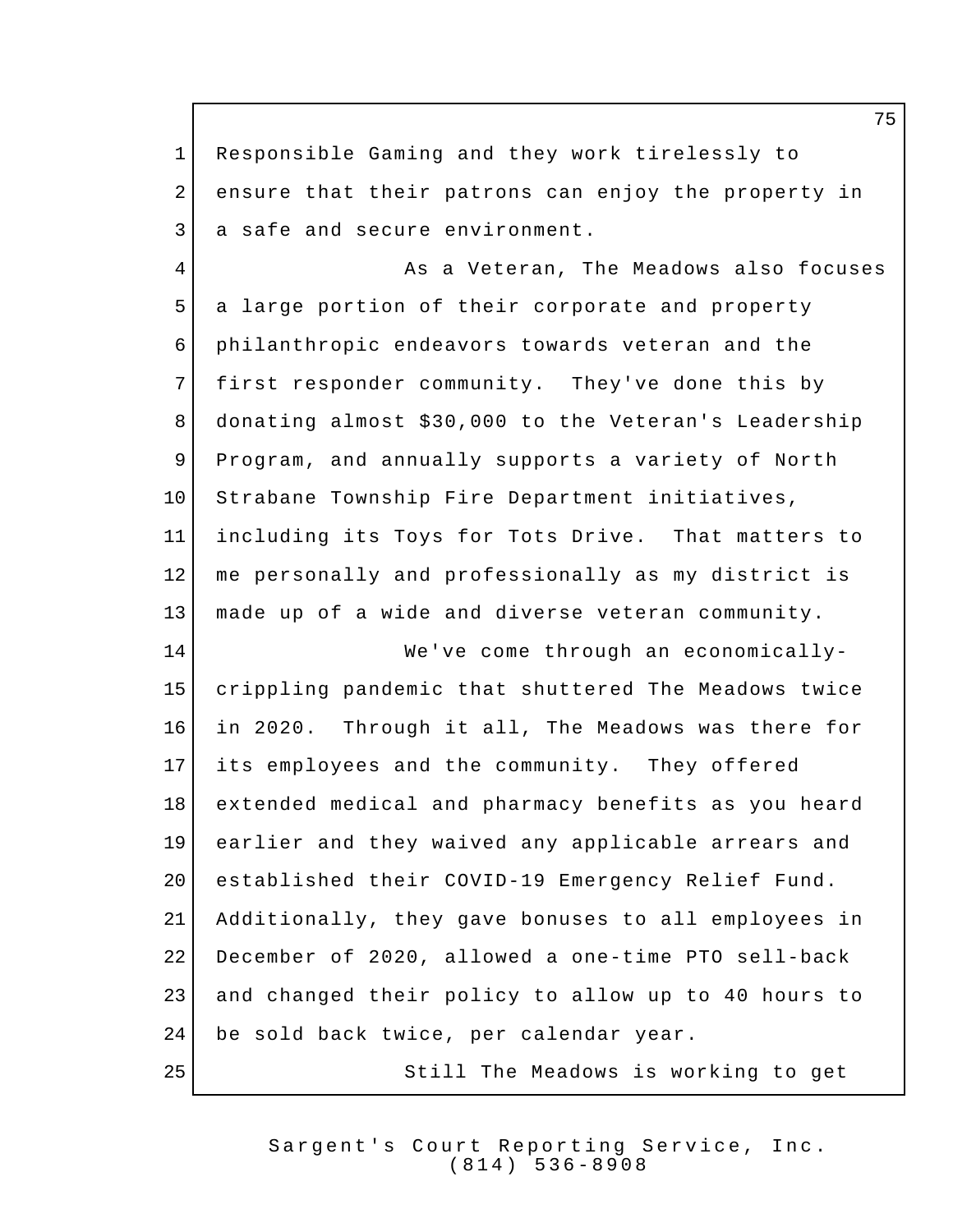back to pre-COVID employment and their leadership team is making investments in the property to reimagine The Meadows and ensure it's a destination status for years to come. The Meadows is leading 5 the industry in its investment in the next generation of technology with the launch of its cashless gaming products and its upcoming Barstool 8 Sportsbook Campus to provide a whole new set of 9 opportunities for growth. I would personally say that The Meadows works hand-in-hand with me for the events 12 that I do throughout and in the community. On numerous occasions they've donated time, or effort 14 or even space for me to hold constituent events. Recently we held a non-profit and municipal grant seminar on the property, and they're absolutely wonderful to work with. Upcoming, I actually have - here in the next couple months, I have a shredding event that will be located in The Meadows' parking 20 lot. And they do - it's actually the easiest place we do it in my district because they'll set up the cones and all we have to do is show up and shred people's unwanted documents. And I know the former legislators on the - on the Commission here understand how valuable that is to our constituents.

> Sargent's Court Reporting Service, Inc. (814) 536 - 8908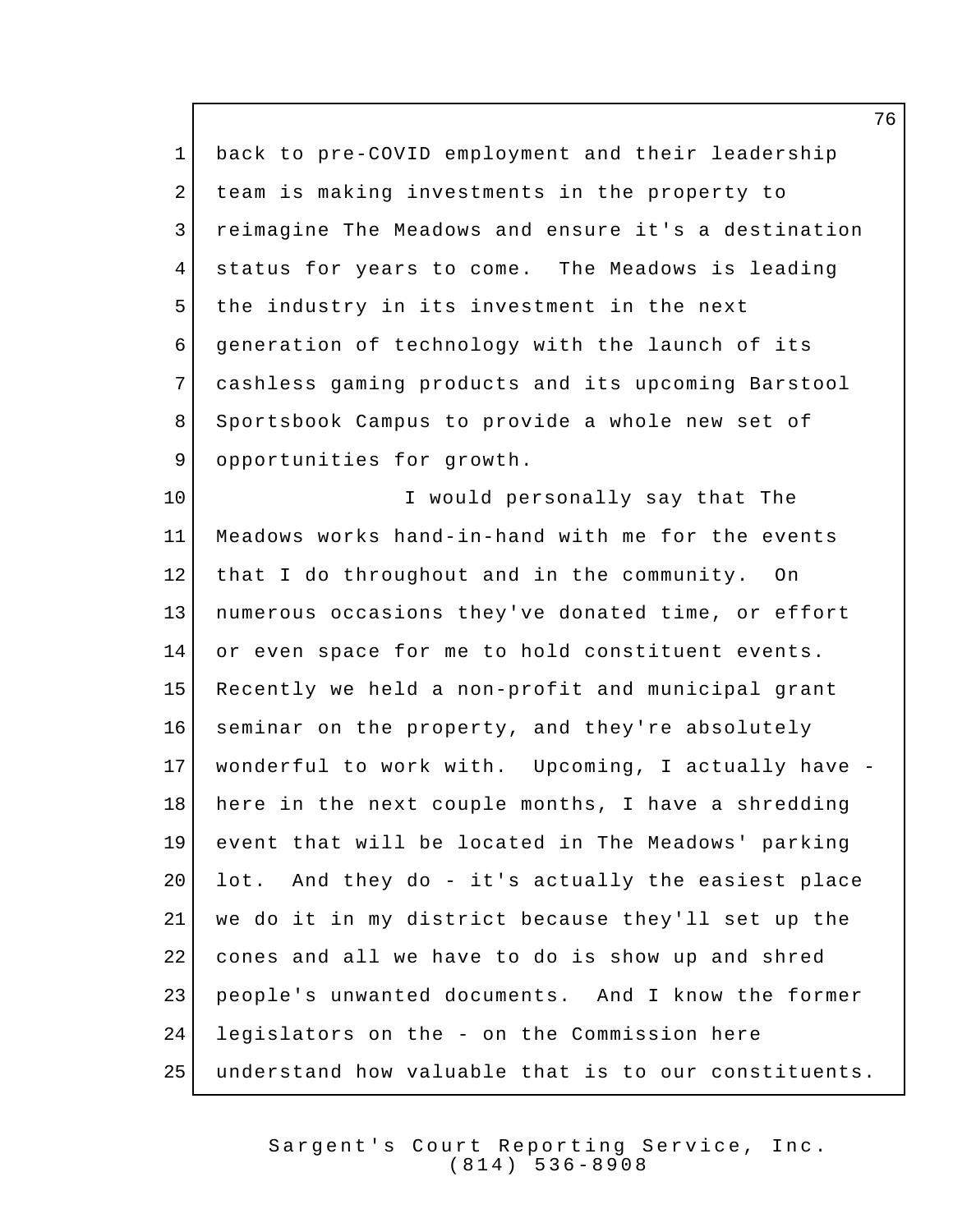1 So they're a pleasure to work with. 2 They're always a partner for - for what we're trying 3 to do here locally in the community and I whole- heartedly support their relicensing. Thank you. PRESIDING OFFICER: Thank you. Any questions from Commissioners? 7 Thank you. Diana Vaughan? --- 9 DIANA I. VAUGHAN, CALLED AS A WITNESS IN THE FOLLOWING PROCEEDING, AND HAVING PREVIOUSLY BEEN DULY SWORN, TESTIFIED AND 12 SAID AS FOLLOWS: --- PRESIDING OFFICER: Good afternoon. MS. VAUGHAN: Good afternoon. My name is Diana I. Vaughan. I am Chairwoman of the Washington County Board of Commissioners and I thank you for the opportunity to allow me to offer a few remarks on behalf of the Board of Commissioners. 20 | T enthusiastically support the relicensing of the Hollywood Casino at The Meadows. In my 27 years as a County Commissioner and as a Washington County resident, I've seen the massive and positive transition of The Meadows from purely a 25 | racetrack to a full destination property with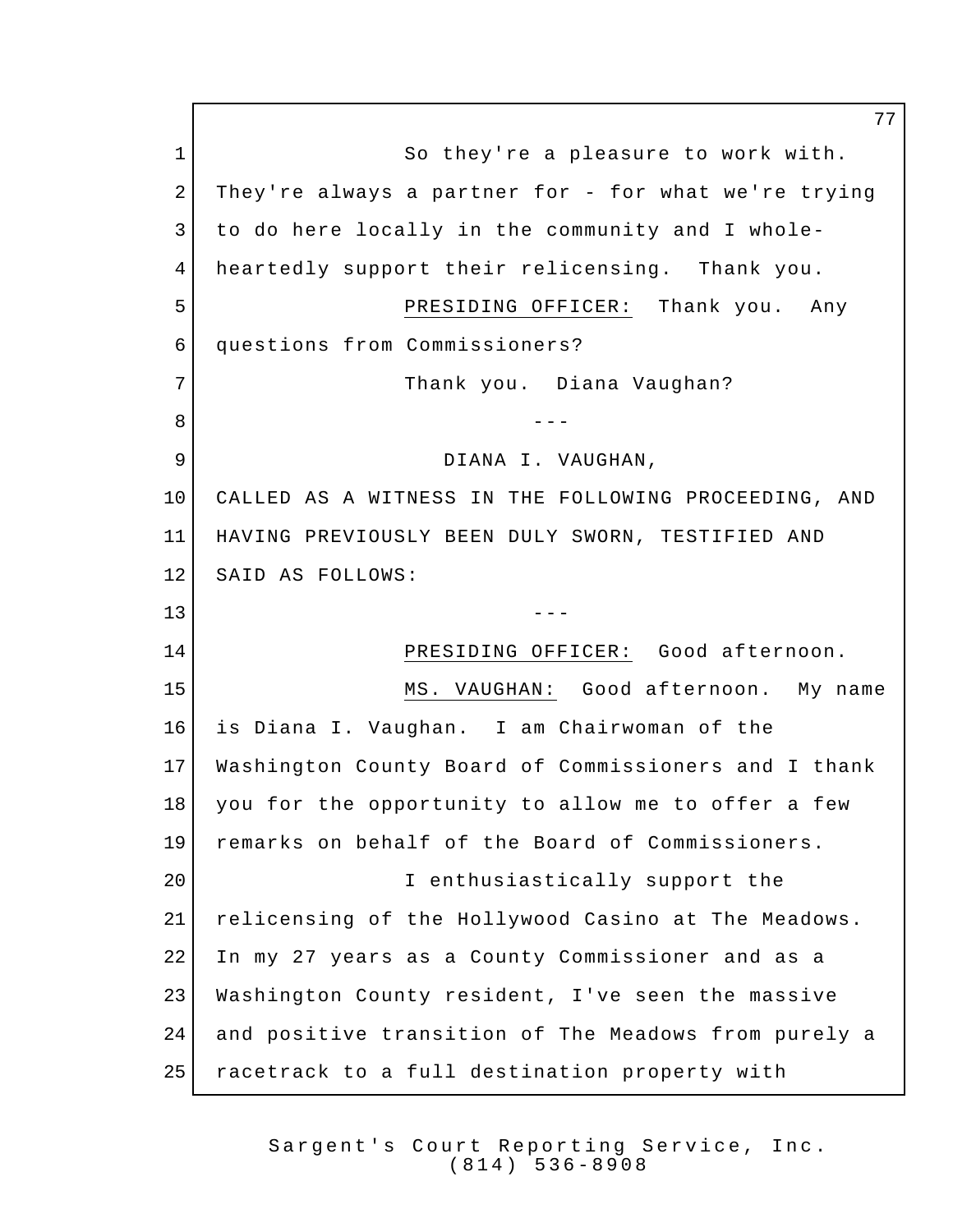plentiful entertainment opportunities for its patrons that provide numerous job opportunities for Washington County residents, one of which was my father, who retired from The Meadows at age 80. I've also seen the property change ownership a few times and I can attest to the exceptional leadership that currently runs The Meadows with Pennsylvania-8 | based Penn National Gaming and our current VP and 9 General Manager Tony Frabbiele and his team. Clearly, The Meadows' local impact is massive. They care about their employees, offer family-sustaining jobs and benefits and ensure that local businesses benefit as their vendors. However, the investments and reinvestments at The Meadows makes - keeps the property as a destination location for the entire region. As The Meadows does so, so does Washington County and our taxpayers, due to the local share tax assessment that we receive from the property. 20 Since it's opening, The Meadows has provided, just to Washington County in our local share, over \$120 million in funds, and when coupled

 have a direct impact in Washington County of over 25 | \$569 million.

with the over \$449 million in leveraged funds, we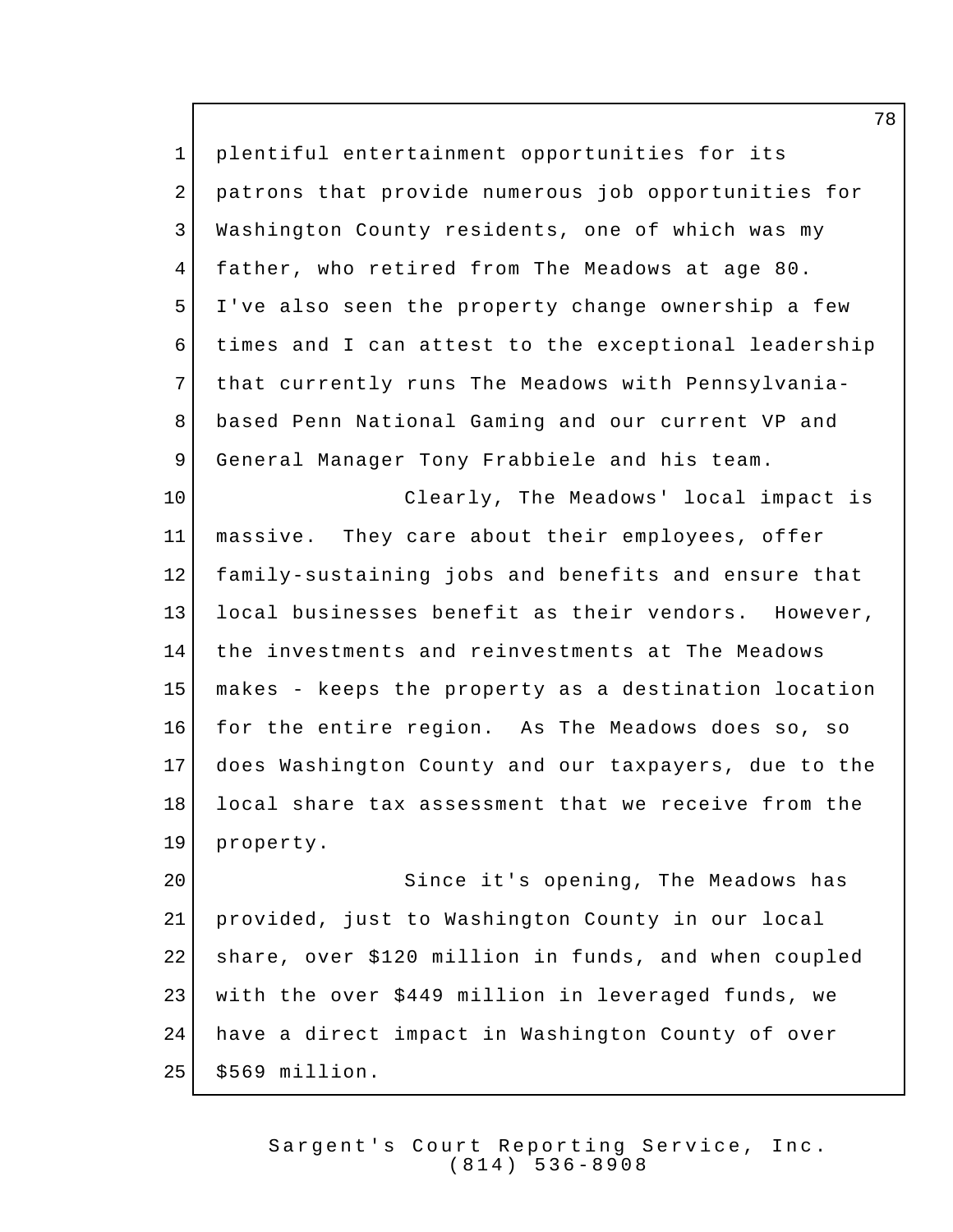1 While we direct a majority of funding towards infrastructure, the true benefits of the LSA program are that it also allows for small groups to access funds. A project that was recently recommended for funding, benefit and after-school program in the small community of Daisytown. 7 Without this funding resource, they would surely 8 have closed their doors to our children. 9 Additionally, smaller scale projects that have benefited from the local share funding are Peters Township Park Trails, Washington County Land Bank, Blight Reduction Program, Beallsville Sewage System Rehabilitation, Centerville Clinics 3-D mammography equipment and the City of Monongahela slope stabilization. The spinoff impact of The Meadows over the years cannot be overlooked. 17 | The Meadows Racetrack and Casino have grown to this point because they understand what it takes to run a world-class operation and be a pillar of our community. The Meadows does it right. They understand Responsible Gaming and work tirelessly to ensure that their patrons can enjoy the property in 23 a safe environment. 24 As the Chair of the Board of Commissioners and on behalf of my colleagues, we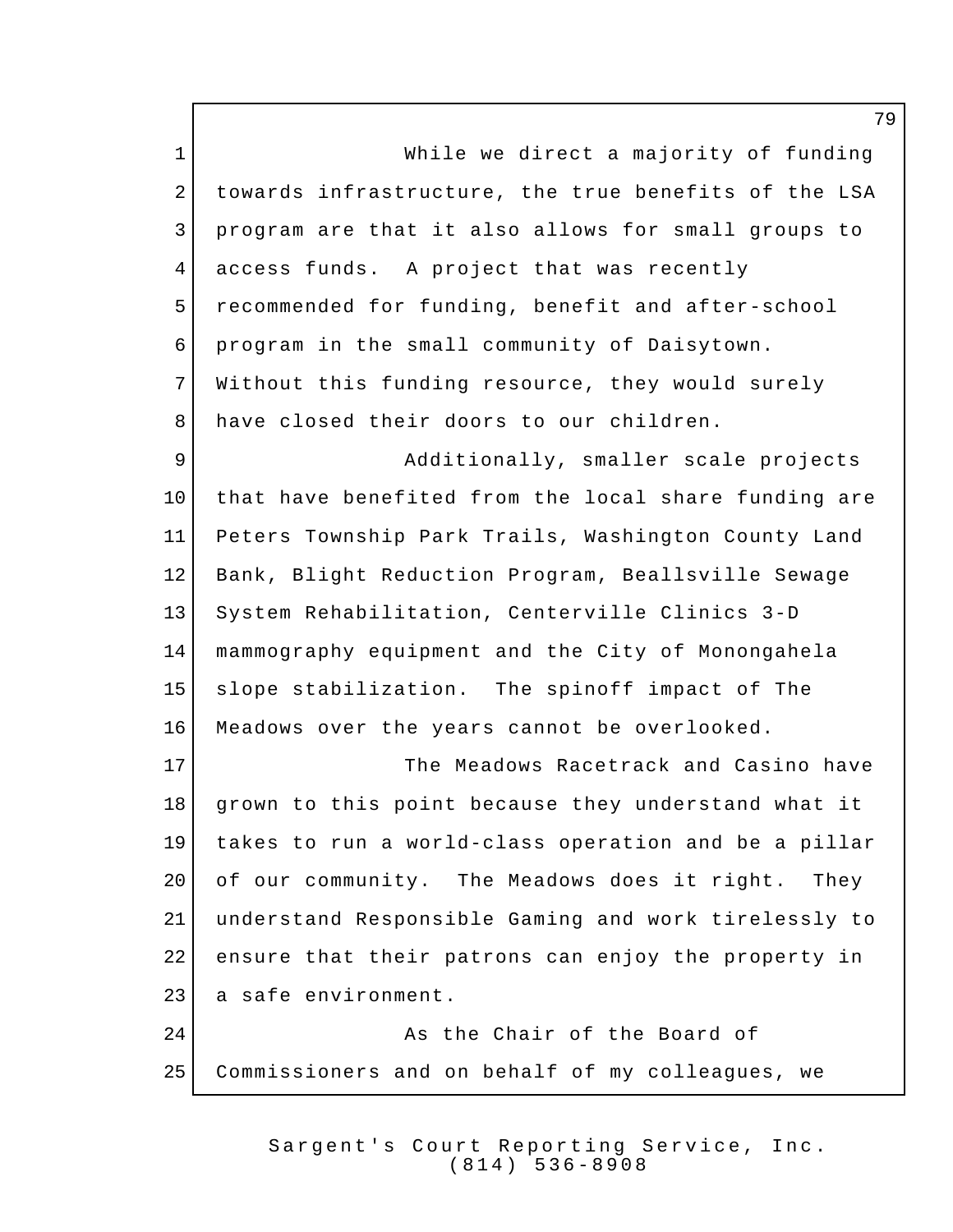enthusiastically support The Meadows relicensing. 2 We thank you. PRESIDING OFFICER: Thank you. Any 4 questions, comments? Thank you. Next speaker with Government Representative is Rennick Remley. --- 8 RENNICK A. REMLEY, CALLED AS A WITNESS IN THE FOLLOWING PROCEEDING, AND HAVING PREVIOUSLY BEEN DULY SWORN, TESTIFIED AND SAID AS FOLLOWS:  $---$  MR. REMLEY: Good afternoon. My name is Rennick Remley. I am the District Director for Senator Bartolotta here in the 46th. She just sent me this brief statement as she's on her way back from Harrisburg right now. 18 While The Meadows Racetrack and Casino began as a harness track, it has been a valuable and 20 trustworthy member of not only Washington County, but also as a Regional Southwestern Pennsylvania business and philanthropic community for nearly 60 years. The Meadows has done an exceptional job in 24 | making sure that all patrons have a safe entertainment and gaming environment. It's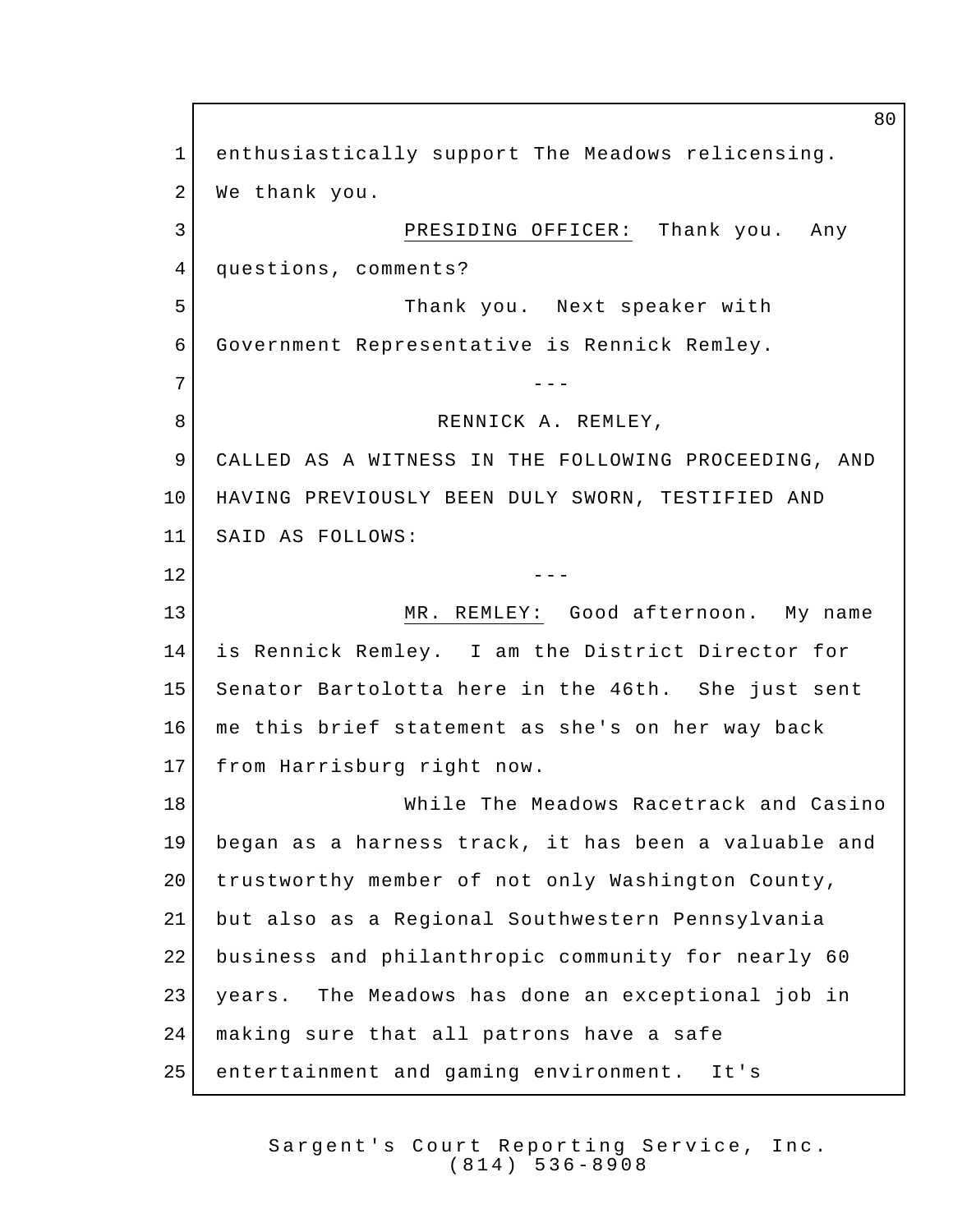commitment to responsible gaming is second to none. It has given back to our area in so many ways from providing job opportunities for local residents, to continuing to pay and healthcare benefits for team members during the COVID-19 casino shutdowns. The Meadows has continuously demonstrated its focus on being a true pillar in the community and Senator Bartolotta looks forward to the renewal of its slot machine license. Thank you. 10 PRESIDING OFFICER: Thank you. 11 and moving to community groups, we have Jeff Kotula from the Washington County Chamber 13 of Commerce and Tourism. Mr. Kotula?  $---$  JEFF M. KOTULA, CALLED AS A WITNESS IN THE FOLLOWING PROCEEDING, AND HAVING PREVIOUSLY BEEN DULY SWORN, TESTIFIED AND SAID AS FOLLOWS: --- MR. KOTULA: Good afternoon, Commissioners. I'm Jeff Kotula, President of the Washington County Chamber of Commerce and Tourism Promotion Agency and I would not be doing my job if I didn't welcome you to Washington County where the American spirit lives here.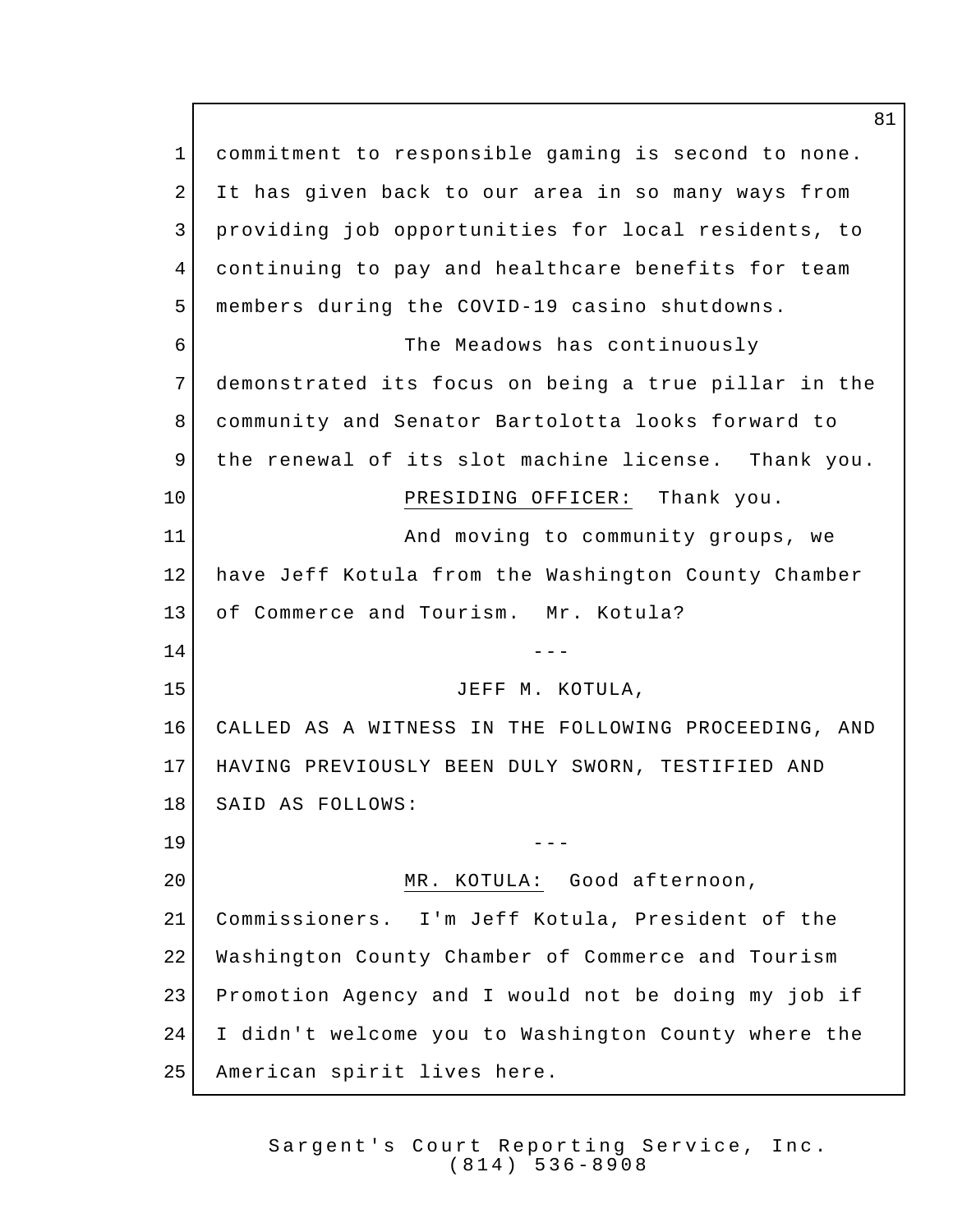1 As we emerge from the pandemic, it's important that we look at the positives and Washington County continues to receive encouraging news concerning our tourism industry. According to the Pennsylvania Department of Community and Economic Development, Washington County is second behind Allegheny County in the Greater Pittsburgh 8 Region in significant tourism impact categories, 9 such as traveler spending, travelling industry employment, and overall, travel industry impacts. The County also fares well in individual tourism categories such as lodging, food and beverage, shopping and recreation. It can be easy to overlook news like this but as we move towards, in 2022, the tourism season and our economic continued recovery from the global pandemic it's reassuring to know that we have a strong 18 foundation from which to build upon, Direct traveler spending in Washington County is approximately \$737 million per year. The tourism industry in this county employs 6,000 people, and generates over \$200 million in labor income. These travel industry impacts also generate nearly \$44.4 million in state and local tax revenue. Of course, this overall tourism activity continues

> Sargent's Court Reporting Service, Inc. (814) 536 - 8908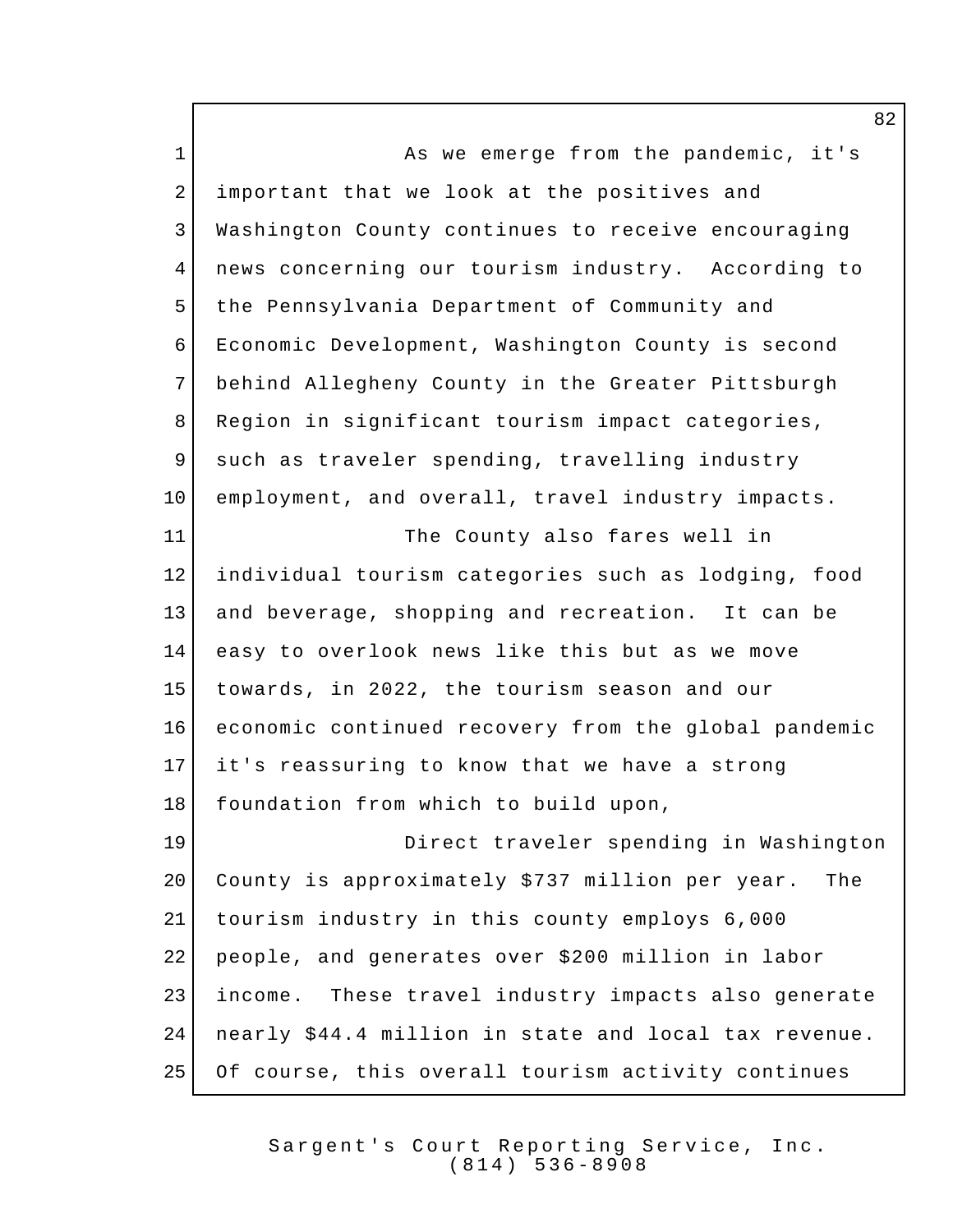to be driven by the Hollywood Casino at The Meadows and led, of course, by its General Manger, Tony Frabbiele. The casino, which attracts millions of visitors to our area each year is the county's leading tourism attraction and one of our largest 7 employers. It's an economic driver that provides 8 our residents with jobs, our visitors with industry- leading entertainment and sustains our county's high 10 quality of life. 11 | And a significant part of our local 12 and regional economies, in line with other industries, such as energy, manufacturing, financial services and healthcare. And its importance goes beyond tourism as it adds to the versification of our economy and serves as partners to our small business and non-profits. You will find no stronger community partner for our non-profits and business in this county than the Hollywood Casino. **Appropriately**, it is important to recognize that our tourism industry, like all businesses, must demonstrate a return on investment. Our positive return on investment is reflected in terms of increased traveler's spending, increased in tourism employment overall impacts and other

> Sargent's Court Reporting Service, Inc. (814) 536 - 8908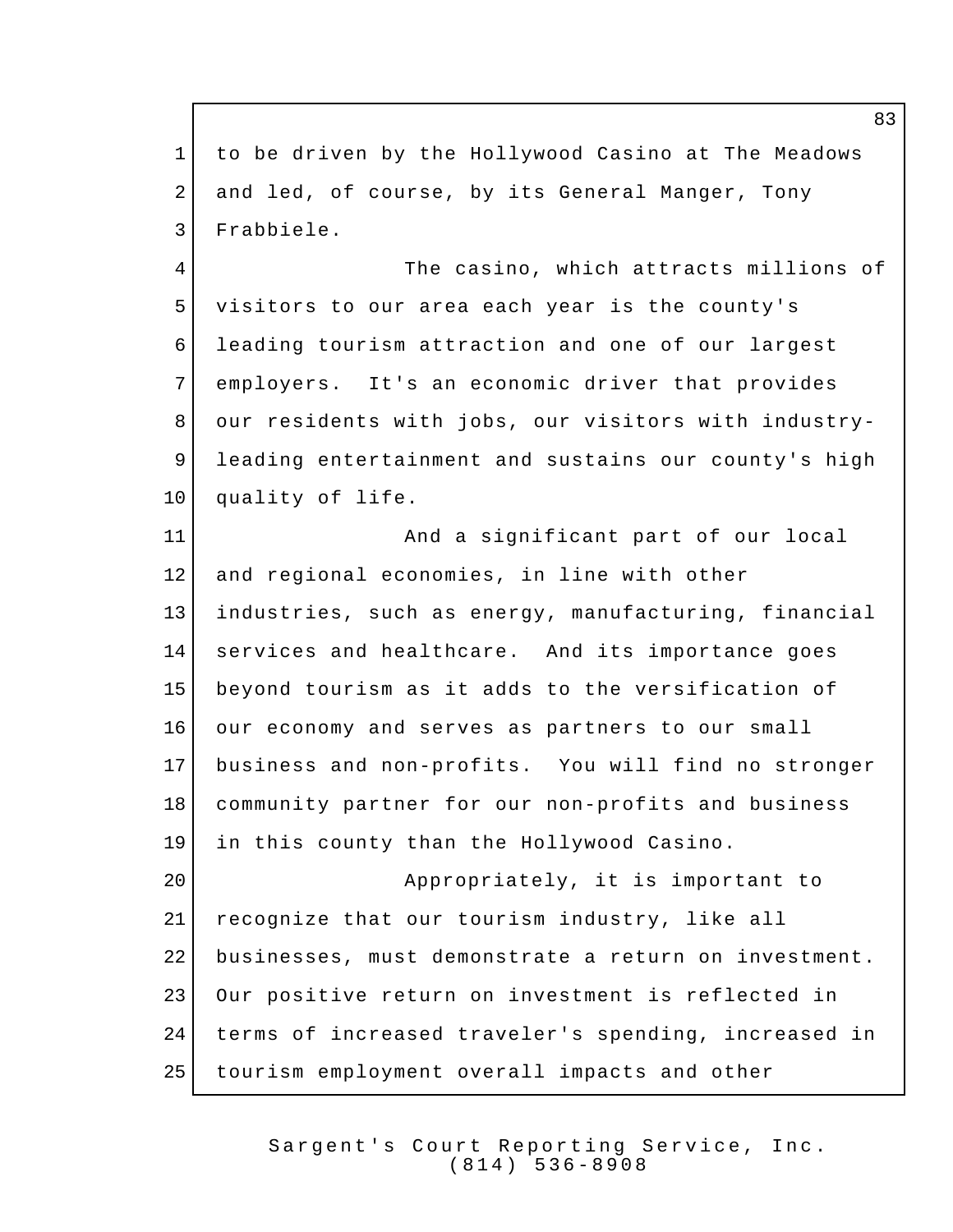counties it increases, all led by the casino's 2 presence in Washington County. Looking into the future and chartering the course for our economic expansion, the casino 5 will be the foundation of our growth and the Washington County Chamber of Commerce and Tourism Promotion Agency and their over 1,200 members fully support the renewal of their license. Thank you for 9 your time, Commissioners. 10 PRESIDING OFFICER: Thank you. 11 Any questions or comments? Okay. 13 That is my list of registered speakers. Is there anyone here today that believes they registered to speak, but I haven't called your name, raise your hands. 17 | Seeing no hands, just a few housekeeping matters. The record will remain open until the Board hears the matter at a later public 20 board meeting. They will get a transcript of today's hearing, as well as exhibits and other documents for their consideration and the date of 23 | the future board meeting will be published on our website. I want to thank North Strabane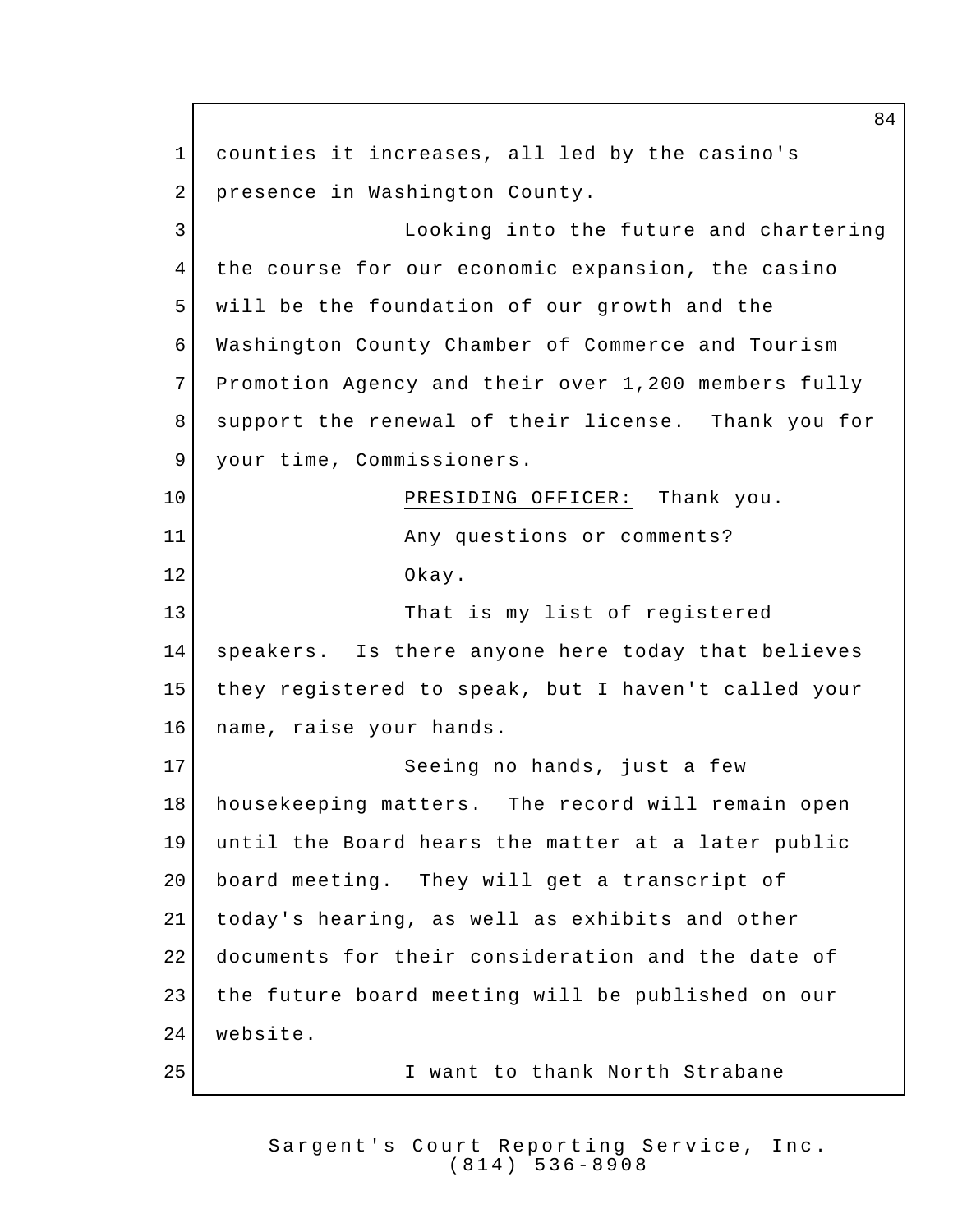1 Township to be one of the first groups to use their brand new Fire Station No. 2. It's a wonderful 3 facility and I hope the rest of your chairs, et cetera, come in off the boats and the harbors in San Francisco or wherever they're stuck. I'd like to thank Andy Walls for his help because he's been our liaison here and he's been wonderful, and now we know hopefully we can come back in another five 9 years and you'll have your chairs. 10 So I want to thank you all for coming today and for your cooperation. The hearing is now adjourned. Thank you. \* \* \* \* \* \* \* 14 HEARING CONCLUDED \* \* \* \* \* \* \*